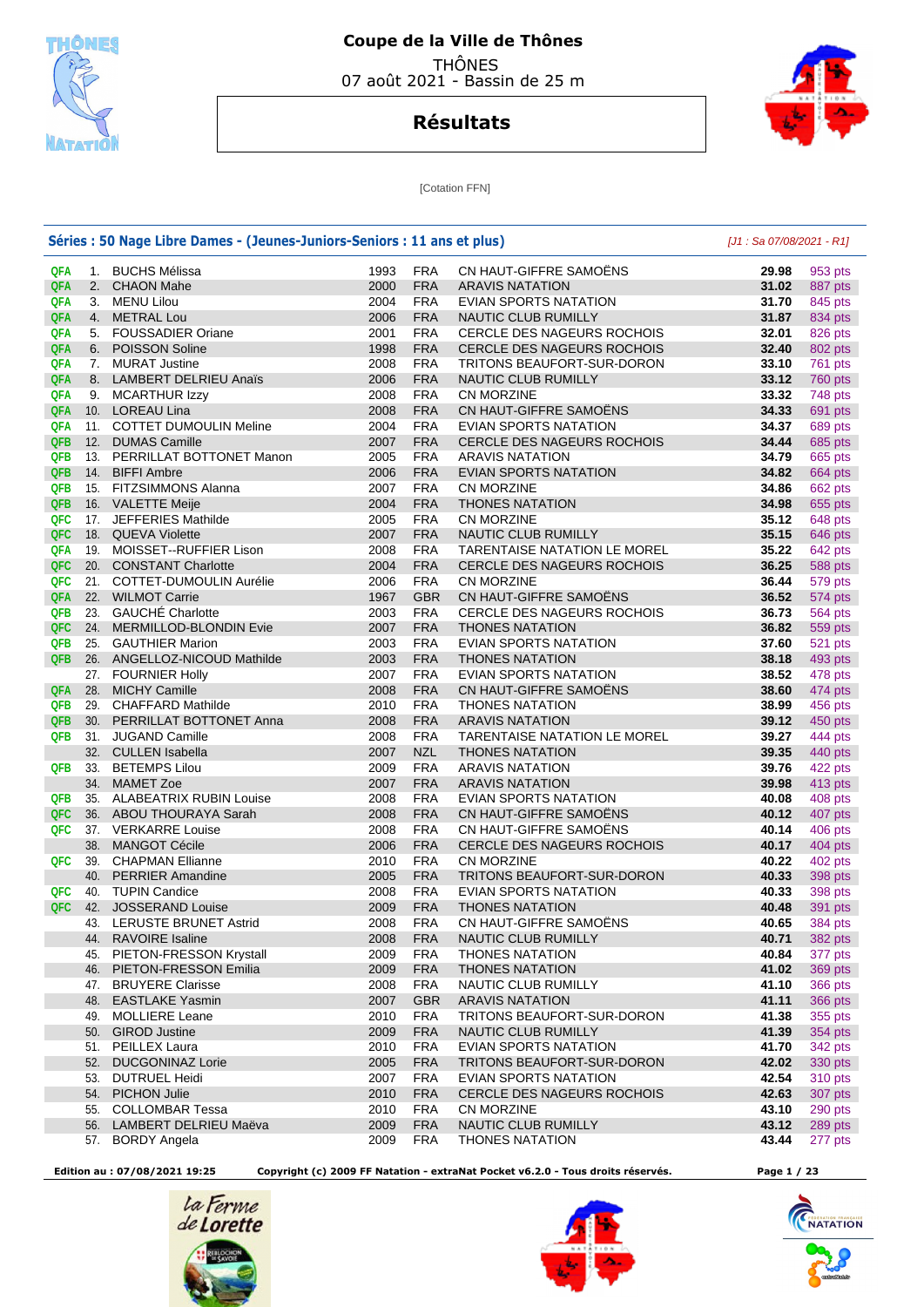



## **Résultats**

|                     | (Suite) Séries : 50 Nage Libre Dames - (Jeunes-Juniors-Seniors : 11 ans et plus) |      | [J1: Sa 07/08/2021 - R1] |                                   |                |           |
|---------------------|----------------------------------------------------------------------------------|------|--------------------------|-----------------------------------|----------------|-----------|
|                     | 58. GIBELLO-MILEN Camille                                                        | 2008 | <b>FRA</b>               | <b>THONES NATATION</b>            | 43.82          | $264$ pts |
| 59.                 | <b>GRENIER Maddy</b>                                                             | 2010 | <b>FRA</b>               | CERCLE DES NAGEURS ROCHOIS        | 44.41          | 244 pts   |
|                     | 60. BOUVIER Nolwenn                                                              | 2010 | <b>FRA</b>               | <b>CN MORZINE</b>                 | 44.75          | 233 pts   |
| 61.                 | <b>GUIGUES Clea</b>                                                              | 2008 | <b>FRA</b>               | <b>TRITONS BEAUFORT-SUR-DORON</b> | 44.78          | 232 pts   |
|                     | 62. QUEVA Céleste                                                                | 2009 | <b>FRA</b>               | <b>NAUTIC CLUB RUMILLY</b>        | 44.87          | 229 pts   |
| 63.                 | <b>PERILLAT Aude</b>                                                             | 2007 | <b>FRA</b>               | <b>THONES NATATION</b>            | 44.94          | 227 pts   |
|                     | 64. SARTORETTO Isalyne                                                           | 2006 | <b>FRA</b>               | <b>ARAVIS NATATION</b>            | 45.46          | 211 pts   |
| 65.                 | LE GOUHINEC Mahée                                                                | 2010 | <b>FRA</b>               | <b>CERCLE DES NAGEURS ROCHOIS</b> | 45.94          | $196$ pts |
| 66.                 | <b>RABILLOUD Agathe</b>                                                          | 2010 | <b>FRA</b>               | <b>NAUTIC CLUB RUMILLY</b>        | 46.15          | 190 pts   |
| 67.                 | <b>BURNET Laura</b>                                                              | 2010 | <b>FRA</b>               | <b>ARAVIS NATATION</b>            | 46.28          | 186 pts   |
|                     | 68. RAVOIRE Amélia                                                               | 2005 | <b>FRA</b>               | NAUTIC CLUB RUMILLY               | 46.49          | 180 pts   |
| 69.                 | <b>TABERLET Ombline</b>                                                          | 2009 | <b>FRA</b>               | CN MORZINE                        | 47.29          | 158 pts   |
|                     | 70. NOLIN Celena                                                                 | 2006 | <b>FRA</b>               | <b>CERCLE DES NAGEURS ROCHOIS</b> | 47.83          | 144 pts   |
| 71.                 | DE PIERREPONT Freya                                                              | 2008 | <b>FRA</b>               | <b>CN MORZINE</b>                 | 48.05          | 139 pts   |
| 72.                 | <b>TAVERNIER Latika</b>                                                          | 2010 | <b>FRA</b>               | CN MORZINE                        | 48.46          | 129 pts   |
| 73.                 | <b>QUEME Marion</b>                                                              | 2010 | <b>FRA</b>               | <b>THONES NATATION</b>            | 50.10          | 93 pts    |
|                     | 74. COULAUD Clara                                                                | 2009 | <b>FRA</b>               | <b>CERCLE DES NAGEURS ROCHOIS</b> | 50.13          | 92 pts    |
| 75.                 | <b>ROBINET Faustine</b>                                                          | 2009 | <b>FRA</b>               | CN MORZINE                        | 50.26          | 89 pts    |
| 76.                 | <b>BASTARD-ROSSET Janelle</b>                                                    | 2009 | <b>FRA</b>               | <b>ARAVIS NATATION</b>            | 54.04          | 30 pts    |
| 77.                 | <b>ANNAERT Axelle</b>                                                            | 2009 | <b>FRA</b>               | <b>THONES NATATION</b>            | 54.23          | 28 pts    |
| 78.                 | <b>LOUBIERE Garance</b>                                                          | 2010 | <b>FRA</b>               | <b>THONES NATATION</b>            | 55.10          | 19 pts    |
| 79.                 | <b>SCHRAM Roos</b>                                                               | 2009 | <b>NED</b>               | <b>ARAVIS NATATION</b>            | 59.23          | 1 pt      |
| 80.                 | <b>RABILLOUD Louisa</b>                                                          | 2007 | <b>FRA</b>               | <b>NAUTIC CLUB RUMILLY</b>        | 1:03.28        | 1 pt      |
| $\qquad \qquad - -$ | <b>AGNANS Rose</b>                                                               | 2002 | <b>FRA</b>               | <b>THONES NATATION</b>            | <b>DNS</b> dec |           |
| $---$               | <b>COURTOT Mia</b>                                                               | 2007 | <b>FRA</b>               | CN MORZINE                        | <b>DNS</b> dec |           |
| $---$               | <b>LEPLANQUAIS Heidi</b>                                                         | 2010 | <b>FRA</b>               | <b>THONES NATATION</b>            | <b>DNS</b> dec |           |
|                     | --- NECIOLLI Alicia                                                              | 2009 | <b>FRA</b>               | <b>TRITONS BEAUFORT-SUR-DORON</b> | <b>DNS</b> dec |           |
|                     |                                                                                  |      |                          |                                   |                |           |

#### **Séries : 50 Nage Libre Dames - (Seniors : 18 ans et plus)** [J1 : Sa 07/08/2021 - R1]

| <b>QFA</b> |                                                                                                                                                                                                                                                                                                                                                                                                                                                                            | <b>BUCHS Mélissa</b>     | 1993 | <b>FRA</b> | CN HAUT-GIFFRE SAMOËNS            | 29.98   | 953 pts |
|------------|----------------------------------------------------------------------------------------------------------------------------------------------------------------------------------------------------------------------------------------------------------------------------------------------------------------------------------------------------------------------------------------------------------------------------------------------------------------------------|--------------------------|------|------------|-----------------------------------|---------|---------|
| <b>QFA</b> |                                                                                                                                                                                                                                                                                                                                                                                                                                                                            | 2. CHAON Mahe            | 2000 | <b>FRA</b> | <b>ARAVIS NATATION</b>            | 31.02   | 887 pts |
| <b>QFA</b> | 3.                                                                                                                                                                                                                                                                                                                                                                                                                                                                         | <b>FOUSSADIER Oriane</b> | 2001 | <b>FRA</b> | <b>CERCLE DES NAGEURS ROCHOIS</b> | 32.01   | 826 pts |
| <b>QFA</b> | 4.                                                                                                                                                                                                                                                                                                                                                                                                                                                                         | <b>POISSON Soline</b>    | 1998 | <b>FRA</b> | <b>CERCLE DES NAGEURS ROCHOIS</b> | 32.40   | 802 pts |
| <b>QFA</b> | 5.                                                                                                                                                                                                                                                                                                                                                                                                                                                                         | <b>WILMOT Carrie</b>     | 1967 | GBR        | CN HAUT-GIFFRE SAMOËNS            | 36.52   | 574 pts |
| <b>QFB</b> |                                                                                                                                                                                                                                                                                                                                                                                                                                                                            | 6. GAUCHÉ Charlotte      | 2003 | <b>FRA</b> | <b>CERCLE DES NAGEURS ROCHOIS</b> | 36.73   | 564 pts |
| <b>QFB</b> |                                                                                                                                                                                                                                                                                                                                                                                                                                                                            | <b>GAUTHIER Marion</b>   | 2003 | <b>FRA</b> | EVIAN SPORTS NATATION             | 37.60   | 521 pts |
| <b>QFB</b> | 8.                                                                                                                                                                                                                                                                                                                                                                                                                                                                         | ANGELLOZ-NICOUD Mathilde | 2003 | <b>FRA</b> | <b>THONES NATATION</b>            | 38.18   | 493 pts |
|            | $\frac{1}{2} \left( \frac{1}{2} \right) \left( \frac{1}{2} \right) \left( \frac{1}{2} \right) \left( \frac{1}{2} \right) \left( \frac{1}{2} \right) \left( \frac{1}{2} \right) \left( \frac{1}{2} \right) \left( \frac{1}{2} \right) \left( \frac{1}{2} \right) \left( \frac{1}{2} \right) \left( \frac{1}{2} \right) \left( \frac{1}{2} \right) \left( \frac{1}{2} \right) \left( \frac{1}{2} \right) \left( \frac{1}{2} \right) \left( \frac{1}{2} \right) \left( \frac$ | AGNANS Rose              | 2002 | <b>FRA</b> | <b>THONES NATATION</b>            | DNS dec |         |

### **Séries : 50 Nage Libre Dames - (Juniors : 14 - 17 ans)** [J1 : Sa 07/08/2021 - R1]

| <b>QFA</b> |     | <b>MENU Lilou</b>              | 2004 | <b>FRA</b> | EVIAN SPORTS NATATION             | 31.70 | 845 pts |
|------------|-----|--------------------------------|------|------------|-----------------------------------|-------|---------|
| <b>QFA</b> | 2.  | <b>METRAL Lou</b>              | 2006 | <b>FRA</b> | <b>NAUTIC CLUB RUMILLY</b>        | 31.87 | 834 pts |
| QFA        | 3.  | <b>LAMBERT DELRIEU Anaïs</b>   | 2006 | <b>FRA</b> | NAUTIC CLUB RUMILLY               | 33.12 | 760 pts |
| <b>QFA</b> |     | 4. COTTET DUMOULIN Meline      | 2004 | <b>FRA</b> | <b>EVIAN SPORTS NATATION</b>      | 34.37 | 689 pts |
| <b>QFB</b> | 5.  | <b>DUMAS Camille</b>           | 2007 | <b>FRA</b> | CERCLE DES NAGEURS ROCHOIS        | 34.44 | 685 pts |
| <b>QFB</b> |     | 6. PERRILLAT BOTTONET Manon    | 2005 | <b>FRA</b> | <b>ARAVIS NATATION</b>            | 34.79 | 665 pts |
| QFB        | 7.  | <b>BIFFI Ambre</b>             | 2006 | <b>FRA</b> | EVIAN SPORTS NATATION             | 34.82 | 664 pts |
| QFB        |     | 8. FITZSIMMONS Alanna          | 2007 | <b>FRA</b> | <b>CN MORZINE</b>                 | 34.86 | 662 pts |
| <b>QFB</b> | 9.  | <b>VALETTE Meije</b>           | 2004 | <b>FRA</b> | <b>THONES NATATION</b>            | 34.98 | 655 pts |
| QFC.       | 10. | <b>JEFFERIES Mathilde</b>      | 2005 | <b>FRA</b> | <b>CN MORZINE</b>                 | 35.12 | 648 pts |
| QFC        | 11. | QUEVA Violette                 | 2007 | <b>FRA</b> | NAUTIC CLUB RUMILLY               | 35.15 | 646 pts |
| QFC        | 12. | <b>CONSTANT Charlotte</b>      | 2004 | <b>FRA</b> | <b>CERCLE DES NAGEURS ROCHOIS</b> | 36.25 | 588 pts |
| QFC.       | 13. | <b>COTTET-DUMOULIN Aurélie</b> | 2006 | <b>FRA</b> | <b>CN MORZINE</b>                 | 36.44 | 579 pts |
| QFC.       | 14. | <b>MERMILLOD-BLONDIN Evie</b>  | 2007 | <b>FRA</b> | <b>THONES NATATION</b>            | 36.82 | 559 pts |
|            | 15. | <b>FOURNIER Holly</b>          | 2007 | <b>FRA</b> | EVIAN SPORTS NATATION             | 38.52 | 478 pts |
|            | 16. | <b>CULLEN Isabella</b>         | 2007 | <b>NZL</b> | <b>THONES NATATION</b>            | 39.35 | 440 pts |

 **Edition au : 07/08/2021 19:25 Copyright (c) 2009 FF Natation - extraNat Pocket v6.2.0 - Tous droits réservés. Page 2 / 23** 







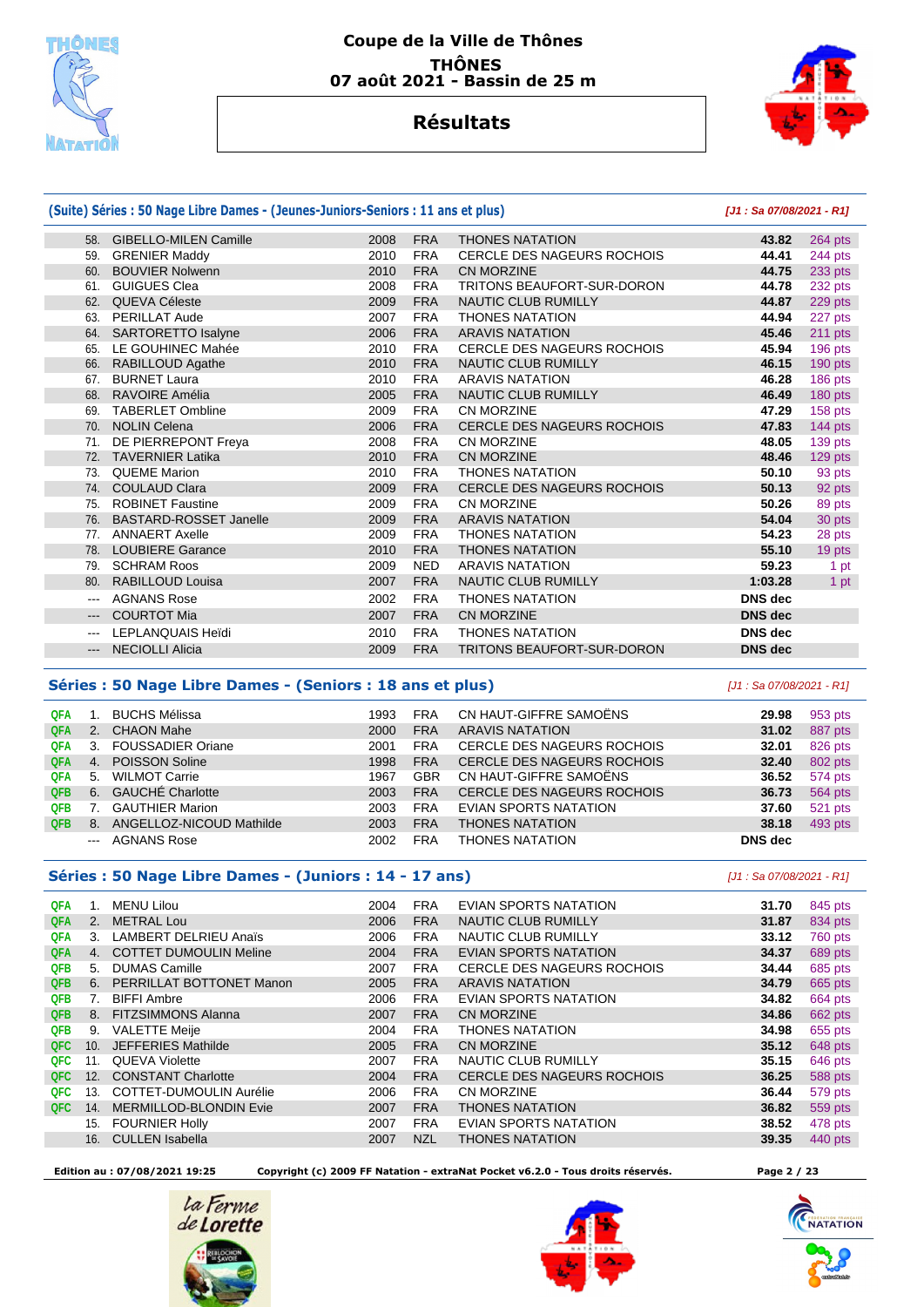



### **Résultats**

**(Suite) Séries : 50 Nage Libre Dames - (Juniors : 14 - 17 ans) [J1 : Sa 07/08/2021 - R1]**

|            |                     | 17. MAMET Zoe                                         | 2007         | <b>FRA</b>               | <b>ARAVIS NATATION</b>                        | 39.98                    | 413 pts            |
|------------|---------------------|-------------------------------------------------------|--------------|--------------------------|-----------------------------------------------|--------------------------|--------------------|
|            | 18.                 | <b>MANGOT Cécile</b>                                  | 2006         | <b>FRA</b>               | <b>CERCLE DES NAGEURS ROCHOIS</b>             | 40.17                    | 404 pts            |
|            | 19.                 | <b>PERRIER Amandine</b>                               | 2005         | <b>FRA</b>               | TRITONS BEAUFORT-SUR-DORON                    | 40.33                    | 398 pts            |
|            | 20.                 | <b>EASTLAKE Yasmin</b>                                | 2007         | <b>GBR</b>               | <b>ARAVIS NATATION</b>                        | 41.11                    | <b>366 pts</b>     |
|            |                     | 21. DUCGONINAZ Lorie                                  | 2005         | <b>FRA</b>               | TRITONS BEAUFORT-SUR-DORON                    | 42.02                    | 330 pts            |
|            | 22.                 | <b>DUTRUEL Heidi</b>                                  | 2007         | <b>FRA</b>               | EVIAN SPORTS NATATION                         | 42.54                    | 310 pts            |
|            |                     | 23. PERILLAT Aude                                     | 2007         | <b>FRA</b>               | <b>THONES NATATION</b>                        | 44.94                    | 227 pts            |
|            |                     | 24. SARTORETTO Isalyne                                | 2006         | <b>FRA</b>               | <b>ARAVIS NATATION</b>                        | 45.46                    | 211 pts            |
|            | 25.                 | RAVOIRE Amélia                                        | 2005         | <b>FRA</b>               | NAUTIC CLUB RUMILLY                           | 46.49                    | 180 pts            |
|            | 26.                 | <b>NOLIN Celena</b>                                   | 2006         | <b>FRA</b>               | <b>CERCLE DES NAGEURS ROCHOIS</b>             | 47.83                    | 144 pts            |
|            | 27.                 | RABILLOUD Louisa                                      | 2007         | <b>FRA</b>               | NAUTIC CLUB RUMILLY                           | 1:03.28                  |                    |
|            |                     |                                                       |              |                          |                                               |                          | 1 pt               |
|            | $\qquad \qquad - -$ | <b>COURTOT Mia</b>                                    | 2007         | <b>FRA</b>               | <b>CN MORZINE</b>                             | <b>DNS</b> dec           |                    |
|            |                     | Séries : 50 Nage Libre Dames - (Jeunes : 11 - 13 ans) |              |                          |                                               | [J1: Sa 07/08/2021 - R1] |                    |
| QFA        |                     | 1. MURAT Justine                                      | 2008         | <b>FRA</b>               | TRITONS BEAUFORT-SUR-DORON                    | 33.10                    | 761 pts            |
| QFA        |                     | 2. MCARTHUR Izzy                                      | 2008         | <b>FRA</b>               | <b>CN MORZINE</b>                             | 33.32                    | 748 pts            |
| QFA        |                     | 3. LOREAU Lina                                        | 2008         | <b>FRA</b>               | CN HAUT-GIFFRE SAMOËNS                        | 34.33                    | 691 pts            |
| QFA        |                     | 4. MOISSET--RUFFIER Lison                             | 2008         | <b>FRA</b>               | <b>TARENTAISE NATATION LE MOREL</b>           | 35.22                    | 642 pts            |
| QFA        |                     | 5. MICHY Camille                                      | 2008         | <b>FRA</b>               | CN HAUT-GIFFRE SAMOENS                        | 38.60                    | 474 pts            |
| QFB        |                     | 6. CHAFFARD Mathilde                                  | 2010         | <b>FRA</b>               | <b>THONES NATATION</b>                        | 38.99                    | 456 pts            |
| QFB        |                     | 7. PERRILLAT BOTTONET Anna                            | 2008         | <b>FRA</b>               | <b>ARAVIS NATATION</b>                        | 39.12                    | 450 pts            |
| QFB        |                     | 8. JUGAND Camille                                     | 2008         | <b>FRA</b>               | <b>TARENTAISE NATATION LE MOREL</b>           | 39.27                    | 444 pts            |
| QFB        |                     | 9. BETEMPS Lilou                                      | 2009         | <b>FRA</b>               | <b>ARAVIS NATATION</b>                        | 39.76                    | 422 pts            |
| <b>QFB</b> |                     | 10. ALABEATRIX RUBIN Louise                           | 2008         | <b>FRA</b>               | <b>EVIAN SPORTS NATATION</b>                  | 40.08                    | 408 pts            |
| QFC        |                     | 11. ABOU THOURAYA Sarah                               | 2008         | <b>FRA</b>               | CN HAUT-GIFFRE SAMOENS                        | 40.12                    | 407 pts            |
| QFC        |                     | 12. VERKARRE Louise                                   | 2008         | <b>FRA</b>               | CN HAUT-GIFFRE SAMOËNS                        | 40.14                    | 406 pts            |
| QFC        |                     | 13. CHAPMAN Ellianne                                  | 2010         | <b>FRA</b>               | <b>CN MORZINE</b>                             | 40.22                    | 402 pts            |
| QFC        |                     | 14. TUPIN Candice                                     | 2008         | <b>FRA</b>               | <b>EVIAN SPORTS NATATION</b>                  | 40.33                    | 398 pts            |
| QFC        | 15.                 | <b>JOSSERAND Louise</b>                               | 2009         | <b>FRA</b>               | <b>THONES NATATION</b>                        | 40.48                    | 391 pts            |
|            |                     | 16. LERUSTE BRUNET Astrid                             | 2008         | <b>FRA</b>               | CN HAUT-GIFFRE SAMOENS                        | 40.65                    | 384 pts            |
|            |                     | 17. RAVOIRE Isaline                                   | 2008         | <b>FRA</b>               | NAUTIC CLUB RUMILLY                           | 40.71                    | 382 pts            |
|            | 18.                 | PIETON-FRESSON Krystall                               | 2009         | <b>FRA</b>               | <b>THONES NATATION</b>                        | 40.84                    | 377 pts            |
|            | 19.                 | <b>PIETON-FRESSON Emilia</b>                          | 2009         | <b>FRA</b>               | <b>THONES NATATION</b>                        | 41.02                    | 369 pts            |
|            | 20.                 | <b>BRUYERE Clarisse</b>                               | 2008         | <b>FRA</b>               | <b>NAUTIC CLUB RUMILLY</b>                    | 41.10                    | <b>366 pts</b>     |
|            | 21.                 | <b>MOLLIERE Leane</b>                                 | 2010         | <b>FRA</b>               | TRITONS BEAUFORT-SUR-DORON                    | 41.38                    |                    |
|            |                     | 22. GIROD Justine                                     | 2009         | <b>FRA</b>               | NAUTIC CLUB RUMILLY                           | 41.39                    | 355 pts<br>354 pts |
|            | 23.                 | <b>PEILLEX Laura</b>                                  | 2010         | <b>FRA</b>               | EVIAN SPORTS NATATION                         | 41.70                    |                    |
|            | 24.                 | <b>PICHON Julie</b>                                   | 2010         | <b>FRA</b>               | CERCLE DES NAGEURS ROCHOIS                    | 42.63                    | 342 pts            |
|            | 25.                 | <b>COLLOMBAR Tessa</b>                                | 2010         | <b>FRA</b>               | <b>CN MORZINE</b>                             | 43.10                    | 307 pts<br>290 pts |
|            |                     |                                                       |              |                          |                                               |                          |                    |
|            | 26.<br>27.          | LAMBERT DELRIEU Maëva                                 | 2009<br>2009 | <b>FRA</b><br><b>FRA</b> | NAUTIC CLUB RUMILLY<br><b>THONES NATATION</b> | 43.12<br>43.44           | 289 pts            |
|            | 28.                 | <b>BORDY Angela</b><br><b>GIBELLO-MILEN Camille</b>   | 2008         | <b>FRA</b>               | <b>THONES NATATION</b>                        | 43.82                    | 277 pts            |
|            |                     |                                                       | 2010         | <b>FRA</b>               |                                               | 44.41                    | 264 pts            |
|            | 29.                 | <b>GRENIER Maddy</b>                                  |              |                          | CERCLE DES NAGEURS ROCHOIS                    |                          | 244 pts            |
|            |                     | 30. BOUVIER Nolwenn                                   | 2010         | <b>FRA</b>               | <b>CN MORZINE</b>                             | 44.75                    | 233 pts            |
|            |                     | 31. GUIGUES Clea<br>32. QUEVA Céleste                 | 2008         | <b>FRA</b>               | TRITONS BEAUFORT-SUR-DORON                    | 44.78                    | 232 pts            |
|            |                     |                                                       | 2009         | <b>FRA</b>               | NAUTIC CLUB RUMILLY                           | 44.87                    | 229 pts            |
|            |                     | 33. LE GOUHINEC Mahée                                 | 2010         | <b>FRA</b>               | CERCLE DES NAGEURS ROCHOIS                    | 45.94                    | $196$ pts          |
|            |                     | 34. RABILLOUD Agathe                                  | 2010         | <b>FRA</b>               | NAUTIC CLUB RUMILLY                           | 46.15                    | 190 pts            |
|            | 35.                 | BURNET Laura                                          | 2010         | <b>FRA</b>               | ARAVIS NATATION                               | 46.28                    | 186 pts            |
|            |                     | 36. TABERLET Ombline                                  | 2009         | <b>FRA</b>               | CN MORZINE                                    | 47.29                    | 158 pts            |
|            |                     | 37. DE PIERREPONT Freya                               | 2008         | <b>FRA</b>               | CN MORZINE                                    | 48.05                    | 139 pts            |
|            |                     | 38. TAVERNIER Latika                                  | 2010         | <b>FRA</b>               | CN MORZINE                                    | 48.46                    | 129 pts            |
|            |                     | 39. QUEME Marion                                      | 2010         | <b>FRA</b>               | <b>THONES NATATION</b>                        | 50.10                    | 93 pts             |
|            |                     | 40. COULAUD Clara                                     | 2009         | <b>FRA</b>               | CERCLE DES NAGEURS ROCHOIS                    | 50.13                    | 92 pts             |
|            |                     | 41. ROBINET Faustine                                  | 2009         | <b>FRA</b>               | CN MORZINE                                    | 50.26                    | 89 pts             |
|            | 42.                 | <b>BASTARD-ROSSET Janelle</b>                         | 2009         | <b>FRA</b>               | <b>ARAVIS NATATION</b>                        | 54.04                    | 30 pts             |
|            |                     | 43. ANNAERT Axelle                                    | 2009         | <b>FRA</b>               | <b>THONES NATATION</b>                        | 54.23                    | 28 pts             |

 **Edition au : 07/08/2021 19:25 Copyright (c) 2009 FF Natation - extraNat Pocket v6.2.0 - Tous droits réservés. Page 3 / 23** 





NATATION

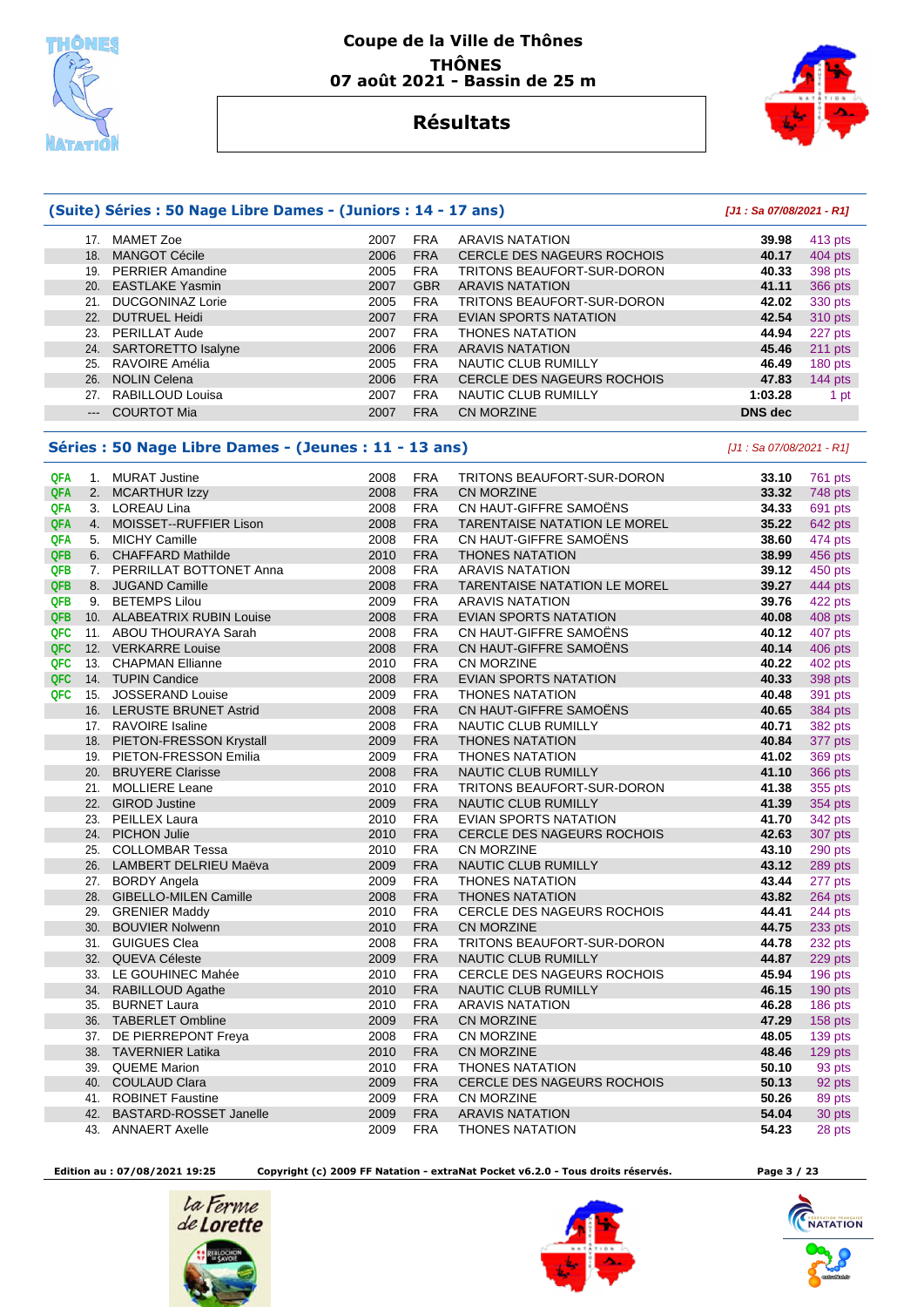



### **Résultats**

|                 | (Suite) Séries : 50 Nage Libre Dames - (Jeunes : 11 - 13 ans)          |                   |                          | [J1: Sa 07/08/2021 - R1]                   |                         |                                   |                            |                |
|-----------------|------------------------------------------------------------------------|-------------------|--------------------------|--------------------------------------------|-------------------------|-----------------------------------|----------------------------|----------------|
|                 | 44. LOUBIERE Garance                                                   |                   |                          | 2010                                       | <b>FRA</b>              | <b>THONES NATATION</b>            | 55.10                      | 19 pts         |
|                 | 45. SCHRAM Roos                                                        |                   |                          | 2009                                       | <b>NED</b>              | <b>ARAVIS NATATION</b>            | 59.23                      | 1 pt           |
|                 | --- LEPLANQUAIS Heidi                                                  |                   |                          | 2010                                       | <b>FRA</b>              | <b>THONES NATATION</b>            | <b>DNS dec</b>             |                |
|                 | --- NECIOLLI Alicia                                                    |                   |                          | 2009                                       | <b>FRA</b>              | TRITONS BEAUFORT-SUR-DORON        | <b>DNS</b> dec             |                |
|                 | Séries : 50 Nage Libre Dames - (Avenirs : 6 - 10 ans)                  |                   |                          |                                            |                         |                                   | $[J1: Sa 07/08/2021 - R1]$ |                |
| <b>QFA</b>      | 1. BRODIN Clémence                                                     |                   |                          | 2011                                       | <b>FRA</b>              | <b>CERCLE DES NAGEURS ROCHOIS</b> | 39.70                      | 425 pts        |
| QFA             | 2. BARBAZ Ludivine                                                     |                   |                          | 2011                                       | <b>FRA</b>              | EVIAN SPORTS NATATION             | 41.46                      | 352 pts        |
| QFA             | 3. BENGRICHE Samar                                                     |                   |                          | 2011                                       | <b>FRA</b>              | <b>CERCLE DES NAGEURS ROCHOIS</b> | 47.53                      | 152 pts        |
|                 | <b>HC: 50 Nage Libre Dames</b>                                         |                   |                          |                                            |                         |                                   | [J1 : Sa 07/08/2021 - R1]  |                |
|                 | HC MOISSET--RUFFIER Sidonie                                            |                   |                          | 2005                                       | <b>FRA</b>              | LES DAUPHINS UGINE                | 29.40                      |                |
|                 | QFA HC PAGES Manon                                                     |                   |                          | 2007                                       | <b>FRA</b>              | <b>ARAVIS NATATION</b>            | 34.00                      |                |
|                 | HC NECIOLLI Candice                                                    |                   |                          | 2006                                       | <b>FRA</b>              | LES DAUPHINS UGINE                | <b>DNS</b> dec             |                |
|                 | Séries : 100 4 Nages Dames - (Jeunes-Juniors-Seniors : 11 ans et plus) |                   |                          |                                            |                         |                                   | [J1 : Sa 07/08/2021 - R1]  |                |
|                 | 1. POISSON Soline                                                      |                   |                          | 1998                                       | <b>FRA</b>              | CERCLE DES NAGEURS ROCHOIS        | 1:24.07                    | 719 pts        |
| 50 m:           |                                                                        |                   | 100 m: 1:24.07           | $(1:24.07)$ $[1:24.07]$                    |                         |                                   |                            |                |
| $50 m$ :        | 2. MCARTHUR Izzy                                                       |                   | 100 m: 1:25.65           | 2008<br>(1:25.65)                          | <b>FRA</b><br>[1:25.65] | CN MORZINE                        | 1:25.65                    | 684 pts        |
|                 | 3. MENU Lilou                                                          |                   |                          | 2004                                       | <b>FRA</b>              | EVIAN SPORTS NATATION             | 1:25.99                    | 676 pts        |
| 50 m:           | $\sim$                                                                 |                   | 100 m: 1:25.99           | (1:25.99)                                  | [1:25.99]               |                                   |                            |                |
|                 | 4. METRAL Lou                                                          |                   |                          | 2006                                       | <b>FRA</b>              | NAUTIC CLUB RUMILLY               | 1:26.85                    | 658 pts        |
| $50 m$ :        |                                                                        | 100 m:            | 1:26.85                  | (1:26.85)                                  | [1:26.85]               |                                   |                            |                |
| 5.<br>50 m:     | <b>BIFFI Ambre</b>                                                     |                   | 100 m: 1:27.05           | 2006<br>(1:27.05)                          | <b>FRA</b><br>[1:27.05] | EVIAN SPORTS NATATION             | 1:27.05                    | 653 pts        |
|                 | 6. FOUSSADIER Oriane                                                   |                   |                          | 2001                                       | <b>FRA</b>              | CERCLE DES NAGEURS ROCHOIS        | 1:27.07                    | 653 pts        |
| $50 m$ :        |                                                                        | $100 \text{ m}$ : | 1:27.07                  | (1:27.07)                                  | [1:27.07]               |                                   |                            |                |
|                 | 7. CHAON Mahe                                                          |                   |                          | 2000                                       | <b>FRA</b>              | <b>ARAVIS NATATION</b>            | 1:28.56                    | 621 pts        |
| $50 m$ :        |                                                                        |                   | 100 m: 1:28.56           | (1:28.56)                                  | $[1:28.56]$             |                                   |                            |                |
|                 | 8. DUMAS Camille                                                       |                   |                          | 2007                                       | <b>FRA</b>              | CERCLE DES NAGEURS ROCHOIS        | 1:30.05                    | 591 pts        |
| $50 m$ :        |                                                                        | $100 \text{ m}$ : | 1:30.05                  | (1:30.05)                                  | [1:30.05]               |                                   |                            |                |
| 50 m:           | 9. MURAT Justine<br>$\sim$                                             |                   |                          | 2008<br>$100 \text{ m}: 1:30.12 (1:30.12)$ | <b>FRA</b><br>[1:30.12] | TRITONS BEAUFORT-SUR-DORON        | 1:30.12                    | 589 pts        |
| 10.             | <b>VALETTE Meije</b>                                                   |                   |                          | 2004                                       | <b>FRA</b>              | <b>THONES NATATION</b>            | 1:30.61                    | 579 pts        |
| 50 m:           |                                                                        | 100 m:            | 1:30.61                  | (1:30.61)                                  | [1:30.61]               |                                   |                            |                |
|                 | 11. WILMOT Carrie                                                      |                   |                          | 1967                                       | <b>GBR</b>              | CN HAUT-GIFFRE SAMOËNS            | 1:31.16                    | 568 pts        |
| $50 m$ :        |                                                                        |                   | 100 m: 1:31.16           | (1:31.16)                                  | [1:31.16]               |                                   |                            |                |
| 50 m:           | 12. JEFFERIES Mathilde<br>$-$                                          |                   |                          | 2005<br>$100 \text{ m}: 1:31.42 (1:31.42)$ | <b>FRA</b><br>[1:31.42] | CN MORZINE                        | 1:31.42                    | 563 pts        |
|                 | 13. LAMBERT DELRIEU Anaïs                                              |                   |                          |                                            | 2006 FRA                | NAUTIC CLUB RUMILLY               | 1:31.68                    | 558 pts        |
| 50 m:           |                                                                        |                   |                          | 100 m: 1:31.68 (1:31.68) [1:31.68]         |                         |                                   |                            |                |
|                 | 14. LOREAU Lina                                                        |                   |                          | 2008                                       | <b>FRA</b>              | CN HAUT-GIFFRE SAMOËNS            | 1:32.28                    | 546 pts        |
| 50 m:           |                                                                        |                   | 100 m: 1:32.28           | (1:32.28)                                  | [1:32.28]               |                                   |                            |                |
|                 | 15. COTTET DUMOULIN Meline                                             |                   |                          | 2004                                       | FRA                     | EVIAN SPORTS NATATION             | 1:32.33                    | 545 pts        |
| 50 m:           |                                                                        |                   |                          | $100 \text{ m}: 1:32.33$ $(1:32.33)$       | [1:32.33]               |                                   |                            |                |
| 16.<br>$50 m$ : | PERRILLAT BOTTONET Manon                                               |                   | 100 m: 1:33.08           | 2005<br>(1:33.08)                          | <b>FRA</b><br>[1:33.08] | <b>ARAVIS NATATION</b>            | 1:33.08                    | 530 pts        |
|                 | 17. GAUTHIER Marion                                                    |                   |                          | 2003                                       | <b>FRA</b>              | EVIAN SPORTS NATATION             | 1:33.21                    | 528 pts        |
| 50 m:           | $\sim$ $\sim$                                                          |                   | $100 \text{ m}: 1:33.21$ | $(1:33.21)$ $[1:33.21]$                    |                         |                                   |                            |                |
| 18.             | MOISSET--RUFFIER Lison                                                 |                   |                          | 2008                                       | <b>FRA</b>              | TARENTAISE NATATION LE MOREL      | 1:33.42                    | 524 pts        |
| $50 m$ :        |                                                                        |                   |                          | 100 m : 1:33.42 (1:33.42) [1:33.42]        |                         |                                   |                            |                |
|                 | 19. FITZSIMMONS Alanna                                                 |                   |                          | 2007                                       | FRA                     | CN MORZINE                        | 1:34.07                    | 512 pts        |
| 50 m:<br>20.    | COTTET-DUMOULIN Aurélie                                                |                   | $100 \text{ m}: 1:34.07$ | $(1:34.07)$ $[1:34.07]$<br>2006            | <b>FRA</b>              | CN MORZINE                        | 1:34.12                    | <b>511 pts</b> |
| 50 m:           |                                                                        |                   | $100 \text{ m}: 1:34.12$ | (1:34.12)                                  | [1:34.12]               |                                   |                            |                |
|                 |                                                                        |                   |                          |                                            |                         |                                   |                            |                |

Edition au : 07/08/2021 19:25 Copyright (c) 2009 FF Natation - extraNat Pocket v6.2.0 - Tous droits réservés. Page 4 / 23





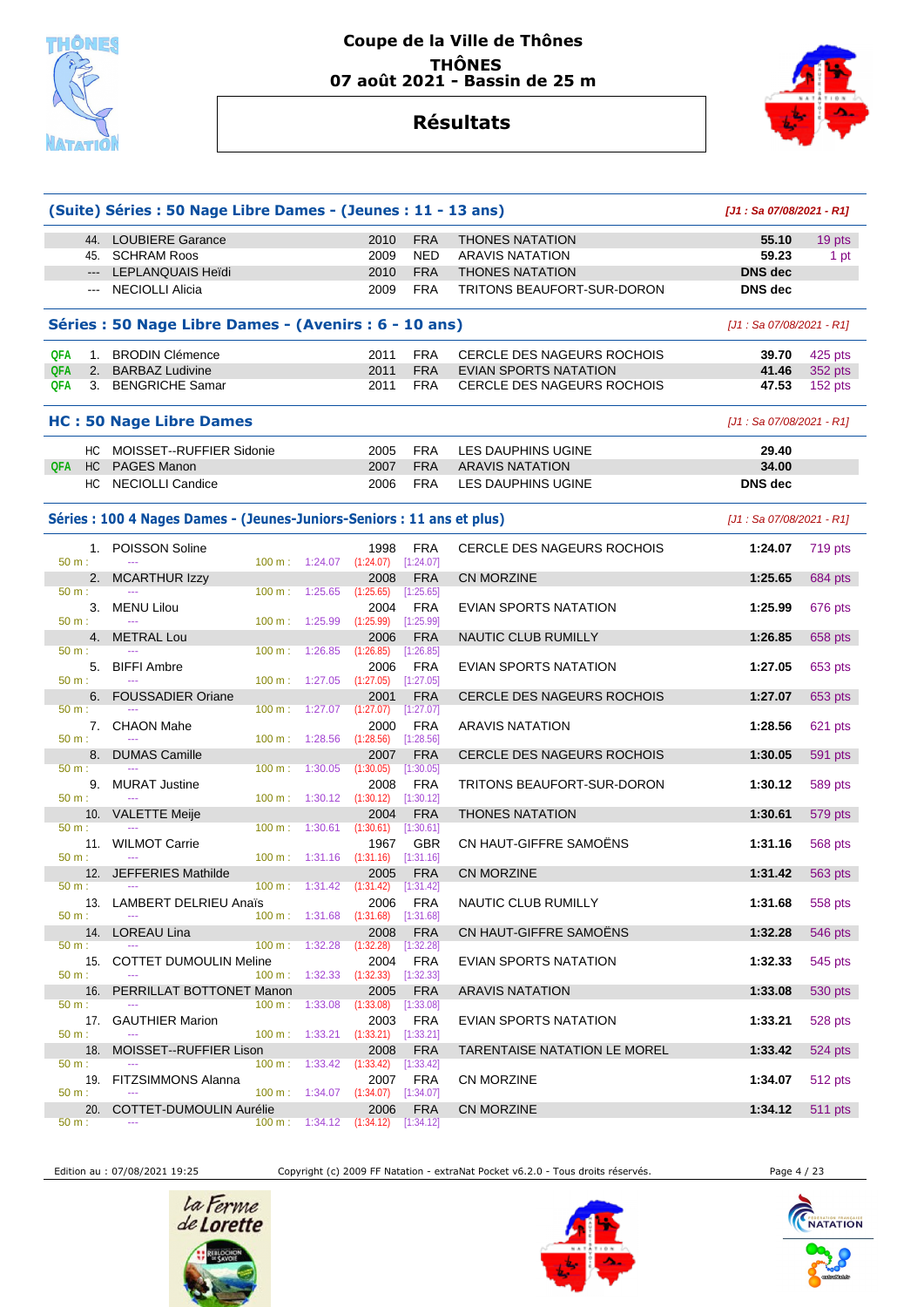

## **Résultats**



#### **(Suite) Séries : 100 4 Nages Dames - (Jeunes-Juniors-Seniors : 11 ans et plus)** [J1 : Sa 07/08/2021 - R1] 21. MERMILLOD-BLONDIN Evie 2007 FRA THONES NATATION **1:35.06** 493 pts 50 m : --- - -- - - - - - - - - - - - - 100 m : 1:35.06 (1:35.06) [1:35.06] 22. QUEVA Violette 2007 FRA NAUTIC CLUB RUMILLY **1:35.48** 485 pts 50 m : --- - -- - - - - - - - - - - - - 100 m : 1:35.48 (1:35.48) [1:35.48] 23. MICHY Camille 2008 FRA CN HAUT-GIFFRE SAMOËNS **1:37.49** 449 pts 50 m : --- 100 m : 1:37.49 (1:37.49) [1:37.49] 24. EASTLAKE Yasmin 2007 GBR ARAVIS NATATION **1:39.84** 408 pts 50 m : --- - -- - - - - - - - - - - - - 100 m : 1:39.84 (1:39.84) [1:39.84] 25. CHAFFARD Mathilde 2010 FRA THONES NATATION **1:41.59** 379 pts 50 m : --- 100 m : 1:41.59 (1:41.59) [1:41.59] 26. JUGAND Camille 2008 FRA TARENTAISE NATATION LE MOREL **1:41.78** 376 pts<br>  $\frac{50 \text{ m}}{200 \text{ m}}$  1:41.78  $\frac{100 \text{ m}}{1.41.78}$   $\frac{(1:41.78)}{1.41.78}$   $\frac{1}{1.41.78}$ 50 m : --- 100 m : 1:41.78 (1:41.78) [1:41.78] 27. ANGELLOZ-NICOUD Mathilde 2003 FRA THONES NATATION **1:43.00** 356 pts 50 m : --- 100 m : 1:43.00 (1:43.00) [1:43.00] 28. ALABEATRIX RUBIN Louise 2008 FRA EVIAN SPORTS NATATION **1:44.44** 334 pts 50 m : --- 100 m : 1:44.44 (1:44.44) [1:44.44] 29. BETEMPS Lilou 2009 FRA ARAVIS NATATION **1:44.50** 333 pts 50 m : --- 100 m : 1:44.50 (1:44.50) [1:44.50] 30. MANGOT Cécile 2006 FRA CERCLE DES NAGEURS ROCHOIS **1:45.30** 321 pts 50 m : --- 100 m : 1:45.30 (1:45.30) [1:45.30] 31. GIROD Justine 2009 FRA NAUTIC CLUB RUMILLY **1:46.40** 304 pts 50 m : --- 100 m : 1:46.40 (1:46.40) [1:46.40] 32. FOURNIER Holly 2007 FRA EVIAN SPORTS NATATION **1:47.10** 294 pts 50 m : --- 100 m : 1:47.10 (1:47.10) [1:47.10] 33. ABOU THOURAYA Sarah 2008 FRA CN HAUT-GIFFRE SAMOËNS **1:47.66** 286 pts 50 m : --- 100 m : 1:47.66 (1:47.66) [1:47.66] 34. PERRIER Amandine 2005 FRA TRITONS BEAUFORT-SUR-DORON **1:47.90** 283 pts 50 m : --- 100 m : 1:47.90 (1:47.90) [1:47.90] 35. MOLLIERE Leane 2010 FRA TRITONS BEAUFORT-SUR-DORON **1:48.25** 278 pts 50 m : --- 100 m : 1:48.25 (1:48.25) [1:48.25] 36. DUCGONINAZ Lorie 2005 FRA TRITONS BEAUFORT-SUR-DORON **1:48.26** 278 pts 50 m : --- 100 m : 1:48.26 (1:48.26) [1:48.26] 37. RAVOIRE Isaline 2008 FRA NAUTIC CLUB RUMILLY **1:48.98** 268 pts 50 m : --- 100 m : 1:48.98 (1:48.98) [1:48.98] 38. PIETON-FRESSON Krystall 2009 FRA THONES NATATION **1:50.09** 253 pts 50 m : --- -- - - - - - - - - - - - - - 100 m : 1:50.09 (1:50.09) [1:50.09] 39. BRUYERE Clarisse 2008 FRA NAUTIC CLUB RUMILLY **1:50.64** 246 pts 50 m : --- 100 m : 1:50.64 (1:50.64) [1:50.64] 40. PEILLEX Laura 2010 FRA EVIAN SPORTS NATATION **1:51.91** 229 pts 50 m : --- 100 m : 1:51.91 (1:51.91) [1:51.91] 41. BORDY Angela 2009 FRA THONES NATATION **1:52.57** 221 pts 50 m : --- - -- - - - - - - - - - - - - 100 m : 1:52.57 (1:52.57) [1:52.57] 42. CHAPMAN Ellianne 2010 FRA CN MORZINE **1:52.65** 220 pts 50 m : --- 100 m : 1:52.65 (1:52.65) [1:52.65] 43. DUTRUEL Heidi 2007 FRA EVIAN SPORTS NATATION **1:53.76** 206 pts 50 m : --- - -- - - - - - - - - - - - 100 m : 1:53.76 (1:53.76) [1:53.76] 44. GIBELLO-MILEN Camille 2008 FRA THONES NATATION **1:53.96** 204 pts 50 m : --- - -- - - - - - - - - - - - - 100 m : 1:53.96 (1:53.96) [1:53.96] 45. TUPIN Candice 2008 FRA EVIAN SPORTS NATATION **1:54.68** 195 pts 50 m : --- 100 m : 1:54.68 (1:54.68) [1:54.68] 46. NOLIN Celena 2006 FRA CERCLE DES NAGEURS ROCHOIS **1:54.71** 195 pts 50 m : --- -- -- - - - - - - - - - - - - 100 m : 1:54.71 (1:54.71) [1:54.71] 47. VERKARRE Louise 2008 FRA CN HAUT-GIFFRE SAMOËNS **1:55.53** 185 pts 50 m : --- - -- - - - - - - - - - - - - 100 m : 1:55.53 (1:55.53) [1:55.53] 48. PICHON Julie 2010 FRA CERCLE DES NAGEURS ROCHOIS **1:55.73** 183 pts 50 m : --- 100 m : 1:55.73 (1:55.73) [1:55.73] 49. RABILLOUD Agathe 2010 FRA NAUTIC CLUB RUMILLY **1:56.04** 180 pts 50 m : --- 100 m : 1:56.04 (1:56.04) [1:56.04] 50. COLLOMBAR Tessa 2010 FRA CN MORZINE **1:56.33** 176 pts 50 m : --- - -- - - - - - - - - - - - - 100 m : 1:56.33 (1:56.33) [1:56.33] 51. PIETON-FRESSON Emilia 2009 FRA THONES NATATION **1:57.14** 168 pts 50 m : --- 100 m : 1:57.14 (1:57.14) [1:57.14]

Edition au : 07/08/2021 19:25 Copyright (c) 2009 FF Natation - extraNat Pocket v6.2.0 - Tous droits réservés. Page 5 / 23





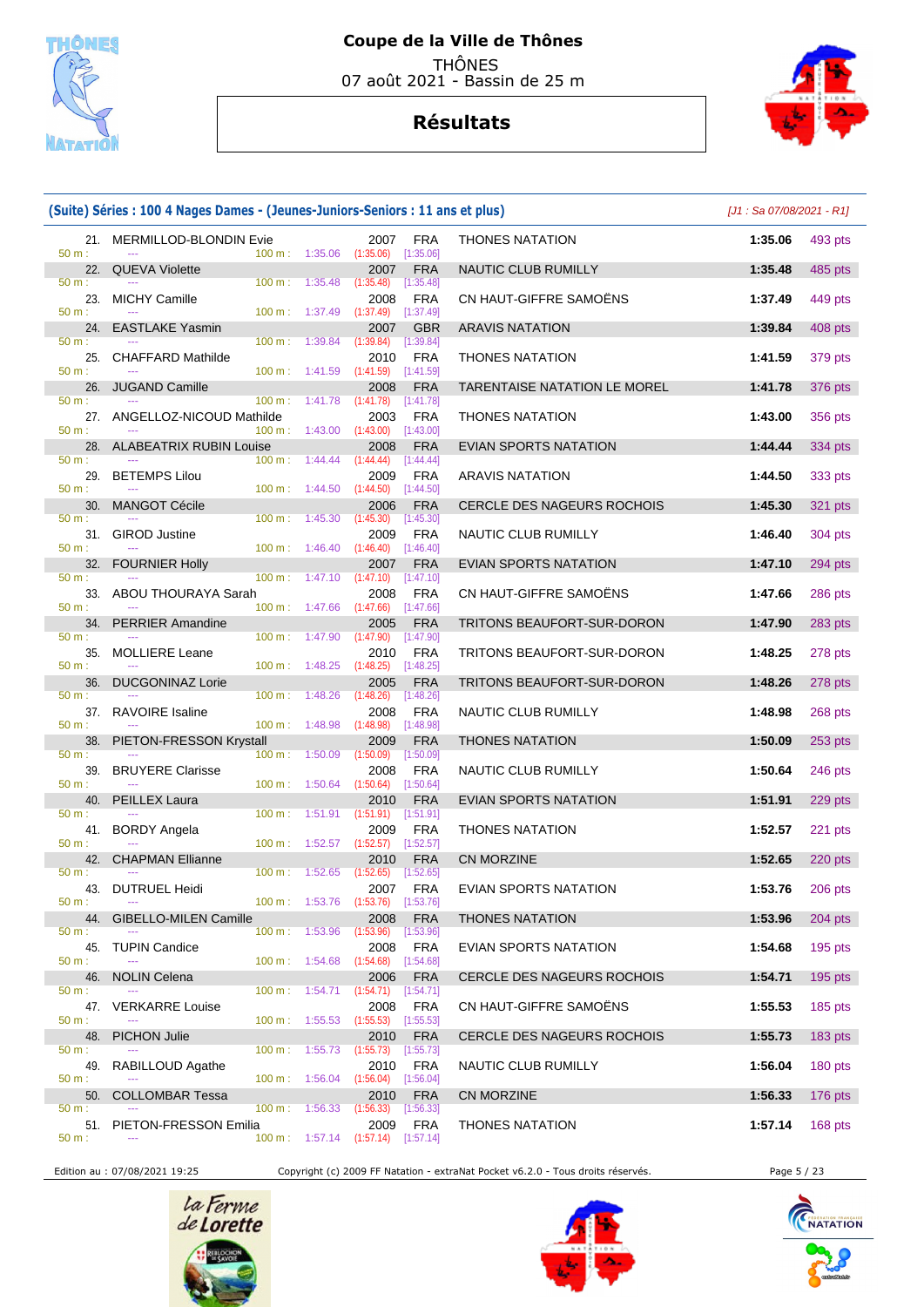

## **Résultats**



#### **(Suite) Séries : 100 4 Nages Dames - (Jeunes-Juniors-Seniors : 11 ans et plus)** [J1 : Sa 07/08/2021 - R1] 52. BOUVIER Nolwenn 2010 FRA CN MORZINE **1:57.25** 166 pts 50 m : --- 100 m : 1:57.25 (1:57.25) [1:57.25] 53. LE GOUHINEC Mahée 2010 FRA CERCLE DES NAGEURS ROCHOIS **1:57.42** 165 pts  $(1:57.42)$  54. LERUSTE BRUNET Astrid 2008 FRA CN HAUT-GIFFRE SAMOËNS **1:57.78** 161 pts 50 m : --- 100 m : 1:57.78 (1:57.78) [1:57.78] 55. GUIGUES Clea 2008 FRA TRITONS BEAUFORT-SUR-DORON **1:58.62** 152 pts 50 m : --- - -- - - - - - - - - - - - - 100 m : 1:58.62 (1:58.62) [1:58.62] 56. TABERLET Ombline 2009 FRA CN MORZINE **2:00.33** 135 pts 50 m : --- 100 m : 2:00.33 (2:00.33) [2:00.33] 57. PERILLAT Aude **2007 FRA THONES NATATION** 2:00.37 134 pts **2:00.37** 134 pts  $(2:00.37)$  58. JOSSERAND Louise 2009 FRA THONES NATATION **2:00.78** 130 pts 50 m : --- 100 m : 2:00.78 (2:00.78) [2:00.78] 59. LAMBERT DELRIEU Maëva 2009 FRA NAUTIC CLUB RUMILLY **2:01.06** 128 pts 50 m : --- 100 m : 2:01.06 (2:01.06) [2:01.06] 60. GRENIER Maddy 2010 FRA CERCLE DES NAGEURS ROCHOIS **2:02.96** 110 pts 50 m : --- 100 m : 2:02.96 (2:02.96) [2:02.96] 61. DE PIERREPONT Freya 2008 FRA CN MORZINE **2:04.15** 100 pts 50 m : --- 100 m : 2:04.15 (2:04.15) [2:04.15] 62. TAVERNIER Latika 2010 FRA CN MORZINE **2:06.17** 84 pts **2:06.17** 84 pts 50 m : --- 100 m : 2:06.17 (2:06.17) [2:06.17] 63. RAVOIRE Amélia 2005 FRA NAUTIC CLUB RUMILLY **2:08.48** 67 pts 50 m : --- 100 m : 2:08.48 (2:08.48) [2:08.48] 64. QUEME Marion 2010 FRA THONES NATATION **2:09.58** 60 pts 50 m : --- 100 m : 2:09.58 (2:09.58) [2:09.58] 65. SARTORETTO Isalyne 2006 FRA ARAVIS NATATION **2:09.96** 57 pts 50 m : --- 100 m : 2:09.96 (2:09.96) [2:09.96] 66. ROBINET Faustine 2009 FRA CN MORZINE **2:13.53** 37 pts 50 m : --- 100 m : 2:13.53 (2:13.53) [2:13.53] 67. RABILLOUD Louisa 2007 FRA NAUTIC CLUB RUMILLY **2:19.14** 14 pts 50 m : --- 100 m : 2:19.14 (2:19.14) [2:19.14] 68. ANNAERT Axelle 2009 FRA THONES NATATION **2:19.41** 13 pts 50 m : --- -- -- - - - - - - - - - - - - 100 m : 2:19.41 (2:19.41) [2:19.41] 69. LOUBIERE Garance 2010 FRA THONES NATATION **2:22.31** 6 pts  $2:22.31$  --- AGNANS Rose 2002 FRA THONES NATATION **DNS dec**  --- CULLEN Isabella 2007 NZL THONES NATATION **DNS dec**  --- GUILLOT Elsa 2001 FRA CN HAUT-GIFFRE SAMOËNS **DNS dec**  --- NECIOLLI Alicia 2009 FRA TRITONS BEAUFORT-SUR-DORON **DNS dec**

#### **Séries : 100 4 Nages Dames - (Seniors : 18 ans et plus)** [J1 : Sa 07/08/2021 - R1]

| $50 m$ :       | POISSON Soline<br>---    | 100 m:          | 1:24.07 | 1998<br>(1:24.07) | <b>FRA</b><br>[1:24.07] | CERCLE DES NAGEURS ROCHOIS        | 1:24.07        | 719 pts |
|----------------|--------------------------|-----------------|---------|-------------------|-------------------------|-----------------------------------|----------------|---------|
|                | <b>FOUSSADIER Oriane</b> |                 |         | 2001              | <b>FRA</b>              | <b>CERCLE DES NAGEURS ROCHOIS</b> | 1:27.07        | 653 pts |
| $50 m$ :       | ---                      | $100 \text{ m}$ | 1:27.07 | (1:27.07)         | [1:27.07]               |                                   |                |         |
| З.             | <b>CHAON Mahe</b>        |                 |         | 2000              | <b>FRA</b>              | <b>ARAVIS NATATION</b>            | 1:28.56        | 621 pts |
| $50 m$ :       | ---                      | $100 \text{ m}$ | 1:28.56 | (1:28.56)         | [1:28.56]               |                                   |                |         |
| 4 <sup>2</sup> | <b>WILMOT Carrie</b>     |                 |         | 1967              | <b>GBR</b>              | CN HAUT-GIFFRE SAMOËNS            | 1:31.16        | 568 pts |
| $50 m$ :       | ---                      | 100 m:          | 1:31.16 | (1:31.16)         | [1:31.16]               |                                   |                |         |
| 5.             | <b>GAUTHIER Marion</b>   |                 |         | 2003              | <b>FRA</b>              | EVIAN SPORTS NATATION             | 1:33.21        | 528 pts |
| $50 m$ :       | ---                      | $100 \text{ m}$ | 1:33.21 | (1:33.21)         | [1:33.21]               |                                   |                |         |
| 6.             | ANGELLOZ-NICOUD Mathilde |                 |         | 2003              | <b>FRA</b>              | <b>THONES NATATION</b>            | 1:43.00        | 356 pts |
| $50 m$ :       | ---                      | 100 m:          | 1:43.00 | (1:43.00)         | [1:43.00]               |                                   |                |         |
| $--$           | <b>AGNANS Rose</b>       |                 |         | 2002              | <b>FRA</b>              | THONES NATATION                   | DNS dec        |         |
| $---$          | <b>GUILLOT EISA</b>      |                 |         | 2001              | <b>FRA</b>              | CN HAUT-GIFFRE SAMOËNS            | <b>DNS</b> dec |         |

Edition au : 07/08/2021 19:25 Copyright (c) 2009 FF Natation - extraNat Pocket v6.2.0 - Tous droits réservés. Page 6 / 23







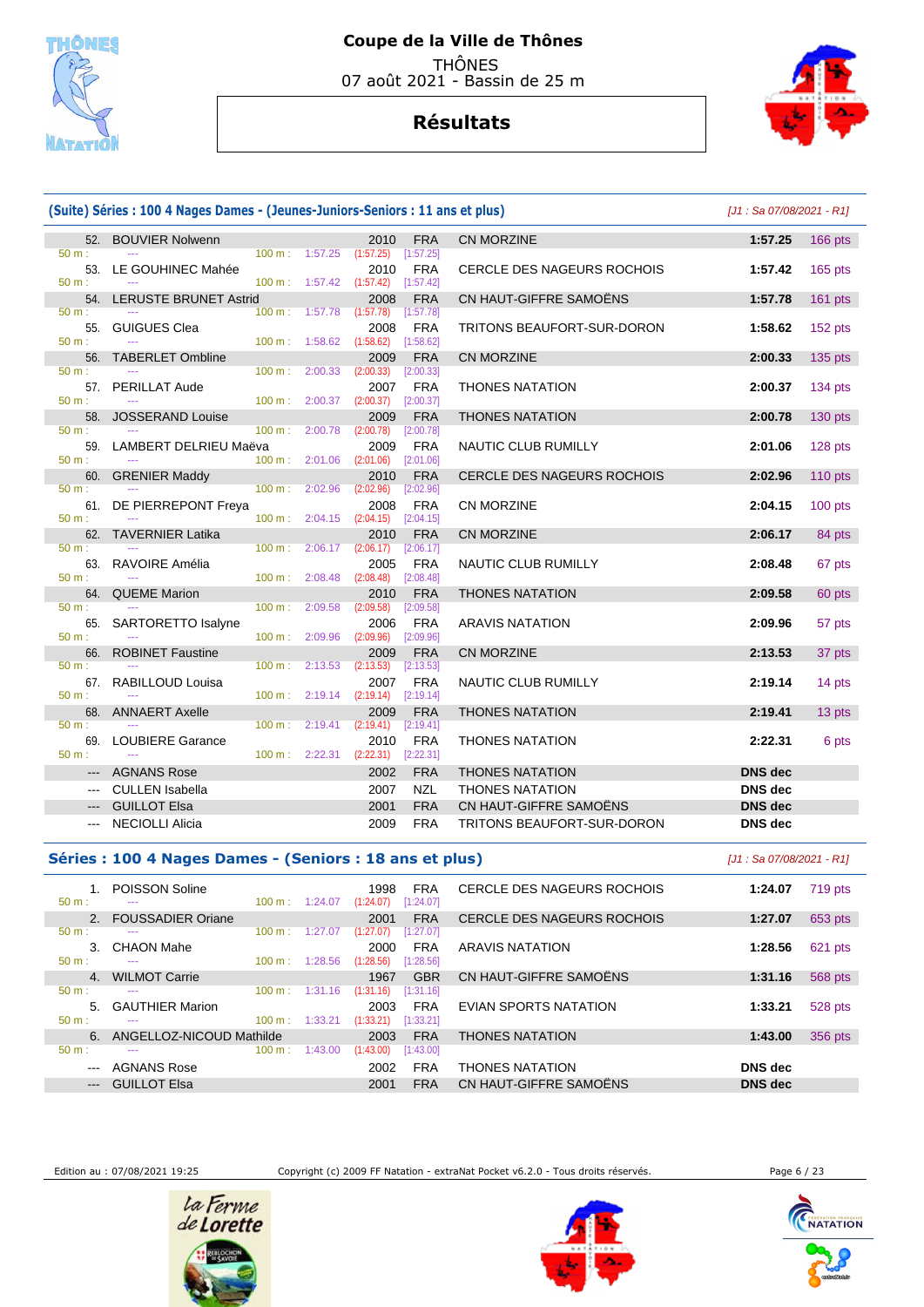



### **Séries : 100 4 Nages Dames - (Juniors : 14 - 17 ans)** [J1 : Sa 07/08/2021 - R1]

| $50 m$ :       | 1. MENU Lilou<br>$\sim$       | 100 m: 1:25.99    |         | 2004<br>(1:25.99)       | <b>FRA</b><br>[1:25.99]   | EVIAN SPORTS NATATION             | 1:25.99        | 676 pts        |
|----------------|-------------------------------|-------------------|---------|-------------------------|---------------------------|-----------------------------------|----------------|----------------|
| 2.             | <b>METRAL Lou</b>             |                   |         | 2006                    | <b>FRA</b>                | NAUTIC CLUB RUMILLY               | 1:26.85        | 658 pts        |
| $50 m$ :       |                               | 100 m:            | 1:26.85 | (1:26.85)               | [1:26.85]                 |                                   |                |                |
| 3.<br>$50 m$ : | <b>BIFFI Ambre</b><br>$\sim$  | 100 m:            | 1:27.05 | 2006<br>(1:27.05)       | <b>FRA</b><br>$[1:27.05]$ | EVIAN SPORTS NATATION             | 1:27.05        | 653 pts        |
| 4.             | <b>DUMAS Camille</b>          |                   |         | 2007                    | <b>FRA</b>                | <b>CERCLE DES NAGEURS ROCHOIS</b> | 1:30.05        | 591 pts        |
| $50 m$ :       |                               | 100 m:            | 1:30.05 | (1:30.05)               | [1:30.05]                 |                                   |                |                |
|                |                               |                   |         |                         |                           |                                   |                |                |
|                | 5. VALETTE Meije              |                   |         | 2004                    | <b>FRA</b>                | <b>THONES NATATION</b>            | 1:30.61        | 579 pts        |
| 50 m:          |                               | 100 m:            | 1:30.61 | $(1:30.61)$ $[1:30.61]$ |                           |                                   |                |                |
| 6.             | <b>JEFFERIES Mathilde</b>     |                   |         | 2005                    | <b>FRA</b>                | <b>CN MORZINE</b>                 | 1:31.42        | <b>563 pts</b> |
| 50 m:          |                               | 100 m:            | 1:31.42 | (1:31.42)               | [1:31.42]                 |                                   |                |                |
|                | 7. LAMBERT DELRIEU Anaïs      |                   |         | 2006                    | <b>FRA</b>                | NAUTIC CLUB RUMILLY               | 1:31.68        | 558 pts        |
| 50 m:          |                               | 100 m: 1:31.68    |         | (1:31.68)               | [1:31.68]                 |                                   |                |                |
| 8.             | <b>COTTET DUMOULIN Meline</b> |                   |         | 2004                    | <b>FRA</b>                | EVIAN SPORTS NATATION             | 1:32.33        | 545 pts        |
| 50 m:          |                               | $100 \text{ m}$ : | 1:32.33 | (1:32.33)               | [1:32.33]                 |                                   |                |                |
|                | 9. PERRILLAT BOTTONET Manon   |                   |         | 2005                    | <b>FRA</b>                | <b>ARAVIS NATATION</b>            | 1:33.08        | 530 pts        |
| 50 m:          |                               | $100 m$ :         | 1:33.08 | $(1:33.08)$ [1:33.08]   |                           |                                   |                |                |
| 10.            | FITZSIMMONS Alanna            |                   |         | 2007                    | <b>FRA</b>                | <b>CN MORZINE</b>                 | 1:34.07        | 512 pts        |
| $50 m$ :       |                               | 100 m:            | 1:34.07 | (1:34.07)               | [1:34.07]                 |                                   |                |                |
|                |                               |                   |         | 2006                    | <b>FRA</b>                |                                   | 1:34.12        |                |
|                | 11. COTTET-DUMOULIN Aurélie   |                   |         |                         |                           | <b>CN MORZINE</b>                 |                | 511 pts        |
| $50 m$ :       |                               | 100 m: 1:34.12    |         | $(1:34.12)$ $[1:34.12]$ |                           |                                   |                |                |
| 12.            | MERMILLOD-BLONDIN Evie        |                   |         | 2007                    | FRA                       | <b>THONES NATATION</b>            | 1:35.06        | 493 pts        |
| $50 m$ :       | $\sim$                        | 100 m:            | 1:35.06 | (1:35.06)               | [1:35.06]                 |                                   |                |                |
|                | 13. QUEVA Violette            |                   |         | 2007                    | <b>FRA</b>                | NAUTIC CLUB RUMILLY               | 1:35.48        | 485 pts        |
| $50 m$ :       |                               | 100 m:            | 1:35.48 | (1:35.48)               | [1:35.48]                 |                                   |                |                |
| 14.            | <b>EASTLAKE Yasmin</b>        |                   |         | 2007                    | <b>GBR</b>                | <b>ARAVIS NATATION</b>            | 1:39.84        | 408 pts        |
| $50 m$ :       |                               | 100 m:            | 1:39.84 | (1:39.84)               | [1:39.84]                 |                                   |                |                |
|                | 15. MANGOT Cécile             |                   |         | 2006                    | <b>FRA</b>                | <b>CERCLE DES NAGEURS ROCHOIS</b> | 1:45.30        | 321 pts        |
| 50 m:          |                               | 100 m:            | 1:45.30 | (1:45.30)               | [1:45.30]                 |                                   |                |                |
| 16.            | <b>FOURNIER Holly</b>         |                   |         | 2007                    | FRA                       | EVIAN SPORTS NATATION             | 1:47.10        | 294 pts        |
| 50 m:          |                               | 100 m:            | 1:47.10 | (1:47.10)               | [1:47.10]                 |                                   |                |                |
|                | 17. PERRIER Amandine          |                   |         | 2005                    | <b>FRA</b>                | TRITONS BEAUFORT-SUR-DORON        | 1:47.90        |                |
| $50 m$ :       | $\sim$                        | 100 m:            | 1:47.90 | (1:47.90)               | [1:47.90]                 |                                   |                | 283 pts        |
|                |                               |                   |         |                         |                           |                                   |                |                |
| 18.            | <b>DUCGONINAZ Lorie</b>       |                   |         | 2005                    | FRA                       | TRITONS BEAUFORT-SUR-DORON        | 1:48.26        | 278 pts        |
| 50 m:          |                               | 100 m:            | 1:48.26 | (1:48.26)               | [1:48.26]                 |                                   |                |                |
| 19.            | <b>DUTRUEL Heidi</b>          |                   |         | 2007                    | <b>FRA</b>                | EVIAN SPORTS NATATION             | 1:53.76        | 206 pts        |
| $50 m$ :       |                               | 100 m:            | 1:53.76 | (1:53.76)               | [1:53.76]                 |                                   |                |                |
| 20.            | <b>NOLIN Celena</b>           |                   |         | 2006                    | FRA                       | <b>CERCLE DES NAGEURS ROCHOIS</b> | 1:54.71        | $195$ pts      |
| 50 m:          |                               | 100 m:            | 1:54.71 | (1:54.71)               | [1:54.71]                 |                                   |                |                |
| 21.            | <b>PERILLAT Aude</b>          |                   |         | 2007                    | <b>FRA</b>                | <b>THONES NATATION</b>            | 2:00.37        | 134 pts        |
| $50 m$ :       | $\sim$                        | 100 m:            | 2:00.37 | (2:00.37)               | [2:00.37]                 |                                   |                |                |
| 22.            | RAVOIRE Amélia                |                   |         | 2005                    | <b>FRA</b>                | NAUTIC CLUB RUMILLY               | 2:08.48        | 67 pts         |
| $50 m$ :       |                               | 100 m:            | 2:08.48 | (2:08.48)               | [2:08.48]                 |                                   |                |                |
| 23.            |                               |                   |         | 2006                    | <b>FRA</b>                | <b>ARAVIS NATATION</b>            | 2:09.96        |                |
| $50 m$ :       | SARTORETTO Isalyne            | 100 m:            | 2:09.96 | (2:09.96)               | [2:09.96]                 |                                   |                | 57 pts         |
|                |                               |                   |         |                         |                           |                                   |                |                |
| 24.            | RABILLOUD Louisa              |                   |         | 2007                    | <b>FRA</b>                | NAUTIC CLUB RUMILLY               | 2:19.14        | 14 pts         |
| $50 m$ :       |                               | $100 \text{ m}$ : | 2:19.14 | (2:19.14)               | [2:19.14]                 |                                   |                |                |
|                | --- CULLEN Isabella           |                   |         | 2007                    | <b>NZL</b>                | <b>THONES NATATION</b>            | <b>DNS</b> dec |                |

#### **Séries : 100 4 Nages Dames - (Jeunes : 11 - 13 ans)** [J1 : Sa 07/08/2021 - R1]

| CN MORZINE<br><b>MCARTHUR Izzy</b><br><b>FRA</b><br>1:25.65<br>2008<br>[1:25.65]<br>$50 m$ :<br>(1:25.65)<br>100 m:<br>1:25.65<br>--- | 684 pts |
|---------------------------------------------------------------------------------------------------------------------------------------|---------|
| TRITONS BEAUFORT-SUR-DORON<br><b>FRA</b><br><b>MURAT Justine</b><br>1:30.12<br>2008                                                   | 589 pts |
| [1:30.12]<br>(1:30.12)<br>100 m:<br>$50 m$ :<br>1:30.12<br>---                                                                        |         |
| CN HAUT-GIFFRE SAMOËNS<br><b>FRA</b><br>LOREAU Lina<br>2008<br>1:32.28                                                                | 546 pts |
| (1:32.28)<br>[1:32.28]<br>1:32.28<br>$50 m$ :<br>100 m:<br>---                                                                        |         |
| MOISSET--RUFFIER Lison<br><b>FRA</b><br><b>TARENTAISE NATATION LE MOREL</b><br>2008<br>1:33.42<br>$\overline{4}$                      | 524 pts |
| $100 \text{ m}$ :<br>[1:33.42]<br>$50 m$ :<br>1:33.42<br>(1:33.42)<br>---                                                             |         |
| CN HAUT-GIFFRE SAMOËNS<br><b>FRA</b><br><b>MICHY Camille</b><br>2008<br>5.<br>1:37.49                                                 | 449 pts |
| [1:37.49]<br>(1:37.49)<br>$50 m$ :<br>$100 \text{ m}$ :<br>.49<br>:37<br>---                                                          |         |

Edition au : 07/08/2021 19:25 Copyright (c) 2009 FF Natation - extraNat Pocket v6.2.0 - Tous droits réservés. Page 7 / 23





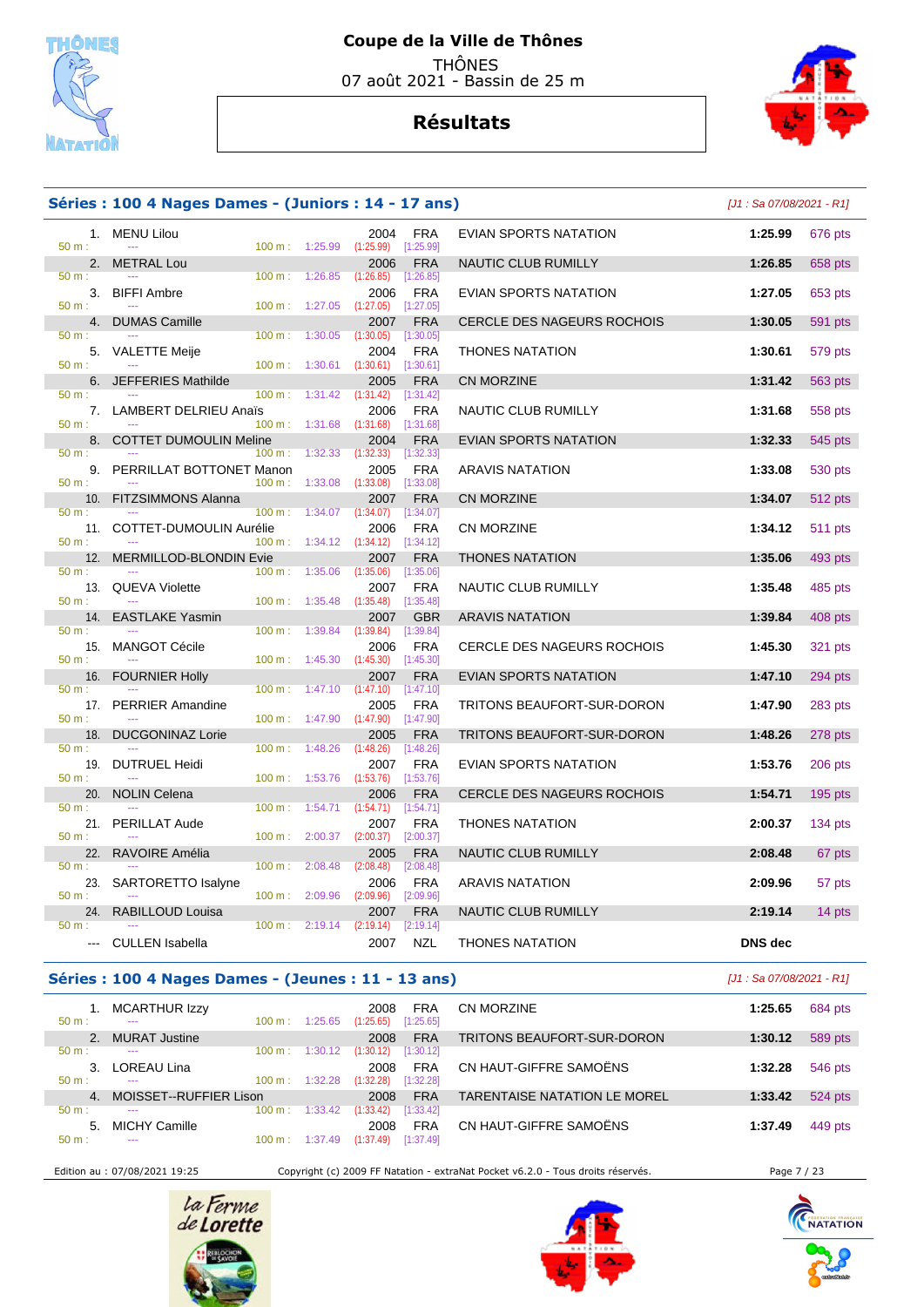

## **Résultats**



#### **6. CHAFFARD Mathilde** 2010 FRA **50 m**:  $\frac{1}{41.59}$  pts: 1:41.59 pm interests and the 100 m; 1:41.59 pts: 1:41.59 pts: 1:41.59 pts: 1:41.59 pts: 1:41.59 pts: 1:41.59 pts: 1:41.59 pts: 1:41.59 pts: 1:41.59 pts: 1:41.59 pt 50 m : --- 100 m : 1:41.59 (1:41.59) [1:41.59] 7. JUGAND Camille 2008 FRA **TARENTAISE 100 m**: 1:41.78 (1:41.78) [1:41.78] 50 m : --- 100 m : 1:41.78 (1:41.78) [1:41.78] 8. ALABEATRIX RUBIN Louise 2008 FRA<br>  $\frac{100 \text{ m}}{3144.44}$  (1:44.44) [1:44.44] 50 m : --- 100 m : 1:44.44 (1:44.44) [1:44.44] 9. BETEMPS Lilou 2009 FRA<br>100 m <sup>1:44</sup> 50 <sup>(1:44.50)</sup> [1:44.50] 50 m : --- 100 m : 1:44.50 (1:44.50) [1:44.50] 10. GIROD Justine 2009 FRA NAUTIC CLUB RUMILLY **1:46.40** 304 pts 50 m : --- 100 m : 1:46.40 (1:46.40) [1:46.40] 11. ABOU THOURAYA Sarah 2008 FRA<br>  $\frac{50 \text{ m}}{200 \text{ m}}$  1:47.66 **1:47.66 1:47.66 1:47.66** 50 m : --- 100 m : 1:47.66 (1:47.66) [1:47.66] 12. MOLLIERE Leane 2010 FRA<br>  $\frac{50 \text{ m}}{2010 \text{ m}}$   $\frac{1.48.25}{2010 \text{ m}}$   $\frac{1.48.25}{2010 \text{ m}}$   $\frac{1.48.25}{2010 \text{ m}}$ 50 m : --- 100 m : 1:48.25 (1:48.25) [1:48.25] 13. RAVOIRE Isaline 2008 FRA<br>
100 m : 1<sup>:48.98</sup> (1:48.98 pts) 1:48.98 **p**ts 50 m : --- 100 m : 1:48.98 (1:48.98) [1:48.98] 14. PIETON-FRESSON Krystall 2009 FRA<br>  $\frac{50 \text{ m}}{250 \text{ m} \cdot 1}$  1:50.09  $\frac{(1:50.09)}{250 \text{ m} \cdot 1}$  1:50.09 **21:50.09** 50 m : --- -- - - - - - - - - - - - - - 100 m : 1:50.09 (1:50.09) [1:50.09] 15. BRUYERE Clarisse 2008 FRA<br>  $\frac{50 \text{ m}}{2}$  1.50.64 **2008** PRA  $(1:50.64)$ 16. PEILLEX Laura 2010 FRA<br>
100 m: 1:51.91 (1:51.91) [1:51.91] 50 m : --- 100 m : 1:51.91 (1:51.91) [1:51.91] 17. BORDY Angela 2009 FRA<br>100 m : 1:52.57 **11:52.57 11:52.57 11:52.57** 50 m : --- - -- - - - - - - - - - - - - 100 m : 1:52.57 (1:52.57) [1:52.57] 18. CHAPMAN Ellianne 2010 FRA<br>  $\frac{100 \text{ m}}{2010 \text{ m}}$  1:52.65 **(1:52.65** pt:52.65 pt:52.65 **p**t:52.65 **p**  50 m : --- 100 m : 1:52.65 (1:52.65) [1:52.65] 19. GIBELLO-MILEN Camille 2008 FRA<br>  $100 \text{ m}: 1:53.96 \text{ (1:53.96)}$  [1:53.96] 50 m : --- 100 m : 1:53.96 (1:53.96) [1:53.96] 20. TUPIN Candice 2008 FRA 50 m : --- - -- - - - - - - - - - - - - 100 m : 1:54.68 (1:54.68) [1:54.68] 21. VERKARRE Louise 2008 FRA<br>
2008 FRA CON HAUTE-SAMOËNS 100 m : 1:55.53 11:55.53 11:55.53 50 m : --- 100 m : 1:55.53 (1:55.53) [1:55.53] 22. PICHON Julie 2010 FRA CERCLE DES NAGEURS ROCHOIS **1:55.73** 183 pts 50 m : --- 100 m : 1:55.73 (1:55.73) [1:55.73] 23. RABILLOUD Agathe 2010 FRA 2010 PRA 50 m :  $\frac{2010}{1.56.04}$  pts. 04 **11.56.04** pts. 04 **pts. 04** pts. 04 **pts. 04** pts. 04 **pts. 04** pts. 04 pts. 04 pts. 04 pts. 04 pts. 04 pts. 04 pts. 04 pts. 04 pts. 04 pts. 04 pts. 50 m : --- 100 m : 1:56.04 (1:56.04) [1:56.04] 24. COLLOMBAR Tessa 2010 FRA<br>  $\frac{2010}{20 \text{ m}}$   $\frac{100 \text{ m}}{256.33}$  (1:56.33) [1:56.33] 50 m : --- 100 m : 1:56.33 (1:56.33) [1:56.33] 25. PIETON-FRESSON Emilia 2009 FRA<br>
<sup>200</sup> m: 1:57.14 (1:57.14) [1:57.14] 50 m : --- - -- - - - - - - - - - - - 100 m : 1:57.14 (1:57.14) [1:57.14] 26. BOUVIER Nolwenn 2010 FRA<br>
2010 FRA CN MORE 1:57.25 (1:57.25 11:57.25 **11:57.25**  50 m : --- 100 m : 1:57.25 (1:57.25) [1:57.25] 27. LE GOUHINEC Mahée 2010 FRA<br>
<sup>2010</sup> <sup>1:57.42</sup> (1:57.42 [1:57.42] [1:57.42] 50 m : --- 100 m : 1:57.42 (1:57.42) [1:57.42] 28. LERUSTE BRUNET Astrid 2008 FRA<br>  $\frac{2008}{200 \text{ m}}$ :  $\frac{1:57.78}{200 \text{ m}}$  (1:57.78) [1:57.78] 50 m : --- -- -- - - - - - - - - - - - - 100 m : 1:57.78 (1:57.78) [1:57.78] 29. GUIGUES Clea 2008 FRA<br><sup>2008</sup> <sup>100</sup> m: 1:58.62 (1:58.62) 1:58.62  $(1:58.62)$ **30. TABERLET Ombline** 2009 FRA<br> **50 m**: 2:00.33 **12:00.33** pts:00.33 **12:00.33** 50 m : --- 100 m : 2:00.33 (2:00.33) [2:00.33] 31. JOSSERAND Louise 2009 FRA **2009** FRA 50 m :  $\frac{2:00.78}{2:00.78}$  p:00.78 50 m : --- 100 m : 2:00.78 (2:00.78) [2:00.78] 32. LAMBERT DELRIEU Maëva 2009 FRA<br>  $\frac{50 \text{ m}}{2.01.06}$  100 m; 2:01.06  $\frac{2:01.06}{2.01.06}$  p:01.06 50 m : --- 100 m : 2:01.06 (2:01.06) [2:01.06] 33. GRENIER Maddy 2010 FRA **CERCLE DES 100 m**: 2:02.96 **2010** FRA 50 m : --- 100 m : 2:02.96 (2:02.96) [2:02.96] 34. DE PIERREPONT Freya 2008 FRA<br>  $\frac{50 \text{ m}}{2}$  2:04.15  $\frac{2:04.15}{2}$  2:04.15 50 m : --- 100 m : 2:04.15 (2:04.15) [2:04.15] 35. TAVERNIER Latika 2010 FRA<br>50 m : --- 100 m : 2:06.17 <sup>(2:06.17</sup> <sup>8:06.17</sup> 50 m : --- - -- - - - - - - - - - - - 100 m : 2:06.17 (2:06.17) [2:06.17] **36. QUEME Marion 2010 FRA**<br> **36. QUEME Marion** 2.09.58 **2:09.58 2:09.58 2:09.58**  $100 m$  :

|                 | (Suite) Séries : 100 4 Nages Dames - (Jeunes : 11 - 13 ans) |                          |                          |                                              |                           |                              |         | $[J1: Sa 07/08/2021 - R1]$ |
|-----------------|-------------------------------------------------------------|--------------------------|--------------------------|----------------------------------------------|---------------------------|------------------------------|---------|----------------------------|
|                 | 6. CHAFFARD Mathilde                                        |                          |                          | 2010                                         | <b>FRA</b>                | <b>THONES NATATION</b>       | 1:41.59 | 379 pts                    |
| 50 m:           |                                                             | $100 \text{ m}: 1:41.59$ |                          | (1:41.59)                                    | [1:41.59]                 |                              |         |                            |
| 50 m:           | 7. JUGAND Camille                                           | 100 m: 1:41.78           |                          | 2008<br>(1:41.78)                            | <b>FRA</b><br>[1:41.78]   | TARENTAISE NATATION LE MOREL | 1:41.78 | 376 pts                    |
|                 | 8. ALABEATRIX RUBIN Louise                                  |                          |                          | 2008                                         | <b>FRA</b>                | EVIAN SPORTS NATATION        | 1:44.44 | 334 pts                    |
| 50 m:           | $\sim$ $\sim$                                               | 100 m:                   | 1:44.44                  | (1:44.44)                                    | [1:44.44]                 |                              |         |                            |
|                 | 9. BETEMPS Lilou                                            |                          |                          | 2009                                         | <b>FRA</b>                | <b>ARAVIS NATATION</b>       | 1:44.50 | 333 pts                    |
| 50 m:           |                                                             | $100 \text{ m}: 1:44.50$ |                          | (1:44.50)                                    | [1:44.50]                 |                              |         |                            |
| 50 m:           | 10. GIROD Justine                                           | 100 m: 1:46.40           |                          | 2009<br>(1:46.40)                            | <b>FRA</b><br>[1:46.40]   | NAUTIC CLUB RUMILLY          | 1:46.40 | 304 pts                    |
|                 | 11. ABOU THOURAYA Sarah                                     |                          |                          | 2008                                         | <b>FRA</b>                | CN HAUT-GIFFRE SAMOËNS       | 1:47.66 | 286 pts                    |
| 50 m:           |                                                             | $100 \text{ m}: 1:47.66$ |                          | (1:47.66)                                    | [1:47.66]                 |                              |         |                            |
| 12.             | <b>MOLLIERE Leane</b>                                       |                          |                          | 2010                                         | <b>FRA</b>                | TRITONS BEAUFORT-SUR-DORON   | 1:48.25 | 278 pts                    |
| 50 m:           |                                                             | $100 \text{ m}: 1:48.25$ |                          | (1:48.25)                                    | [1:48.25]                 |                              |         |                            |
| 50 m:           | 13. RAVOIRE Isaline                                         | 100 m: 1:48.98           |                          | 2008<br>(1:48.98)                            | <b>FRA</b><br>[1:48.98]   | NAUTIC CLUB RUMILLY          | 1:48.98 | 268 pts                    |
|                 | 14. PIETON-FRESSON Krystall                                 |                          |                          | 2009                                         | <b>FRA</b>                | <b>THONES NATATION</b>       | 1:50.09 | 253 pts                    |
| 50 m:           |                                                             | $100 \text{ m}$ :        | 1:50.09                  | (1:50.09)                                    | [1:50.09]                 |                              |         |                            |
| 15.             | <b>BRUYERE Clarisse</b>                                     |                          |                          | 2008                                         | <b>FRA</b>                | NAUTIC CLUB RUMILLY          | 1:50.64 | 246 pts                    |
| 50 m:           | $\sim$                                                      |                          | $100 \text{ m}: 1:50.64$ | (1:50.64)                                    | [1:50.64]                 |                              |         |                            |
| 50 m:           | 16. PEILLEX Laura                                           | 100 m: 1:51.91           |                          | 2010<br>$(1:51.91)$ $[1:51.91]$              | <b>FRA</b>                | EVIAN SPORTS NATATION        | 1:51.91 | 229 pts                    |
|                 | 17. BORDY Angela                                            |                          |                          | 2009                                         | <b>FRA</b>                | <b>THONES NATATION</b>       | 1:52.57 | 221 pts                    |
| $50 m$ :        |                                                             | 100 m: 1:52.57           |                          | (1:52.57)                                    | [1:52.57]                 |                              |         |                            |
| 18.             | <b>CHAPMAN Ellianne</b>                                     |                          |                          | 2010                                         | <b>FRA</b>                | CN MORZINE                   | 1:52.65 | 220 pts                    |
| 50 m:<br>19.    | <b>GIBELLO-MILEN Camille</b>                                | 100 m: 1:52.65           |                          | (1:52.65)<br>2008                            | [1:52.65]<br><b>FRA</b>   | <b>THONES NATATION</b>       | 1:53.96 | 204 pts                    |
| 50 m:           |                                                             | 100 m: 1:53.96           |                          | (1:53.96)                                    | [1:53.96]                 |                              |         |                            |
| 20.             | <b>TUPIN Candice</b>                                        |                          |                          | 2008                                         | <b>FRA</b>                | <b>EVIAN SPORTS NATATION</b> | 1:54.68 | <b>195 pts</b>             |
| 50 m:           | $-$                                                         | 100 m: 1:54.68           |                          | (1:54.68)                                    | [1:54.68]                 |                              |         |                            |
| 50 m:           | 21. VERKARRE Louise                                         | 100 m: 1:55.53           |                          | 2008                                         | <b>FRA</b>                | CN HAUT-GIFFRE SAMOËNS       | 1:55.53 | $185$ pts                  |
|                 | 22. PICHON Julie                                            |                          |                          | (1:55.53)<br>2010                            | $[1:55.53]$<br><b>FRA</b> | CERCLE DES NAGEURS ROCHOIS   | 1:55.73 | 183 pts                    |
| 50 m:           |                                                             | 100 m: 1:55.73           |                          | (1:55.73)                                    | [1:55.73]                 |                              |         |                            |
|                 | 23. RABILLOUD Agathe                                        |                          |                          | 2010                                         | <b>FRA</b>                | NAUTIC CLUB RUMILLY          | 1:56.04 | 180 pts                    |
| 50 m:           |                                                             | $100 \text{ m}: 1:56.04$ |                          | $(1:56.04)$ [1:56.04]                        |                           |                              |         |                            |
| 24.<br>50 m:    | <b>COLLOMBAR Tessa</b>                                      | $100 \text{ m}$ :        | 1:56.33                  | 2010<br>(1:56.33)                            | <b>FRA</b><br>[1:56.33]   | CN MORZINE                   | 1:56.33 | 176 pts                    |
| 25.             | <b>PIETON-FRESSON Emilia</b>                                |                          |                          | 2009                                         | FRA                       | <b>THONES NATATION</b>       | 1:57.14 | 168 pts                    |
| 50 m:           |                                                             |                          |                          | $100 \text{ m}: 1:57.14 (1:57.14) [1:57.14]$ |                           |                              |         |                            |
| 26.             | <b>BOUVIER Nolwenn</b>                                      |                          |                          | 2010                                         | <b>FRA</b>                | CN MORZINE                   | 1:57.25 | 166 pts                    |
| $50 m$ :        | $\sim$ $\sim$                                               | 100 m: 1:57.25           |                          | (1:57.25)                                    | [1:57.25]                 |                              |         |                            |
| 50 m:           | 27. LE GOUHINEC Mahée<br>$-$                                |                          |                          | 2010<br>100 m : 1:57.42 (1:57.42) [1:57.42]  | FRA                       | CERCLE DES NAGEURS ROCHOIS   | 1:57.42 | $165$ pts                  |
|                 | 28. LERUSTE BRUNET Astrid                                   |                          |                          |                                              | 2008 FRA                  | CN HAUT-GIFFRE SAMOËNS       |         | 1:57.78 161 pts            |
| $50 m$ :        |                                                             |                          |                          | 100 m : 1:57.78 (1:57.78) [1:57.78]          |                           |                              |         |                            |
| 29.             | <b>GUIGUES Clea</b>                                         |                          |                          | 2008                                         | <b>FRA</b>                | TRITONS BEAUFORT-SUR-DORON   | 1:58.62 | 152 pts                    |
| 50 m:<br>30.    | <b>TABERLET Ombline</b>                                     | 100 m: 1:58.62           |                          | (1:58.62)<br>2009                            | [1:58.62]<br><b>FRA</b>   | <b>CN MORZINE</b>            | 2:00.33 | $135$ pts                  |
| 50 m:           |                                                             | 100 m: 2:00.33           |                          | (2:00.33)                                    | [2:00.33]                 |                              |         |                            |
| 31.             | <b>JOSSERAND Louise</b>                                     |                          |                          | 2009                                         | <b>FRA</b>                | <b>THONES NATATION</b>       | 2:00.78 | 130 pts                    |
| $50 m$ :        | $\overline{\phantom{a}}$                                    |                          | $100 \text{ m}: 2:00.78$ | (2:00.78)                                    | [2:00.78]                 |                              |         |                            |
| 32.             | LAMBERT DELRIEU Maëva                                       |                          |                          | 2009                                         | <b>FRA</b>                | NAUTIC CLUB RUMILLY          | 2:01.06 | 128 pts                    |
| $50 m$ :<br>33. | <b>GRENIER Maddy</b>                                        | $100 m$ : 2:01.06        |                          | (2:01.06)<br>2010                            | [2:01.06]<br><b>FRA</b>   | CERCLE DES NAGEURS ROCHOIS   | 2:02.96 | 110 $pts$                  |
| 50 m:           | $\scriptstyle\cdots$                                        | 100 m: 2:02.96           |                          | (2:02.96)                                    | [2:02.96]                 |                              |         |                            |
| 34.             | DE PIERREPONT Freya                                         |                          |                          | 2008                                         | <b>FRA</b>                | CN MORZINE                   | 2:04.15 | $100$ pts                  |
| $50 m$ :        |                                                             | 100 m: 2:04.15           |                          | $(2:04.15)$ $[2:04.15]$                      |                           |                              |         |                            |
| 50 m:           | 35. TAVERNIER Latika<br>$\scriptstyle\cdots$                | 100 m: 2:06.17           |                          | 2010<br>(2:06.17)                            | <b>FRA</b><br>[2:06.17]   | CN MORZINE                   | 2:06.17 | 84 pts                     |
| 36.             | <b>QUEME Marion</b>                                         |                          |                          | 2010                                         | <b>FRA</b>                | <b>THONES NATATION</b>       | 2:09.58 | 60 pts                     |
|                 |                                                             |                          |                          |                                              |                           |                              |         |                            |

Edition au : 07/08/2021 19:25 Copyright (c) 2009 FF Natation - extraNat Pocket v6.2.0 - Tous droits réservés. Page 8 / 23





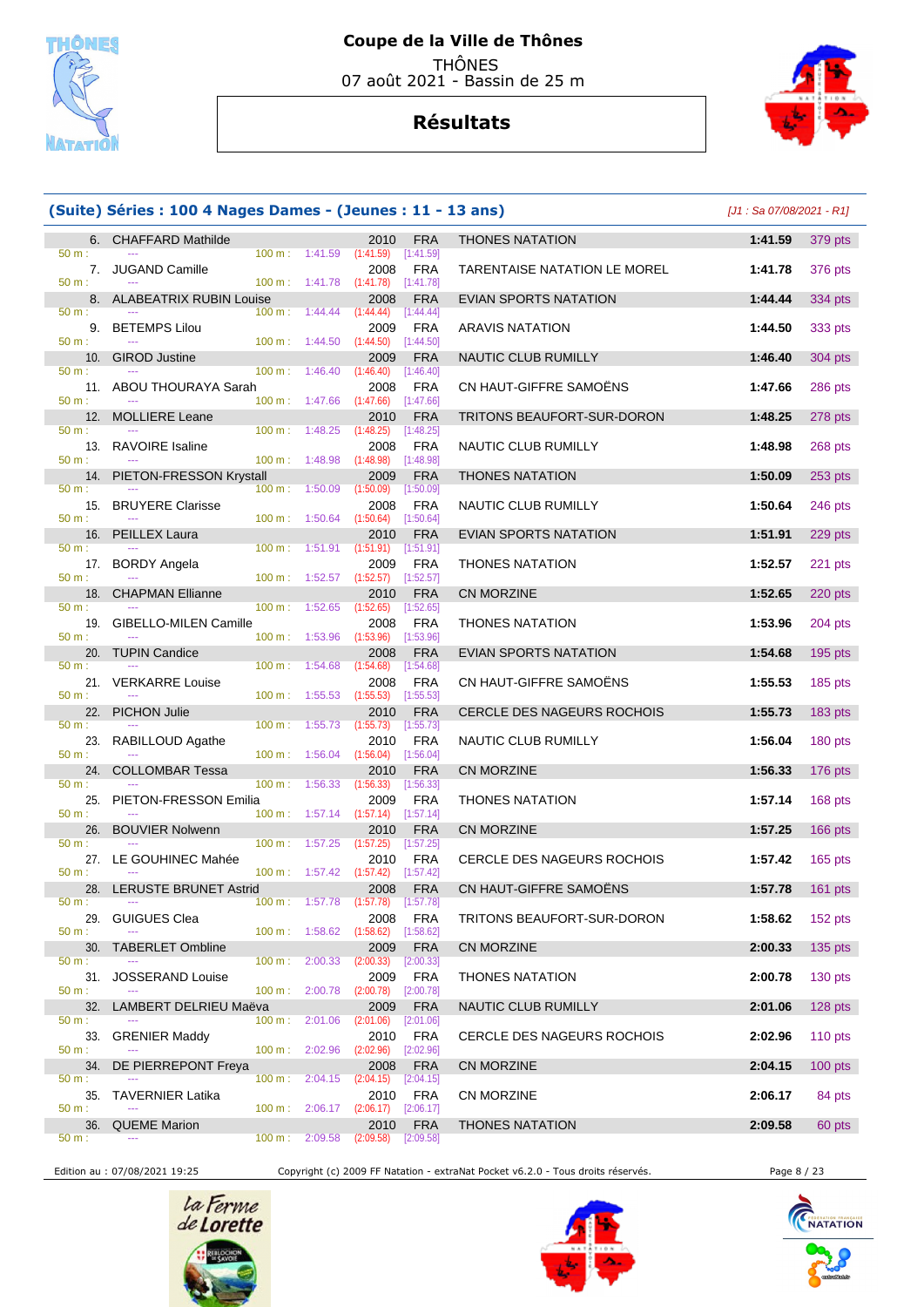

07 août 2021 - Bassin de 25 m

**Résultats**



|              | (Suite) Séries : 100 4 Nages Dames - (Jeunes : 11 - 13 ans)                                        |                                                                                      |                                   |                           |
|--------------|----------------------------------------------------------------------------------------------------|--------------------------------------------------------------------------------------|-----------------------------------|---------------------------|
|              |                                                                                                    |                                                                                      |                                   | [J1 : Sa 07/08/2021 - R1] |
| 50 m:        | 37. ROBINET Faustine<br>100 m: 2:13.53 (2:13.53)<br>$\sim$                                         | 2009<br><b>FRA</b><br>[2:13.53]                                                      | <b>CN MORZINE</b>                 | 2:13.53<br>37 pts         |
| $50 m$ :     | 38. ANNAERT Axelle<br>100 m: 2:19.41                                                               | <b>FRA</b><br>2009<br>(2:19.41)<br>$[2:19.41]$                                       | <b>THONES NATATION</b>            | 2:19.41<br>13 pts         |
| 50 m:        | 39. LOUBIERE Garance<br>100 m: 2:22.31                                                             | <b>FRA</b><br>2010<br>$(2:22.31)$ $[2:22.31]$                                        | <b>THONES NATATION</b>            | 2:22.31<br>6 pts          |
|              | --- NECIOLLI Alicia                                                                                | <b>FRA</b><br>2009                                                                   | TRITONS BEAUFORT-SUR-DORON        | <b>DNS</b> dec            |
|              | Séries : 100 4 Nages Dames - (Avenirs : 6 - 10 ans)                                                |                                                                                      |                                   | [J1: Sa 07/08/2021 - R1]  |
| 50 m:        | 1. BRODIN Clémence                                                                                 | <b>FRA</b><br>2011<br>$100 \text{ m}: 1:41.45 (1:41.45)$<br>[1:41.45]                | CERCLE DES NAGEURS ROCHOIS        | 1:41.45<br>381 pts        |
| 50 m:        | 2. BARBAZ Ludivine<br>$100 \text{ m}: 1:48.77$<br>$\sim$                                           | 2011<br><b>FRA</b><br>(1:48.77)<br>[1:48.77]                                         | <b>EVIAN SPORTS NATATION</b>      | 1:48.77<br>271 pts        |
| 50 m:        | 3. BENGRICHE Samar<br>$100 \text{ m}: 2:08.48$                                                     | 2011<br><b>FRA</b><br>(2:08.48)<br>[2:08.48]                                         | <b>CERCLE DES NAGEURS ROCHOIS</b> | 2:08.48<br>67 pts         |
|              | HC: 100 4 Nages Dames                                                                              |                                                                                      |                                   | [J1: Sa 07/08/2021 - R1]  |
| HС<br>50 m:  | MOISSET--RUFFIER Sidonie<br>$100 \text{ m}: 1:17.33$                                               | 2005<br>FRA<br>(1:17.33)<br>[1:17.33]                                                | <b>LES DAUPHINS UGINE</b>         | 1:17.33                   |
| HC           | <b>PAGES Manon</b>                                                                                 | 2007<br><b>FRA</b>                                                                   | <b>ARAVIS NATATION</b>            | 1:29.38                   |
| 50 m:<br>HC. | 100 m: 1:29.38<br>NECIOLLI Candice                                                                 | (1:29.38)<br>[1:29.38]<br>FRA<br>2006                                                | LES DAUPHINS UGINE                | <b>DNS</b> dec            |
|              | Séries : 4x50 Nage Libre Dames - (Jeunes-Juniors-Seniors : 11 ans et plus)                         |                                                                                      |                                   | [J1: Sa 07/08/2021 - R1]  |
|              | 1. FOUSSADIER Oriane<br><b>GAUCHÉ Charlotte</b><br><b>DUMAS Camille</b><br><b>POISSON Soline</b>   | <b>FRA</b><br>2001<br>2003<br><b>FRA</b><br><b>FRA</b><br>2007<br><b>FRA</b><br>1998 | <b>CERCLE DES NAGEURS ROCHOIS</b> | 2:17.75<br>847 pts        |
|              | 2. BIFFI Ambre<br><b>GAUTHIER Marion</b><br><b>COTTET DUMOULIN Meline</b><br><b>MENU Lilou</b>     | <b>FRA</b><br>2006<br><b>FRA</b><br>2003<br>2004<br><b>FRA</b><br><b>FRA</b><br>2004 | EVIAN SPORTS NATATION             | 2:17.88<br>845 pts        |
| 3.           | JEFFERIES Mathilde<br><b>FITZSIMMONS Alanna</b><br>COTTET-DUMOULIN Aurélie<br><b>MCARTHUR Izzy</b> | 2005<br><b>FRA</b><br><b>FRA</b><br>2007<br><b>FRA</b><br>2006<br>2008<br><b>FRA</b> | <b>CN MORZINE</b>                 | 2:23.17<br>782 pts        |
| 4.           | <b>MICHY Camille</b>                                                                               | <b>FRA</b><br>2008                                                                   | CN HAUT-GIFFRE SAMOENS            | 2:37.57<br>622 pts        |
|              | <b>LOREAU Lina</b><br><b>VERKARRE Louise</b><br>ABOU THOURAYA Sarah                                | 2008<br><b>FRA</b><br>2008<br><b>FRA</b><br>2008<br><b>FRA</b>                       |                                   |                           |
|              | 5. MURAT Justine<br><b>GUIGUES Clea</b><br><b>PERRIER Amandine</b><br><b>MOLLIERE Leane</b>        | <b>FRA</b><br>2008<br><b>FRA</b><br>2008<br>2005<br><b>FRA</b><br><b>FRA</b><br>2010 | TRITONS BEAUFORT-SUR-DORON        | 2:39.84<br>598 pts        |
|              | 6. MANGOT Cécile                                                                                   | <b>FRA</b><br>2006                                                                   | <b>CERCLE DES NAGEURS ROCHOIS</b> | 2:47.95<br>517 pts        |
|              | <b>GRENIER Maddy</b><br><b>PICHON Julie</b><br><b>CONSTANT Charlotte</b>                           | 2010<br><b>FRA</b><br><b>FRA</b><br>2010<br><b>FRA</b><br>2004                       |                                   |                           |
|              | 7. BRUYERE Clarisse<br>QUEVA Céleste<br><b>GIROD Justine</b><br>LAMBERT DELRIEU Maëva              | <b>FRA</b><br>2008<br>2009<br><b>FRA</b><br><b>FRA</b><br>2009<br>2009<br><b>FRA</b> | NAUTIC CLUB RUMILLY               | 2:53.68<br>464 pts        |

Edition au : 07/08/2021 19:25 Copyright (c) 2009 FF Natation - extraNat Pocket v6.2.0 - Tous droits réservés. Page 9 / 23





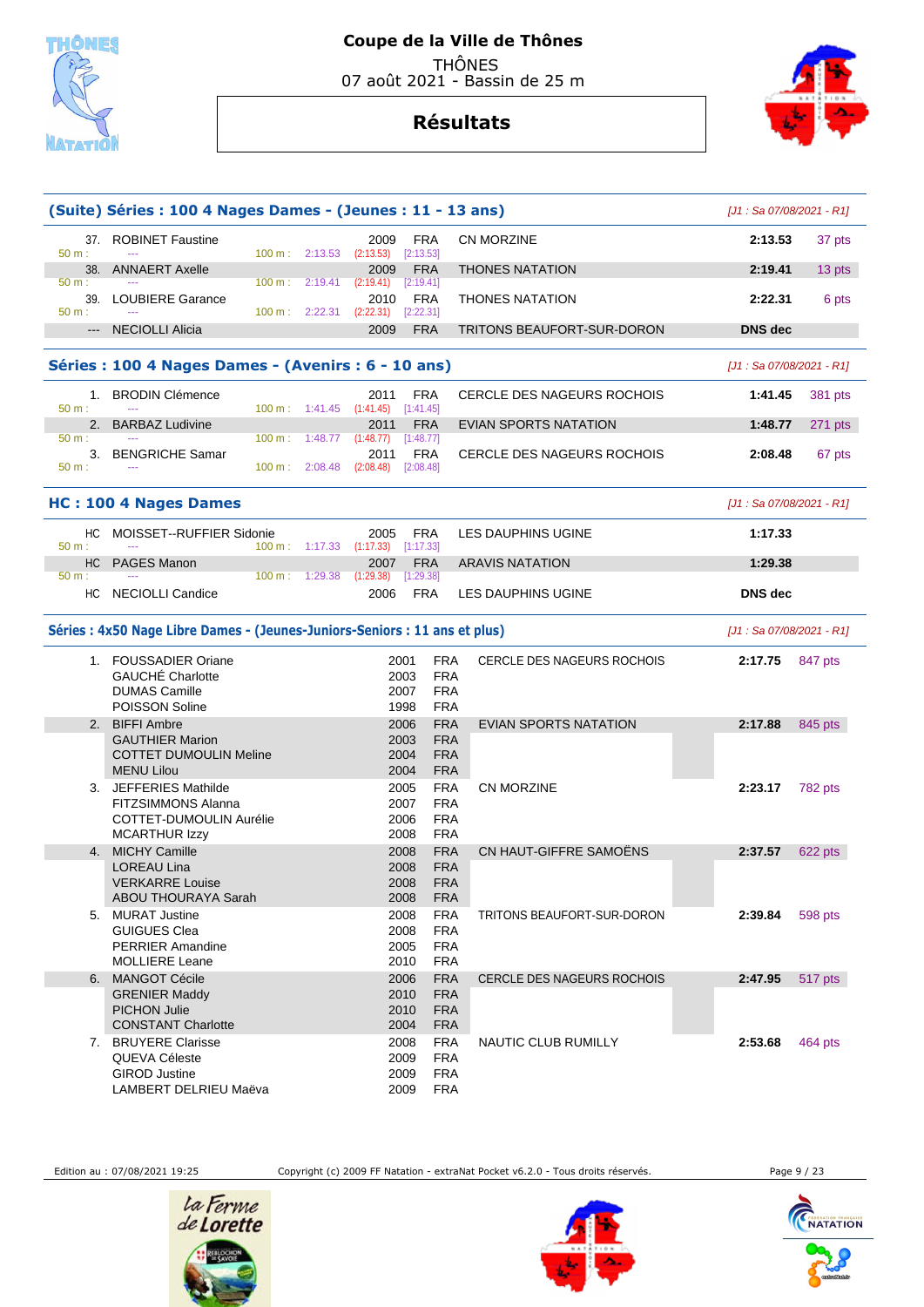

### **Coupe de la Ville de Thônes**  THÔNES

07 août 2021 - Bassin de 25 m

# **Résultats**



|    | Séries: 4x50 4 Nages Dames - (Jeunes-Juniors-Seniors: 11 ans et plus)                                            |                                    | [J1: Sa 07/08/2021 - R1]                                                             |                                   |         |         |
|----|------------------------------------------------------------------------------------------------------------------|------------------------------------|--------------------------------------------------------------------------------------|-----------------------------------|---------|---------|
|    | 1. DUMAS Camille<br>POISSON Soline<br><b>FOUSSADIER Oriane</b><br><b>GAUCHÉ Charlotte</b>                        | 42.88<br>41.01<br>35.35<br>36.91   | 2007<br><b>FRA</b><br><b>FRA</b><br>1998<br><b>FRA</b><br>2001<br><b>FRA</b><br>2003 | <b>CERCLE DES NAGEURS ROCHOIS</b> | 2:36.15 | 804 pts |
|    | 2. MCARTHUR Izzy                                                                                                 | 37.72                              | <b>FRA</b><br>2008                                                                   | CN MORZINE                        | 2:36.21 | 804 pts |
|    | COTTET-DUMOULIN Aurélie<br><b>JEFFERIES Mathilde</b><br><b>FITZSIMMONS Alanna</b>                                | 45.03<br>39.34<br>34.12            | <b>FRA</b><br>2006<br><b>FRA</b><br>2005<br><b>FRA</b><br>2007                       |                                   |         |         |
|    | 3. MENU Lilou<br><b>COTTET DUMOULIN Meline</b><br><b>BIFFI Ambre</b><br><b>GAUTHIER Marion</b>                   | 39.32<br>42.33<br>38.33<br>36.35   | 2004<br><b>FRA</b><br><b>FRA</b><br>2004<br>2006<br><b>FRA</b><br><b>FRA</b><br>2003 | <b>EVIAN SPORTS NATATION</b>      | 2:36.33 | 802 pts |
|    | 4. METRAL Lou                                                                                                    | 40.37                              | <b>FRA</b><br>2006                                                                   | <b>NAUTIC CLUB RUMILLY</b>        | 2:43.48 | 728 pts |
|    | RABILLOUD Agathe<br><b>LAMBERT DELRIEU Anaïs</b><br><b>QUEVA Violette</b>                                        | 48.29<br>40.23<br>34.59            | <b>FRA</b><br>2010<br>2006<br><b>FRA</b><br><b>FRA</b><br>2007                       |                                   |         |         |
|    | 5. MERMILLOD-BLONDIN Evie<br>ANGELLOZ-NICOUD Mathilde<br><b>VALETTE Meije</b><br><b>PERILLAT Aude</b>            | 45.63<br>47.82<br>39.17<br>44.70   | <b>FRA</b><br>2007<br>2003<br><b>FRA</b><br><b>FRA</b><br>2004<br>2007<br><b>FRA</b> | <b>THONES NATATION</b>            | 2:57.32 | 596 pts |
| 6. | PAGES Manon                                                                                                      | 40.96                              | <b>FRA</b><br>2007                                                                   | <b>ARAVIS NATATION</b>            | 2:59.21 | 579 pts |
|    | <b>SCHRAM Roos</b><br><b>CHAON Mahe</b><br><b>MAMET Zoe</b>                                                      | 59.71<br>37.03<br>41.51            | 2009<br><b>NED</b><br>2000<br><b>FRA</b><br><b>FRA</b><br>2007                       |                                   |         |         |
|    | 7. PIETON-FRESSON Krystall<br><b>GIBELLO-MILEN Camille</b><br><b>CHAFFARD Mathilde</b><br><b>CULLEN Isabella</b> | 49.96<br>50.31<br>50.77<br>40.02   | <b>FRA</b><br>2009<br><b>FRA</b><br>2008<br><b>FRA</b><br>2010<br>2007<br><b>NZL</b> | <b>THONES NATATION</b>            | 3:11.06 | 477 pts |
|    | 8. PICHON Julie                                                                                                  | 55.08                              | 2010<br><b>FRA</b>                                                                   | CERCLE DES NAGEURS ROCHOIS        | 3:22.05 | 392 pts |
|    | <b>CONSTANT Charlotte</b><br><b>GRENIER Maddy</b><br><b>MANGOT Cécile</b>                                        | 47.43<br>59.86<br>39.68            | 2004<br><b>FRA</b><br><b>FRA</b><br>2010<br>2006<br><b>FRA</b>                       |                                   |         |         |
|    | 9. PIETON-FRESSON Emilia<br><b>ANNAERT Axelle</b><br><b>JOSSERAND Louise</b><br><b>BORDY Angela</b>              | 1:00.43<br>52.01<br>57.42<br>43.47 | <b>FRA</b><br>2009<br><b>FRA</b><br>2009<br>2009<br><b>FRA</b><br>2009<br><b>FRA</b> | <b>THONES NATATION</b>            | 3:33.33 | 313 pts |

| Série : 10x50 Nage Libre Dames - (Jeunes-Juniors-Seniors : 11 ans et plus) |      | [J1 : Sa 07/08/2021 - R2] |                 |         |
|----------------------------------------------------------------------------|------|---------------------------|-----------------|---------|
| --- PERRILLAT BOTTONET Manon                                               | 2005 | <b>FRA</b>                | ARAVIS NATATION | DNS dec |
| <b>EASTLAKE Yasmin</b>                                                     | 2007 | <b>GBR</b>                |                 |         |
| <b>BETEMPS Lilou</b>                                                       | 2009 | <b>FRA</b>                |                 |         |
| <b>SCHRAM Roos</b>                                                         | 2009 | <b>NED</b>                |                 |         |
| PERRILLAT BOTTONET Anna                                                    | 2008 | <b>FRA</b>                |                 |         |
| MAMET Zoe                                                                  | 2007 | <b>FRA</b>                |                 |         |
| <b>BASTARD-ROSSET Janelle</b>                                              | 2009 | <b>FRA</b>                |                 |         |
| SARTORETTO Isalyne                                                         | 2006 | <b>FRA</b>                |                 |         |
| PAGES Manon                                                                | 2007 | <b>FRA</b>                |                 |         |
| CHAON Mahe                                                                 | 2000 | FRA                       |                 |         |
|                                                                            |      |                           |                 |         |

Edition au : 07/08/2021 19:25 Copyright (c) 2009 FF Natation - extraNat Pocket v6.2.0 - Tous droits réservés. Page 10 / 23





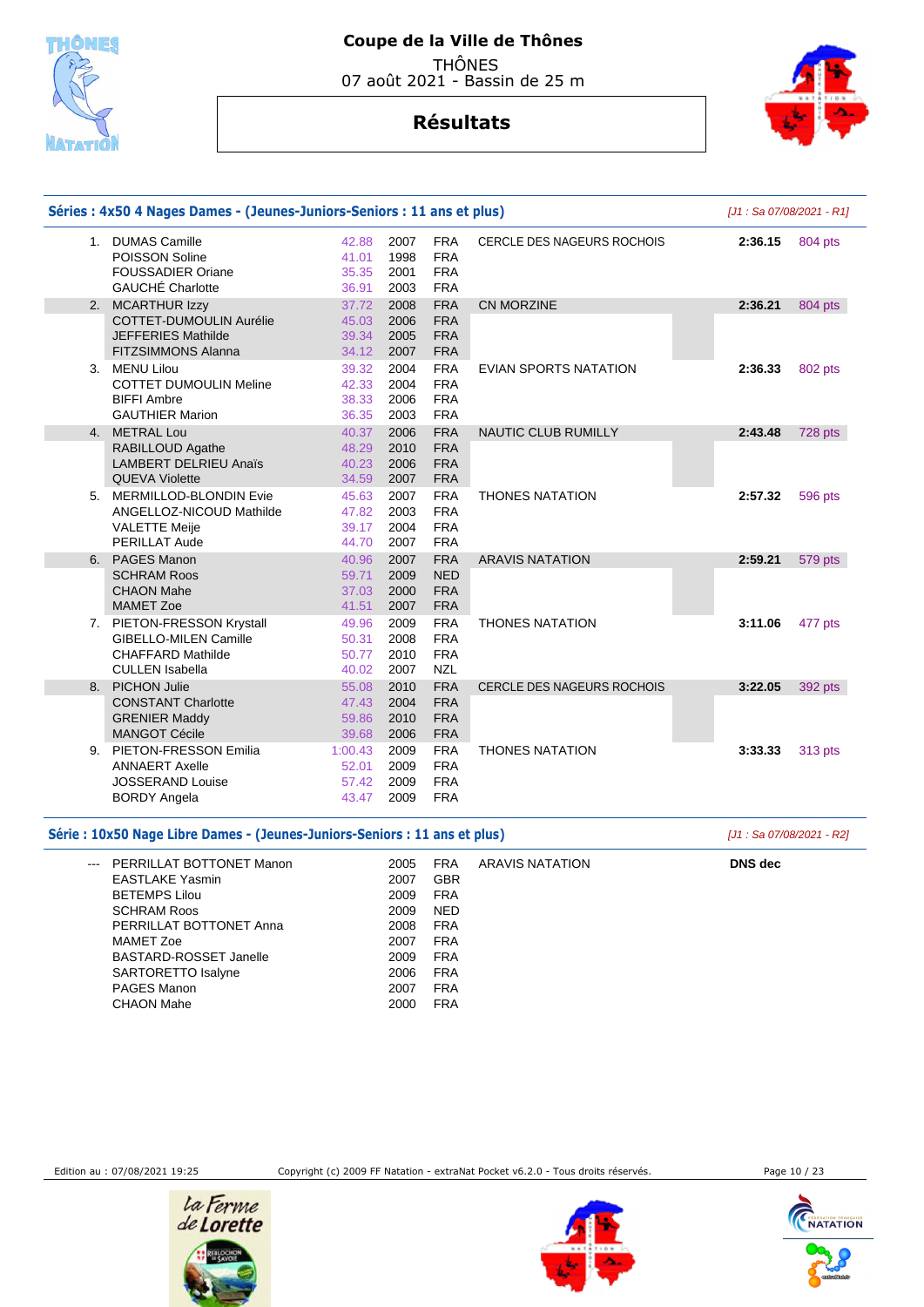



|                     | (Suite) Série : 10x50 Nage Libre Dames - (Jeunes-Juniors-Seniors : 11 ans et plus) |      |            |                                   | [J1 : Sa 07/08/2021 - R2] |
|---------------------|------------------------------------------------------------------------------------|------|------------|-----------------------------------|---------------------------|
| $---$               | <b>DUTRUEL Heidi</b>                                                               | 2007 | <b>FRA</b> | <b>EVIAN SPORTS NATATION</b>      | <b>DNS</b> dec            |
|                     | <b>ALABEATRIX RUBIN Louise</b>                                                     | 2008 | <b>FRA</b> |                                   |                           |
|                     | <b>BARBAZ Ludivine</b>                                                             | 2011 | <b>FRA</b> |                                   |                           |
|                     | <b>FOURNIER Holly</b>                                                              | 2007 | <b>FRA</b> |                                   |                           |
|                     | <b>TUPIN Candice</b>                                                               | 2008 | <b>FRA</b> |                                   |                           |
|                     | <b>PEILLEX Laura</b>                                                               | 2010 | <b>FRA</b> |                                   |                           |
|                     | <b>COTTET DUMOULIN Meline</b>                                                      | 2004 | <b>FRA</b> |                                   |                           |
|                     | <b>BIFFI Ambre</b>                                                                 | 2006 | <b>FRA</b> |                                   |                           |
|                     | <b>GAUTHIER Marion</b>                                                             | 2003 | <b>FRA</b> |                                   |                           |
|                     | <b>MENU Lilou</b>                                                                  | 2004 | <b>FRA</b> |                                   |                           |
| $---$               | <b>VALETTE Meije</b>                                                               | 2004 | <b>FRA</b> | <b>THONES NATATION</b>            | <b>DNS</b> dec            |
|                     | MERMILLOD-BLONDIN Evie                                                             | 2007 | <b>FRA</b> |                                   |                           |
|                     | <b>JOSSERAND Louise</b>                                                            | 2009 | <b>FRA</b> |                                   |                           |
|                     | <b>CHAFFARD Mathilde</b>                                                           | 2010 | <b>FRA</b> |                                   |                           |
|                     | PIETON-FRESSON Krystall                                                            | 2009 | <b>FRA</b> |                                   |                           |
|                     | <b>BORDY Angela</b>                                                                | 2009 | <b>FRA</b> |                                   |                           |
|                     | <b>GIBELLO-MILEN Camille</b>                                                       | 2008 | <b>FRA</b> |                                   |                           |
|                     | <b>CULLEN Isabella</b>                                                             | 2007 | <b>NZL</b> |                                   |                           |
|                     | <b>PERILLAT Aude</b>                                                               | 2007 | <b>FRA</b> |                                   |                           |
|                     | ANGELLOZ-NICOUD Mathilde                                                           | 2003 | <b>FRA</b> |                                   |                           |
| $\qquad \qquad - -$ | <b>POISSON Soline</b>                                                              | 1998 | <b>FRA</b> | <b>CERCLE DES NAGEURS ROCHOIS</b> | <b>DNS</b> dec            |
|                     | <b>CONSTANT Charlotte</b>                                                          | 2004 | <b>FRA</b> |                                   |                           |
|                     | <b>MANGOT Cécile</b>                                                               | 2006 | <b>FRA</b> |                                   |                           |
|                     | LE GOUHINEC Mahée                                                                  | 2010 | <b>FRA</b> |                                   |                           |
|                     | <b>BENGRICHE Samar</b>                                                             | 2011 | <b>FRA</b> |                                   |                           |
|                     | <b>PICHON Julie</b>                                                                | 2010 | <b>FRA</b> |                                   |                           |
|                     | <b>BRODIN Clémence</b>                                                             | 2011 | <b>FRA</b> |                                   |                           |
|                     | <b>GAUCHÉ Charlotte</b>                                                            | 2003 | <b>FRA</b> |                                   |                           |
|                     | <b>DUMAS Camille</b>                                                               | 2007 | <b>FRA</b> |                                   |                           |
|                     | <b>FOUSSADIER Oriane</b>                                                           | 2001 | <b>FRA</b> |                                   |                           |
|                     | Série : 10x50 Nage Libre Dames - (Seniors : 18 ans et plus)                        |      |            |                                   | [J1 : Sa 07/08/2021 - R2] |
|                     |                                                                                    |      |            |                                   |                           |

| PERRILLAT BOTTONET Manon<br>$\qquad \qquad -$ | 2005 | <b>FRA</b> | <b>ARAVIS NATATION</b> | <b>DNS</b> dec |
|-----------------------------------------------|------|------------|------------------------|----------------|
| <b>EASTLAKE Yasmin</b>                        | 2007 | <b>GBR</b> |                        |                |
| <b>BETEMPS Lilou</b>                          | 2009 | <b>FRA</b> |                        |                |
| <b>SCHRAM Roos</b>                            | 2009 | <b>NED</b> |                        |                |
| PERRILLAT BOTTONET Anna                       | 2008 | <b>FRA</b> |                        |                |
| MAMET Zoe                                     | 2007 | <b>FRA</b> |                        |                |
| <b>BASTARD-ROSSET Janelle</b>                 | 2009 | <b>FRA</b> |                        |                |
| SARTORETTO Isalyne                            | 2006 | <b>FRA</b> |                        |                |
| PAGES Manon                                   | 2007 | <b>FRA</b> |                        |                |
| <b>CHAON Mahe</b>                             | 2000 | <b>FRA</b> |                        |                |
| <b>DUTRUEL Heidi</b><br>$---$                 | 2007 | <b>FRA</b> | EVIAN SPORTS NATATION  | <b>DNS</b> dec |
| <b>ALABEATRIX RUBIN Louise</b>                | 2008 | <b>FRA</b> |                        |                |
| <b>BARBAZ Ludivine</b>                        | 2011 | <b>FRA</b> |                        |                |
| <b>FOURNIER Holly</b>                         | 2007 | <b>FRA</b> |                        |                |
| <b>TUPIN Candice</b>                          | 2008 | <b>FRA</b> |                        |                |
| <b>PEILLEX Laura</b>                          | 2010 | <b>FRA</b> |                        |                |
| <b>COTTET DUMOULIN Meline</b>                 | 2004 | <b>FRA</b> |                        |                |
| <b>BIFFI Ambre</b>                            | 2006 | <b>FRA</b> |                        |                |
| <b>GAUTHIER Marion</b>                        | 2003 | <b>FRA</b> |                        |                |
| <b>MENU Lilou</b>                             | 2004 | <b>FRA</b> |                        |                |
|                                               |      |            |                        |                |

Edition au : 07/08/2021 19:25 Copyright (c) 2009 FF Natation - extraNat Pocket v6.2.0 - Tous droits réservés. Page 11 / 23





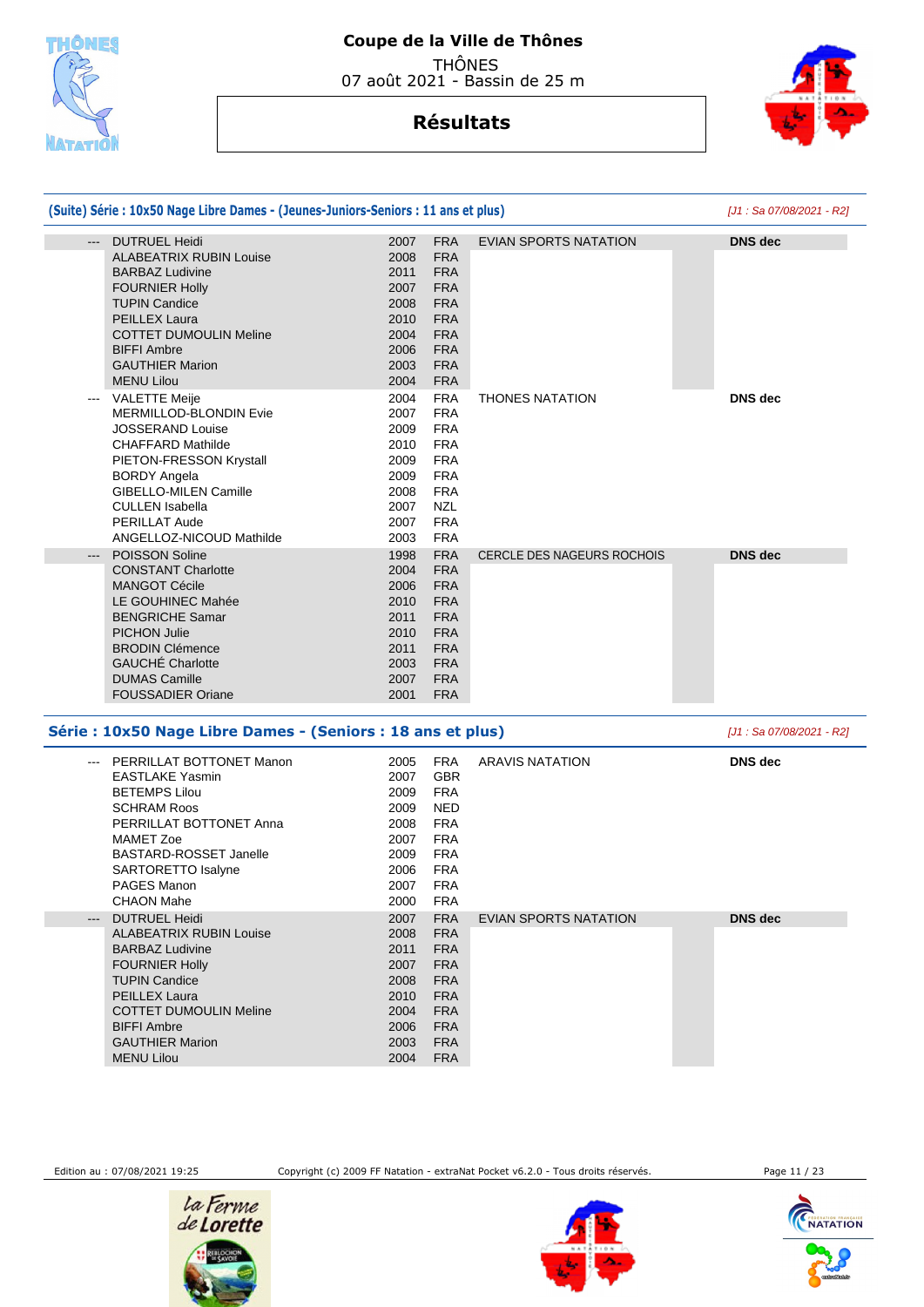



|                   |                                                                                                                                                                                                                                                                                                                                                                                              | (Suite) Série : 10x50 Nage Libre Dames - (Seniors : 18 ans et plus)                                                                                                                                                                                                                                                                                                                                                                                                                                    |                                                                                                                                                              |                                                                                                                                                                                                                                                                                      |                                                             | [J1 : Sa 07/08/2021 - R2]        |                    |
|-------------------|----------------------------------------------------------------------------------------------------------------------------------------------------------------------------------------------------------------------------------------------------------------------------------------------------------------------------------------------------------------------------------------------|--------------------------------------------------------------------------------------------------------------------------------------------------------------------------------------------------------------------------------------------------------------------------------------------------------------------------------------------------------------------------------------------------------------------------------------------------------------------------------------------------------|--------------------------------------------------------------------------------------------------------------------------------------------------------------|--------------------------------------------------------------------------------------------------------------------------------------------------------------------------------------------------------------------------------------------------------------------------------------|-------------------------------------------------------------|----------------------------------|--------------------|
|                   | $\frac{1}{2} \frac{1}{2} \frac{1}{2} \frac{1}{2} \frac{1}{2} \frac{1}{2} \frac{1}{2} \frac{1}{2} \frac{1}{2} \frac{1}{2} \frac{1}{2} \frac{1}{2} \frac{1}{2} \frac{1}{2} \frac{1}{2} \frac{1}{2} \frac{1}{2} \frac{1}{2} \frac{1}{2} \frac{1}{2} \frac{1}{2} \frac{1}{2} \frac{1}{2} \frac{1}{2} \frac{1}{2} \frac{1}{2} \frac{1}{2} \frac{1}{2} \frac{1}{2} \frac{1}{2} \frac{1}{2} \frac{$ | VALETTE Meije<br>MERMILLOD-BLONDIN Evie<br>JOSSERAND Louise<br><b>CHAFFARD Mathilde</b><br>PIETON-FRESSON Krystall<br><b>BORDY Angela</b><br>GIBELLO-MILEN Camille<br><b>CULLEN Isabella</b><br>PERILLAT Aude<br>ANGELLOZ-NICOUD Mathilde<br><b>POISSON Soline</b><br><b>CONSTANT Charlotte</b><br><b>MANGOT Cécile</b><br>LE GOUHINEC Mahée<br><b>BENGRICHE Samar</b><br><b>PICHON Julie</b><br><b>BRODIN Clémence</b><br><b>GAUCHE</b> Charlotte<br><b>DUMAS Camille</b><br><b>FOUSSADIER Oriane</b> | 2004<br>2007<br>2009<br>2010<br>2009<br>2009<br>2008<br>2007<br>2007<br>2003<br>1998<br>2004<br>2006<br>2010<br>2011<br>2010<br>2011<br>2003<br>2007<br>2001 | <b>FRA</b><br><b>FRA</b><br><b>FRA</b><br><b>FRA</b><br><b>FRA</b><br><b>FRA</b><br><b>FRA</b><br><b>NZL</b><br><b>FRA</b><br><b>FRA</b><br><b>FRA</b><br><b>FRA</b><br><b>FRA</b><br><b>FRA</b><br><b>FRA</b><br><b>FRA</b><br><b>FRA</b><br><b>FRA</b><br><b>FRA</b><br><b>FRA</b> | <b>THONES NATATION</b><br><b>CERCLE DES NAGEURS ROCHOIS</b> | <b>DNS</b> dec<br><b>DNS</b> dec |                    |
|                   |                                                                                                                                                                                                                                                                                                                                                                                              | Séries : 50 Nage Libre Messieurs - (Jeunes-Juniors-Seniors : 12 ans et plus)                                                                                                                                                                                                                                                                                                                                                                                                                           |                                                                                                                                                              |                                                                                                                                                                                                                                                                                      |                                                             | [J1: Sa 07/08/2021 - R1]         |                    |
| QFA               |                                                                                                                                                                                                                                                                                                                                                                                              | 1. FOUSSADIER Lancelin                                                                                                                                                                                                                                                                                                                                                                                                                                                                                 | 2003                                                                                                                                                         | <b>FRA</b>                                                                                                                                                                                                                                                                           | CERCLE DES NAGEURS ROCHOIS                                  | 25.10                            | 1096 pts           |
| QFA               |                                                                                                                                                                                                                                                                                                                                                                                              | 2. MASSET Clement                                                                                                                                                                                                                                                                                                                                                                                                                                                                                      | 1990                                                                                                                                                         | <b>FRA</b>                                                                                                                                                                                                                                                                           | CN HAUT-GIFFRE SAMOËNS                                      | 25.71                            | 1054 pts           |
| QFA               |                                                                                                                                                                                                                                                                                                                                                                                              | 3. BEYLARD OZEROFF Matthieu                                                                                                                                                                                                                                                                                                                                                                                                                                                                            | 2003                                                                                                                                                         | <b>FRA</b>                                                                                                                                                                                                                                                                           | <b>CERCLE DES NAGEURS ROCHOIS</b>                           | 25.90                            | 1042 pts           |
| QFA               |                                                                                                                                                                                                                                                                                                                                                                                              | 4. WILMOT Jack                                                                                                                                                                                                                                                                                                                                                                                                                                                                                         | 2003                                                                                                                                                         | <b>GBR</b>                                                                                                                                                                                                                                                                           | CN HAUT-GIFFRE SAMOENS                                      | 26.01                            | 1034 pts           |
| QFA               |                                                                                                                                                                                                                                                                                                                                                                                              | 5. VAULTIER Thomas                                                                                                                                                                                                                                                                                                                                                                                                                                                                                     | 2001                                                                                                                                                         | <b>FRA</b>                                                                                                                                                                                                                                                                           | CN HAUT-GIFFRE SAMOENS                                      | 27.26                            | 953 pts            |
| QFA               |                                                                                                                                                                                                                                                                                                                                                                                              | 6. MICHELON Adrien                                                                                                                                                                                                                                                                                                                                                                                                                                                                                     | 2001                                                                                                                                                         | <b>FRA</b>                                                                                                                                                                                                                                                                           | EVIAN SPORTS NATATION                                       | 27.68                            | 926 pts            |
| <b>QFA</b>        |                                                                                                                                                                                                                                                                                                                                                                                              | 7. GAIDIOZ Kevin                                                                                                                                                                                                                                                                                                                                                                                                                                                                                       | 1987                                                                                                                                                         | <b>FRA</b>                                                                                                                                                                                                                                                                           | <b>THONES NATATION</b>                                      | 27.76                            | 921 pts            |
| QFA               |                                                                                                                                                                                                                                                                                                                                                                                              | 8. DEMEY Léo                                                                                                                                                                                                                                                                                                                                                                                                                                                                                           | 2004                                                                                                                                                         | <b>FRA</b>                                                                                                                                                                                                                                                                           | <b>CN MORZINE</b>                                           | 27.81                            | 918 pts            |
| <b>QFA</b>        |                                                                                                                                                                                                                                                                                                                                                                                              | 9. PUGEAUT Maxime                                                                                                                                                                                                                                                                                                                                                                                                                                                                                      | 2001                                                                                                                                                         | <b>FRA</b>                                                                                                                                                                                                                                                                           | CN HAUT-GIFFRE SAMOËNS                                      | 27.85                            | 915 pts            |
| <b>Bfa</b>        |                                                                                                                                                                                                                                                                                                                                                                                              | 10. BELLAHCENE Yanis                                                                                                                                                                                                                                                                                                                                                                                                                                                                                   | 2003                                                                                                                                                         | <b>FRA</b>                                                                                                                                                                                                                                                                           | CERCLE DES NAGEURS ROCHOIS                                  | 28.15                            | 896 pts            |
| <b>Bfa</b>        |                                                                                                                                                                                                                                                                                                                                                                                              | 10. DEROMA Gabriel                                                                                                                                                                                                                                                                                                                                                                                                                                                                                     | 2005                                                                                                                                                         | <b>FRA</b>                                                                                                                                                                                                                                                                           | NAUTIC CLUB RUMILLY                                         | 28.15                            | 896 pts            |
| QFB               |                                                                                                                                                                                                                                                                                                                                                                                              | 12. BESSON-MAGDELAIN Thomas                                                                                                                                                                                                                                                                                                                                                                                                                                                                            | 1994                                                                                                                                                         | <b>FRA</b>                                                                                                                                                                                                                                                                           | <b>ARAVIS NATATION</b>                                      | 28.23                            | 891 pts            |
| QFB               |                                                                                                                                                                                                                                                                                                                                                                                              | 13. GUILLOT Benjamin                                                                                                                                                                                                                                                                                                                                                                                                                                                                                   | 1992                                                                                                                                                         | <b>FRA</b>                                                                                                                                                                                                                                                                           | CN HAUT-GIFFRE SAMOENS                                      | 28.58                            | 870 pts            |
| <b>QFB</b>        |                                                                                                                                                                                                                                                                                                                                                                                              | 14. ROUX Kilyann                                                                                                                                                                                                                                                                                                                                                                                                                                                                                       | 2006                                                                                                                                                         | <b>FRA</b>                                                                                                                                                                                                                                                                           | <b>EVIAN SPORTS NATATION</b>                                | 28.74                            | 860 pts            |
| QFB               |                                                                                                                                                                                                                                                                                                                                                                                              | 15. BOCHATON Thomas                                                                                                                                                                                                                                                                                                                                                                                                                                                                                    | 1995                                                                                                                                                         | <b>FRA</b>                                                                                                                                                                                                                                                                           | <b>EVIAN SPORTS NATATION</b>                                | 28.76                            | 859 pts            |
| QFB               |                                                                                                                                                                                                                                                                                                                                                                                              | 16. CHANEL Cyril                                                                                                                                                                                                                                                                                                                                                                                                                                                                                       | 2005                                                                                                                                                         | <b>FRA</b>                                                                                                                                                                                                                                                                           | NAUTIC CLUB RUMILLY                                         | 28.90                            | 850 pts            |
| <b>QFB</b>        |                                                                                                                                                                                                                                                                                                                                                                                              | 17. PIASCO Lucas                                                                                                                                                                                                                                                                                                                                                                                                                                                                                       | 2004                                                                                                                                                         | <b>FRA</b>                                                                                                                                                                                                                                                                           | TARENTAISE NATATION LE MOREL                                | 29.17                            | 834 pts            |
| <b>QFB</b><br>QFB |                                                                                                                                                                                                                                                                                                                                                                                              | 18. DUCRETTET Matthieu<br>19. RAZAFIMAHARO Achille                                                                                                                                                                                                                                                                                                                                                                                                                                                     | 2002<br>2005                                                                                                                                                 | <b>FRA</b><br><b>FRA</b>                                                                                                                                                                                                                                                             | EVIAN SPORTS NATATION<br>TARENTAISE NATATION LE MOREL       | 29.34<br>30.02                   | 824 pts            |
| QFC               |                                                                                                                                                                                                                                                                                                                                                                                              | 20. NEVEU Eliott                                                                                                                                                                                                                                                                                                                                                                                                                                                                                       | 2005                                                                                                                                                         | <b>FRA</b>                                                                                                                                                                                                                                                                           |                                                             |                                  | 784 pts            |
| QFC.              |                                                                                                                                                                                                                                                                                                                                                                                              | 21. BOIVENT Théo                                                                                                                                                                                                                                                                                                                                                                                                                                                                                       |                                                                                                                                                              | FRA                                                                                                                                                                                                                                                                                  | TARENTAISE NATATION LE MOREL<br><b>THONES NATATION</b>      | 30.15<br>30.26                   | 777 pts            |
| QFC               |                                                                                                                                                                                                                                                                                                                                                                                              | 22. BLONDEAU Basile                                                                                                                                                                                                                                                                                                                                                                                                                                                                                    | 2005<br>2006                                                                                                                                                 | <b>FRA</b>                                                                                                                                                                                                                                                                           | <b>THONES NATATION</b>                                      | 30.58                            | 770 pts<br>752 pts |
| QFC.              | 23.                                                                                                                                                                                                                                                                                                                                                                                          | <b>THOIRAIN Enzo</b>                                                                                                                                                                                                                                                                                                                                                                                                                                                                                   | 2004                                                                                                                                                         | <b>FRA</b>                                                                                                                                                                                                                                                                           | TRITONS BEAUFORT-SUR-DORON                                  | 30.64                            | 748 pts            |
| <b>Bfc</b>        |                                                                                                                                                                                                                                                                                                                                                                                              | 24. ALABEATRIX RUBIN Celestin                                                                                                                                                                                                                                                                                                                                                                                                                                                                          | 2006                                                                                                                                                         | <b>FRA</b>                                                                                                                                                                                                                                                                           | EVIAN SPORTS NATATION                                       | 30.82                            | 738 pts            |
| <b>Bfc</b>        |                                                                                                                                                                                                                                                                                                                                                                                              | 24. ROUX Mattéo                                                                                                                                                                                                                                                                                                                                                                                                                                                                                        | 2003                                                                                                                                                         | <b>FRA</b>                                                                                                                                                                                                                                                                           | EVIAN SPORTS NATATION                                       | 30.82                            | 738 pts            |
| QFA               |                                                                                                                                                                                                                                                                                                                                                                                              | 26. SVEJENTSEV Romain                                                                                                                                                                                                                                                                                                                                                                                                                                                                                  | 2007                                                                                                                                                         | <b>FRA</b>                                                                                                                                                                                                                                                                           | <b>THONES NATATION</b>                                      | 30.84                            | 737 pts            |
| QFB               |                                                                                                                                                                                                                                                                                                                                                                                              | 27. STENT-TORRIANI Jonathan                                                                                                                                                                                                                                                                                                                                                                                                                                                                            | 1965                                                                                                                                                         | <b>FRA</b>                                                                                                                                                                                                                                                                           | <b>THONES NATATION</b>                                      | 30.86                            | 736 pts            |
| QFA.              |                                                                                                                                                                                                                                                                                                                                                                                              | 28. PICHON Antonin                                                                                                                                                                                                                                                                                                                                                                                                                                                                                     | 2007                                                                                                                                                         | <b>FRA</b>                                                                                                                                                                                                                                                                           | CERCLE DES NAGEURS ROCHOIS                                  | 31.08                            | 724 pts            |
|                   |                                                                                                                                                                                                                                                                                                                                                                                              | 29. COUSOT David                                                                                                                                                                                                                                                                                                                                                                                                                                                                                       | 2005                                                                                                                                                         | <b>FRA</b>                                                                                                                                                                                                                                                                           | EVIAN SPORTS NATATION                                       | 31.25                            | 714 pts            |
|                   |                                                                                                                                                                                                                                                                                                                                                                                              | 30. DUPAYS Paul                                                                                                                                                                                                                                                                                                                                                                                                                                                                                        | 2004                                                                                                                                                         | <b>FRA</b>                                                                                                                                                                                                                                                                           | EVIAN SPORTS NATATION                                       | 31.45                            | 703 pts            |
|                   |                                                                                                                                                                                                                                                                                                                                                                                              | 31. NOEL Titouan                                                                                                                                                                                                                                                                                                                                                                                                                                                                                       | 2004                                                                                                                                                         | <b>FRA</b>                                                                                                                                                                                                                                                                           | <b>THONES NATATION</b>                                      | 31.54                            | 698 pts            |
|                   |                                                                                                                                                                                                                                                                                                                                                                                              | 32. CLOT Axel                                                                                                                                                                                                                                                                                                                                                                                                                                                                                          | 2003                                                                                                                                                         | <b>FRA</b>                                                                                                                                                                                                                                                                           | TARENTAISE NATATION LE MOREL                                | 31.62                            | 694 pts            |
|                   |                                                                                                                                                                                                                                                                                                                                                                                              | 33. CHARLES Mathieu                                                                                                                                                                                                                                                                                                                                                                                                                                                                                    | 2003                                                                                                                                                         | <b>FRA</b>                                                                                                                                                                                                                                                                           | <b>THONES NATATION</b>                                      | 32.07                            | 669 pts            |
|                   |                                                                                                                                                                                                                                                                                                                                                                                              | 34. GIROD Thibault                                                                                                                                                                                                                                                                                                                                                                                                                                                                                     | 2006                                                                                                                                                         | <b>FRA</b>                                                                                                                                                                                                                                                                           | NAUTIC CLUB RUMILLY                                         | 32.21                            | 662 pts            |
|                   |                                                                                                                                                                                                                                                                                                                                                                                              | 35. GUIGUES Noa                                                                                                                                                                                                                                                                                                                                                                                                                                                                                        | 2006                                                                                                                                                         | <b>FRA</b>                                                                                                                                                                                                                                                                           | TRITONS BEAUFORT-SUR-DORON                                  | 32.39                            | 652 pts            |

 **Edition au : 07/08/2021 19:25 Copyright (c) 2009 FF Natation - extraNat Pocket v6.2.0 - Tous droits réservés. Page 12 / 23** 





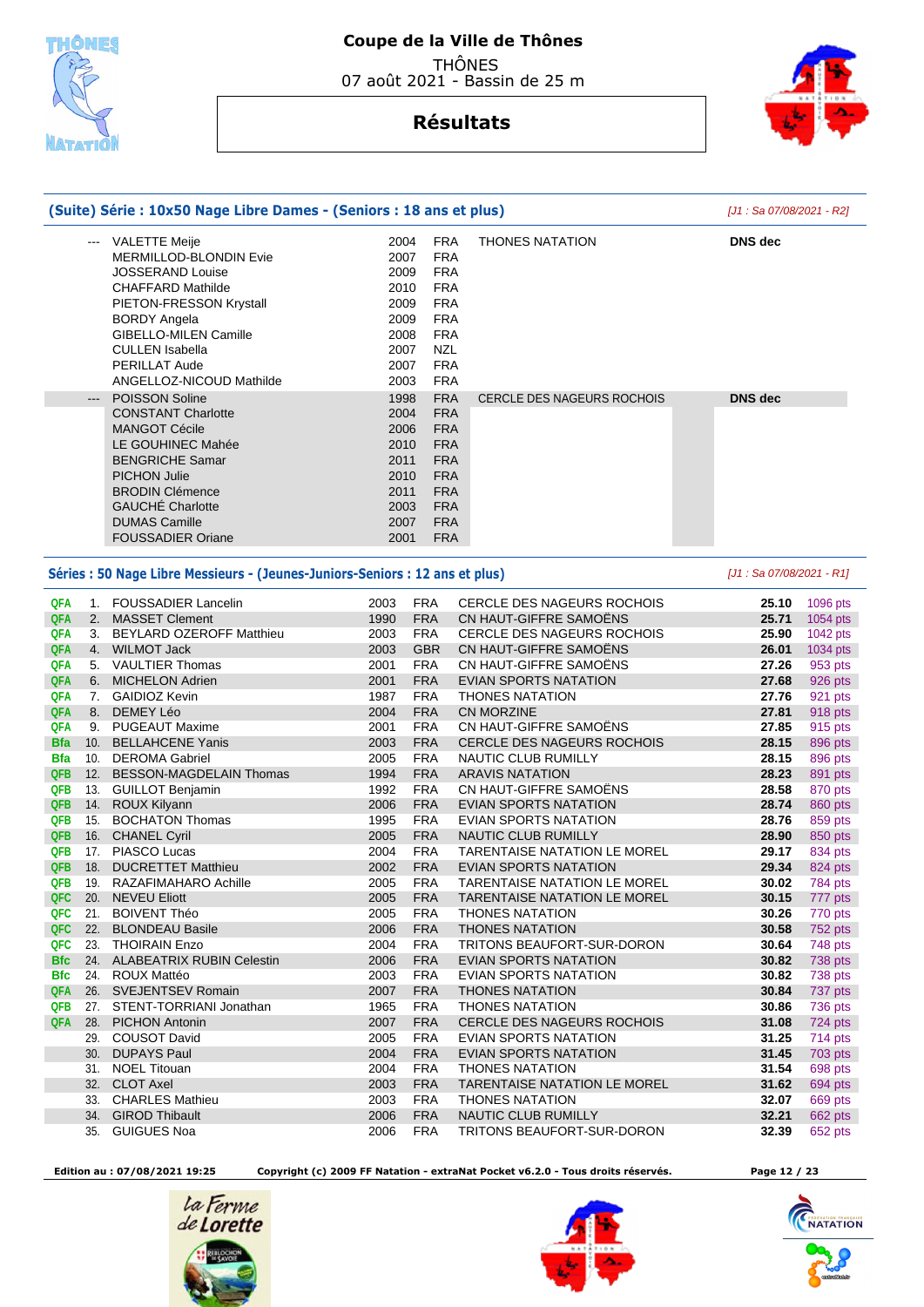

## **Résultats**



|            |                                                                                                | (Suite) Séries : 50 Nage Libre Messieurs - (Jeunes-Juniors-Seniors : 12 ans et plus) |      | $[J1: Sa 07/08/2021 - R1]$ |                                     |                |           |
|------------|------------------------------------------------------------------------------------------------|--------------------------------------------------------------------------------------|------|----------------------------|-------------------------------------|----------------|-----------|
|            |                                                                                                | 36. CHANTRAINE Benjamin                                                              | 2005 | <b>FRA</b>                 | <b>THONES NATATION</b>              | 32.71          | 636 pts   |
| QFA        |                                                                                                | 37. COULAUD Jules                                                                    | 2007 | <b>FRA</b>                 | CERCLE DES NAGEURS ROCHOIS          | 33.48          | 596 pts   |
| QFA        | 38.                                                                                            | <b>TISSOT Esteban</b>                                                                | 2007 | <b>FRA</b>                 | <b>THONES NATATION</b>              | 34.22          | 559 pts   |
| QFA        | 39.                                                                                            | <b>MOLLIERE Evann</b>                                                                | 2008 | <b>FRA</b>                 | TRITONS BEAUFORT-SUR-DORON          | 34.27          | 557 pts   |
| <b>QFB</b> |                                                                                                | 40. PERRILLAT BOTTONET Eliot                                                         | 2008 | <b>FRA</b>                 | <b>ARAVIS NATATION</b>              | 34.79          | 531 pts   |
|            |                                                                                                | 41. ALLIROL Romain                                                                   | 2006 | <b>FRA</b>                 | CERCLE DES NAGEURS ROCHOIS          | 35.43          | 501 pts   |
| QFB        |                                                                                                | 42. NOLIN Charles                                                                    | 2008 | <b>FRA</b>                 | CERCLE DES NAGEURS ROCHOIS          | 35.59          | 494 pts   |
| <b>QFB</b> | 43.                                                                                            | MUNOZ-VANNEUFVILLE Gaël                                                              | 2007 | <b>FRA</b>                 | <b>CERCLE DES NAGEURS ROCHOIS</b>   | 36.13          | 469 pts   |
|            |                                                                                                | 44. FARNER Thibaud                                                                   | 2005 | <b>FRA</b>                 | CN HAUT-GIFFRE SAMOËNS              | 36.20          | 466 pts   |
| <b>QFB</b> | 45.                                                                                            | <b>BUILDER Simmy</b>                                                                 | 2009 | <b>GBR</b>                 | <b>ARAVIS NATATION</b>              | 36.33          | 460 pts   |
|            |                                                                                                | 46. SCHALBURG Maximilien                                                             | 2003 | <b>FRA</b>                 | <b>EVIAN SPORTS NATATION</b>        | 36.99          | 431 pts   |
| <b>QFB</b> |                                                                                                | 47. MANCEAU-BARON Bjorn                                                              | 2009 | <b>FRA</b>                 | <b>THONES NATATION</b>              | 37.46          | 411 pts   |
| QFC        |                                                                                                | 48. BUYS Emilio                                                                      | 2009 | <b>FRA</b>                 | <b>ARAVIS NATATION</b>              | 37.83          | 396 pts   |
| QFC        | 49.                                                                                            | <b>ELDER Maxwell</b>                                                                 | 2009 | <b>GBR</b>                 | <b>ARAVIS NATATION</b>              | 38.12          | 384 pts   |
|            |                                                                                                | 50. ANGELLOZ-NICOUD Arthur                                                           | 2006 | <b>FRA</b>                 | <b>THONES NATATION</b>              | 38.53          | 368 pts   |
| <b>QFC</b> | 51.                                                                                            | <b>FAVRE FELIX Adrien</b>                                                            | 2008 | <b>FRA</b>                 | <b>ARAVIS NATATION</b>              | 38.54          | 367 pts   |
| QFC        |                                                                                                | 52. GIROUD Mathéo                                                                    | 2007 | <b>FRA</b>                 | NAUTIC CLUB RUMILLY                 | 38.88          | 354 pts   |
| QFC        |                                                                                                | 53. VIDAL Raphael                                                                    | 2008 | <b>FRA</b>                 | <b>NAUTIC CLUB RUMILLY</b>          | 39.21          | 341 pts   |
|            |                                                                                                | 54. COUDURIER Nathan                                                                 | 2008 | <b>FRA</b>                 | CERCLE DES NAGEURS ROCHOIS          | 40.15          | 306 pts   |
|            | 55.                                                                                            | VACHERAND DENAND Karl                                                                | 2008 | <b>FRA</b>                 | <b>THONES NATATION</b>              | 41.00          | 276 pts   |
|            | 56.                                                                                            | <b>JOSSELIN Victor</b>                                                               | 2008 | <b>FRA</b>                 | CERCLE DES NAGEURS ROCHOIS          | 41.08          | 273 pts   |
|            | 57.                                                                                            | <b>DUCRETTET Nathan</b>                                                              | 2008 | <b>FRA</b>                 | <b>CN MORZINE</b>                   | 41.32          | 265 pts   |
|            | 58.                                                                                            | <b>CHAPMAN Louis</b>                                                                 | 2009 | <b>FRA</b>                 | CN MORZINE                          | 41.38          | 263 pts   |
|            | 59.                                                                                            | NICOLESCU Albert                                                                     | 2009 | <b>ROU</b>                 | <b>ARAVIS NATATION</b>              | 41.54          | 258 pts   |
|            |                                                                                                | 60. THOIRAIN Lilian                                                                  | 2008 | <b>FRA</b>                 | TRITONS BEAUFORT-SUR-DORON          | 41.72          | 252 pts   |
|            | 61.                                                                                            | <b>ALOGAN Erol</b>                                                                   | 2008 | <b>FRA</b>                 | <b>THONES NATATION</b>              | 41.81          | 249 pts   |
|            | 62.                                                                                            | <b>TRUGUET Clément</b>                                                               | 2008 | <b>FRA</b>                 | <b>THONES NATATION</b>              | 42.23          | 235 pts   |
|            | 63.                                                                                            | <b>GOLDSCHEIDER Tristan</b>                                                          | 2006 | <b>FRA</b>                 | <b>EVIAN SPORTS NATATION</b>        | 42.31          | 233 pts   |
|            | 64.                                                                                            | <b>MANGIN Léo</b>                                                                    | 2008 | <b>FRA</b>                 | <b>CERCLE DES NAGEURS ROCHOIS</b>   | 43.16          | 206 pts   |
|            | 65.                                                                                            | <b>DUPAYS Joseph</b>                                                                 | 2009 | <b>FRA</b>                 | <b>EVIAN SPORTS NATATION</b>        | 47.21          | $103$ pts |
|            |                                                                                                | 66. AVEYARD Alexandre                                                                | 2009 | <b>FRA</b>                 | <b>THONES NATATION</b>              | 48.01          | 87 pts    |
|            |                                                                                                | 67. PERILLAT Jules                                                                   | 2004 | <b>FRA</b>                 | <b>THONES NATATION</b>              | 48.50          | 78 pts    |
|            | 68.                                                                                            | <b>PORRET Florian</b>                                                                | 2009 | <b>FRA</b>                 | <b>TARENTAISE NATATION LE MOREL</b> | 48.64          | 75 pts    |
|            | 69.                                                                                            | <b>LAFOND Mae</b>                                                                    | 2009 | <b>FRA</b>                 | NAUTIC CLUB RUMILLY                 | 55.02          | 4 pts     |
|            | $\qquad \qquad \cdots$                                                                         | <b>CAMUS Loïc</b>                                                                    | 2001 | <b>FRA</b>                 | <b>ARAVIS NATATION</b>              | <b>DNS</b> dec |           |
|            | $\cdots$                                                                                       | CURTO Hyppolyte                                                                      | 2006 | <b>FRA</b>                 | <b>EVIAN SPORTS NATATION</b>        | <b>DNS</b> dec |           |
|            | $\qquad \qquad \cdots$                                                                         | <b>VALLA Matisse</b>                                                                 | 2005 | <b>FRA</b>                 | <b>THONES NATATION</b>              | <b>DNS</b> dec |           |
|            | $\frac{1}{2} \left( \frac{1}{2} \right) \left( \frac{1}{2} \right) \left( \frac{1}{2} \right)$ | <b>WILMOT Robert</b>                                                                 | 1971 | <b>GBR</b>                 | CN HAUT-GIFFRE SAMOËNS              | <b>DNS</b> dec |           |

#### **Séries : 50 Nage Libre Messieurs - (Seniors : 19 ans et plus)** [J1 : Sa 07/08/2021 - R1]

| <b>QFA</b> |                                                                                                | <b>MASSET Clement</b>      | 1990 | <b>FRA</b> | CN HAUT-GIFFRE SAMOËNS | 25.71          | 1054 pts |
|------------|------------------------------------------------------------------------------------------------|----------------------------|------|------------|------------------------|----------------|----------|
| <b>QFA</b> |                                                                                                | 2. VAULTIER Thomas         | 2001 | <b>FRA</b> | CN HAUT-GIFFRE SAMOËNS | 27.26          | 953 pts  |
| <b>QFA</b> | 3.                                                                                             | <b>MICHELON Adrien</b>     | 2001 | <b>FRA</b> | EVIAN SPORTS NATATION  | 27.68          | 926 pts  |
| <b>QFA</b> | 4.                                                                                             | <b>GAIDIOZ Kevin</b>       | 1987 | <b>FRA</b> | <b>THONES NATATION</b> | 27.76          | 921 pts  |
| <b>QFA</b> |                                                                                                | 5. PUGEAUT Maxime          | 2001 | <b>FRA</b> | CN HAUT-GIFFRE SAMOËNS | 27.85          | 915 pts  |
| QFB        |                                                                                                | 6. BESSON-MAGDELAIN Thomas | 1994 | <b>FRA</b> | <b>ARAVIS NATATION</b> | 28.23          | 891 pts  |
| <b>QFB</b> | 7.                                                                                             | <b>GUILLOT Benjamin</b>    | 1992 | <b>FRA</b> | CN HAUT-GIFFRE SAMOËNS | 28.58          | 870 pts  |
| QFB        | 8.                                                                                             | <b>BOCHATON Thomas</b>     | 1995 | <b>FRA</b> | EVIAN SPORTS NATATION  | 28.76          | 859 pts  |
| <b>QFB</b> | 9.                                                                                             | <b>DUCRETTET Matthieu</b>  | 2002 | <b>FRA</b> | EVIAN SPORTS NATATION  | 29.34          | 824 pts  |
| QFB        | 10.                                                                                            | STENT-TORRIANI Jonathan    | 1965 | <b>FRA</b> | <b>THONES NATATION</b> | 30.86          | 736 pts  |
|            | $\frac{1}{2} \left( \frac{1}{2} \right) \left( \frac{1}{2} \right) \left( \frac{1}{2} \right)$ | CAMUS Loïc                 | 2001 | <b>FRA</b> | <b>ARAVIS NATATION</b> | DNS dec        |          |
|            |                                                                                                | <b>WILMOT Robert</b>       | 1971 | <b>GBR</b> | CN HAUT-GIFFRE SAMOËNS | <b>DNS</b> dec |          |

### **Séries : 50 Nage Libre Messieurs - (Juniors : 15 - 18 ans)** [J1 : Sa 07/08/2021 - R1]

|  | <b>QFA</b> 1. FOUSSADIER Lancelin |  | 2003 FRA CERCLE DES NAGEURS ROCHOIS | <b>25.10</b> 1096 pts |
|--|-----------------------------------|--|-------------------------------------|-----------------------|
|  | QFA 2. BEYLARD OZEROFF Matthieu   |  | 2003 FRA CERCLE DES NAGEURS ROCHOIS | <b>25.90</b> 1042 pts |

 **Edition au : 07/08/2021 19:25 Copyright (c) 2009 FF Natation - extraNat Pocket v6.2.0 - Tous droits réservés. Page 13 / 23** 







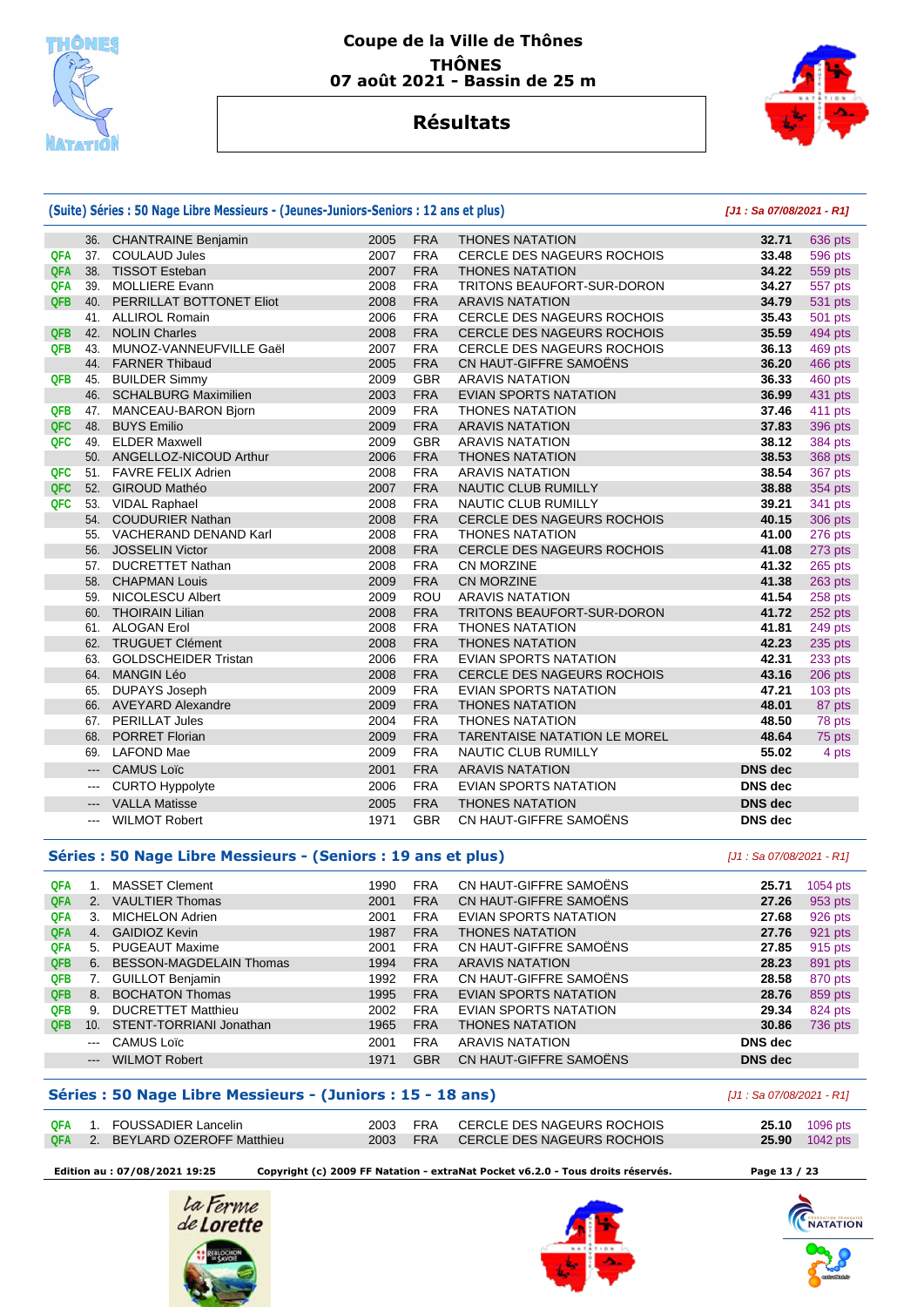



## **Résultats**

#### **(Suite) Séries : 50 Nage Libre Messieurs - (Juniors : 15 - 18 ans) [J1 : Sa 07/08/2021 - R1] QFA** 3. WILMOT Jack 2003 GBR CN HAUT-GIFFRE SAMOËNS **26.01** 1034 pts  **QFA** 4. DEMEY Léo 2004 FRA CN MORZINE **27.81** 918 pts  **Bfa** 5. BELLAHCENE Yanis 2003 FRA CERCLE DES NAGEURS ROCHOIS **28.15** 896 pts  **Bfa** 5. DEROMA Gabriel 2005 FRA NAUTIC CLUB RUMILLY **28.15** 896 pts **7. ROUX Kilyann 28.74 2006 FRA EVIAN SPORTS NATATION 28.74 860 pts QFB** 8. CHANEL Cyril 2005 FRA NAUTIC CLUB RUMILLY **28.90** 850 pts  **QFB** 9. PIASCO Lucas 2004 FRA TARENTAISE NATATION LE MOREL **29.17** 834 pts  **QFB** 10. RAZAFIMAHARO Achille 2005 FRA TARENTAISE NATATION LE MOREL **30.02** 784 pts  **QFC** 11. NEVEU Eliott 2005 FRA TARENTAISE NATATION LE MOREL **30.15** 777 pts  **QFC** 12. BOIVENT Théo 2005 FRA THONES NATATION **30.26** 770 pts  **QFC** 13. BLONDEAU Basile 2006 FRA THONES NATATION **30.58** 752 pts  **QFC** 14. THOIRAIN Enzo 2004 FRA TRITONS BEAUFORT-SUR-DORON **30.64** 748 pts  **Bfc** 15. ALABEATRIX RUBIN Celestin 2006 FRA EVIAN SPORTS NATATION **30.82** 738 pts  **Bfc** 15. ROUX Mattéo 2003 FRA EVIAN SPORTS NATATION **30.82** 738 pts 17. COUSOT David 2005 FRA EVIAN SPORTS NATATION **31.25** 714 pts 18. DUPAYS Paul 2004 FRA EVIAN SPORTS NATATION **31.45** 703 pts 19. NOEL Titouan 2004 FRA THONES NATATION **31.54** 698 pts 20. CLOT Axel 2003 FRA TARENTAISE NATATION LE MOREL **31.62** 694 pts 21. CHARLES Mathieu 2003 FRA THONES NATATION **32.07** 669 pts 22. GIROD Thibault 2006 FRA NAUTIC CLUB RUMILLY **32.21** 662 pts 23. GUIGUES Noa 2006 FRA TRITONS BEAUFORT-SUR-DORON **32.39** 652 pts 24. CHANTRAINE Benjamin 2005 FRA THONES NATATION **32.71** 636 pts 25. ALLIROL Romain 2006 FRA CERCLE DES NAGEURS ROCHOIS **35.43** 501 pts 26. FARNER Thibaud 2005 FRA CN HAUT-GIFFRE SAMOËNS **36.20** 466 pts 27. SCHALBURG Maximilien 2003 FRA EVIAN SPORTS NATATION **36.99** 431 pts 28. ANGELLOZ-NICOUD Arthur 2006 FRA THONES NATATION **38.53** 368 pts 29. GOLDSCHEIDER Tristan 2006 FRA EVIAN SPORTS NATATION **42.31** 233 pts 30. PERILLAT Jules 2004 FRA THONES NATATION **48.50** 78 pts --- CURTO Hyppolyte 2006 FRA EVIAN SPORTS NATATION **DNS dec**  --- VALLA Matisse 2005 FRA THONES NATATION **DNS dec**

#### **Séries : 50 Nage Libre Messieurs - (Jeunes : 12 - 14 ans)** [J1 : Sa 07/08/2021 - R1]

| <b>QFA</b> | 1.  | <b>SVEJENTSEV Romain</b>  | 2007 | <b>FRA</b> | <b>THONES NATATION</b>            | 30.84 | 737 pts |
|------------|-----|---------------------------|------|------------|-----------------------------------|-------|---------|
| <b>QFA</b> | 2.  | <b>PICHON Antonin</b>     | 2007 | <b>FRA</b> | <b>CERCLE DES NAGEURS ROCHOIS</b> | 31.08 | 724 pts |
| <b>QFA</b> | 3.  | <b>COULAUD Jules</b>      | 2007 | <b>FRA</b> | CERCLE DES NAGEURS ROCHOIS        | 33.48 | 596 pts |
| QFA        | 4.  | <b>TISSOT Esteban</b>     | 2007 | <b>FRA</b> | <b>THONES NATATION</b>            | 34.22 | 559 pts |
| QFA        | 5.  | <b>MOLLIERE Evann</b>     | 2008 | <b>FRA</b> | TRITONS BEAUFORT-SUR-DORON        | 34.27 | 557 pts |
| <b>QFB</b> | 6.  | PERRILLAT BOTTONET Eliot  | 2008 | <b>FRA</b> | <b>ARAVIS NATATION</b>            | 34.79 | 531 pts |
| QFB        | 7.  | <b>NOLIN Charles</b>      | 2008 | <b>FRA</b> | <b>CERCLE DES NAGEURS ROCHOIS</b> | 35.59 | 494 pts |
| <b>QFB</b> | 8.  | MUNOZ-VANNEUFVILLE Gaël   | 2007 | <b>FRA</b> | <b>CERCLE DES NAGEURS ROCHOIS</b> | 36.13 | 469 pts |
| <b>QFB</b> | 9.  | <b>BUILDER Simmy</b>      | 2009 | <b>GBR</b> | <b>ARAVIS NATATION</b>            | 36.33 | 460 pts |
| <b>QFB</b> | 10. | MANCEAU-BARON Bjorn       | 2009 | <b>FRA</b> | <b>THONES NATATION</b>            | 37.46 | 411 pts |
| QFC        | 11. | <b>BUYS Emilio</b>        | 2009 | <b>FRA</b> | <b>ARAVIS NATATION</b>            | 37.83 | 396 pts |
| QFC        | 12. | <b>ELDER Maxwell</b>      | 2009 | <b>GBR</b> | <b>ARAVIS NATATION</b>            | 38.12 | 384 pts |
| <b>QFC</b> | 13. | <b>FAVRE FELIX Adrien</b> | 2008 | <b>FRA</b> | <b>ARAVIS NATATION</b>            | 38.54 | 367 pts |
| QFC        | 14. | <b>GIROUD Mathéo</b>      | 2007 | <b>FRA</b> | <b>NAUTIC CLUB RUMILLY</b>        | 38.88 | 354 pts |
| QFC        | 15. | <b>VIDAL Raphael</b>      | 2008 | <b>FRA</b> | <b>NAUTIC CLUB RUMILLY</b>        | 39.21 | 341 pts |
|            | 16. | <b>COUDURIER Nathan</b>   | 2008 | <b>FRA</b> | <b>CERCLE DES NAGEURS ROCHOIS</b> | 40.15 | 306 pts |
|            | 17. | VACHERAND DENAND Karl     | 2008 | <b>FRA</b> | <b>THONES NATATION</b>            | 41.00 | 276 pts |
|            | 18. | <b>JOSSELIN Victor</b>    | 2008 | <b>FRA</b> | <b>CERCLE DES NAGEURS ROCHOIS</b> | 41.08 | 273 pts |
|            | 19. | <b>DUCRETTET Nathan</b>   | 2008 | <b>FRA</b> | CN MORZINE                        | 41.32 | 265 pts |
|            | 20. | <b>CHAPMAN Louis</b>      | 2009 | <b>FRA</b> | <b>CN MORZINE</b>                 | 41.38 | 263 pts |
|            | 21. | NICOLESCU Albert          | 2009 | <b>ROU</b> | <b>ARAVIS NATATION</b>            | 41.54 | 258 pts |
|            | 22. | <b>THOIRAIN Lilian</b>    | 2008 | <b>FRA</b> | TRITONS BEAUFORT-SUR-DORON        | 41.72 | 252 pts |
|            | 23. | <b>ALOGAN Erol</b>        | 2008 | <b>FRA</b> | <b>THONES NATATION</b>            | 41.81 | 249 pts |
|            | 24. | <b>TRUGUET Clément</b>    | 2008 | <b>FRA</b> | <b>THONES NATATION</b>            | 42.23 | 235 pts |
|            | 25. | <b>MANGIN Léo</b>         | 2008 | <b>FRA</b> | <b>CERCLE DES NAGEURS ROCHOIS</b> | 43.16 | 206 pts |

 **Edition au : 07/08/2021 19:25 Copyright (c) 2009 FF Natation - extraNat Pocket v6.2.0 - Tous droits réservés. Page 14 / 23** 





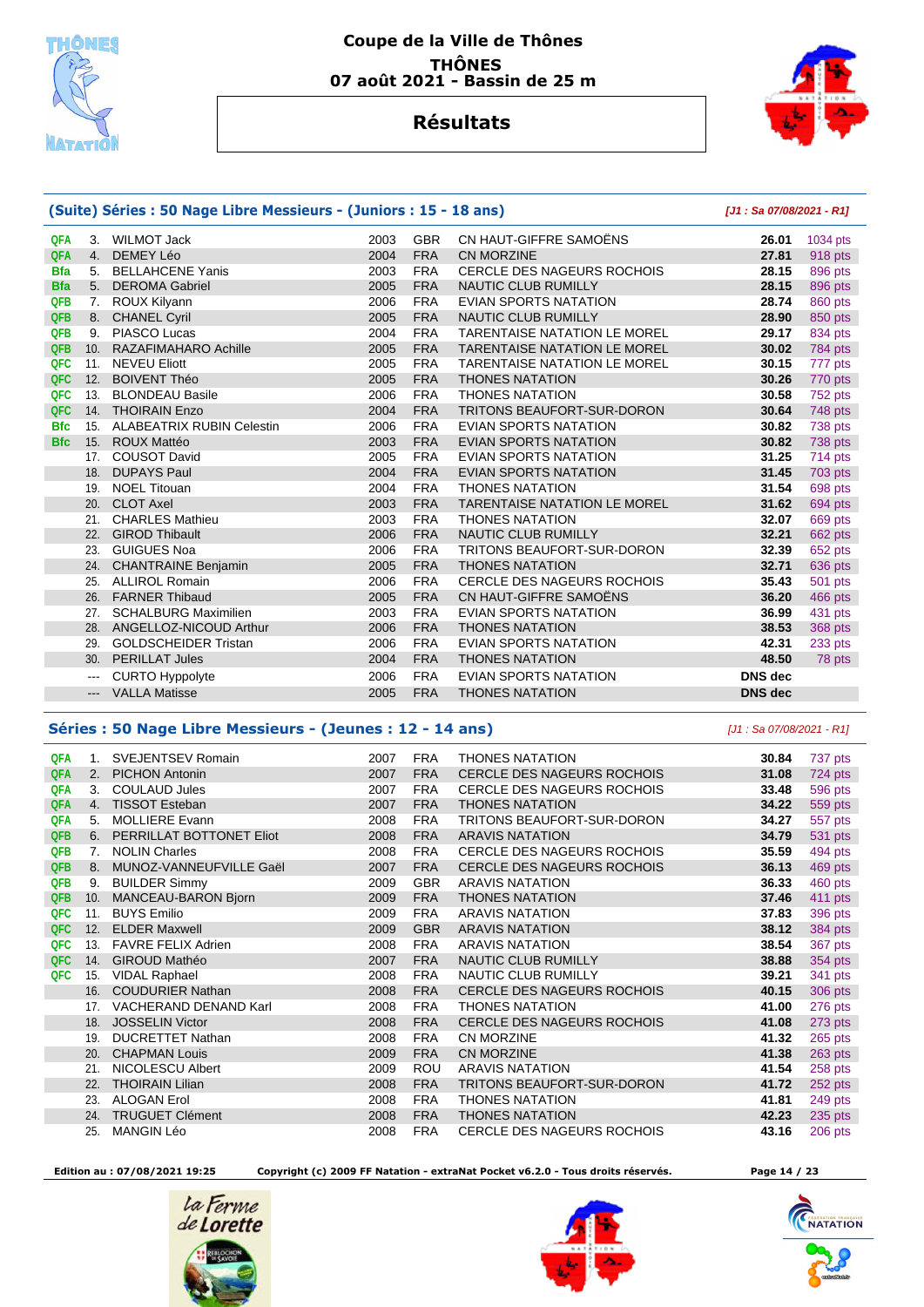





|                         | (Suite) Séries : 50 Nage Libre Messieurs - (Jeunes : 12 - 14 ans)          |                          |                                      |                                 |                                      |                                     | [J1: Sa 07/08/2021 - R1]   |                |
|-------------------------|----------------------------------------------------------------------------|--------------------------|--------------------------------------|---------------------------------|--------------------------------------|-------------------------------------|----------------------------|----------------|
|                         | 26. DUPAYS Joseph                                                          |                          |                                      | 2009                            | <b>FRA</b>                           | EVIAN SPORTS NATATION               | 47.21                      | 103 pts        |
|                         | 27. AVEYARD Alexandre                                                      |                          |                                      | 2009                            | <b>FRA</b>                           | <b>THONES NATATION</b>              | 48.01                      | 87 pts         |
|                         | 28. PORRET Florian                                                         |                          |                                      | 2009                            | <b>FRA</b>                           | <b>TARENTAISE NATATION LE MOREL</b> | 48.64                      | 75 pts         |
|                         | 29. LAFOND Mae                                                             |                          |                                      | 2009                            | <b>FRA</b>                           | <b>NAUTIC CLUB RUMILLY</b>          | 55.02                      | 4 pts          |
|                         | <b>HC: 50 Nage Libre Messieurs</b>                                         |                          |                                      |                                 |                                      |                                     | $[J1: Sa 07/08/2021 - R1]$ |                |
|                         | HC TEYPAZ Corentin                                                         |                          |                                      | 2004                            | <b>FRA</b>                           | LES DAUPHINS UGINE                  | 26.86                      |                |
|                         | Séries : 100 4 Nages Messieurs - (Jeunes-Juniors-Seniors : 12 ans et plus) |                          |                                      |                                 |                                      |                                     | [J1: Sa 07/08/2021 - R1]   |                |
| 50 m:                   | 1. BEYLARD OZEROFF Matthieu                                                | 100 m:                   | 1:07.94                              | 2003<br>$(1:07.94)$ $[1:07.94]$ | <b>FRA</b>                           | CERCLE DES NAGEURS ROCHOIS          | 1:07.94                    | 916 pts        |
| 2.                      | <b>FOUSSADIER Lancelin</b>                                                 |                          |                                      | 2003                            | <b>FRA</b>                           | <b>CERCLE DES NAGEURS ROCHOIS</b>   | 1:10.91                    | 838 pts        |
| 50 m:<br>3.<br>$50 m$ : | BESSON-MAGDELAIN Thomas                                                    | 100 m:<br>$100 m$ :      | 1:10.91<br>1:12.68                   | (1:10.91)<br>1994<br>(1:12.68)  | [1:10.91]<br>FRA<br>[1:12.68]        | <b>ARAVIS NATATION</b>              | 1:12.68                    | 793 pts        |
|                         | 4. GAIDIOZ Kevin                                                           |                          |                                      | 1987                            | <b>FRA</b>                           | <b>THONES NATATION</b>              | 1:13.67                    | <b>768 pts</b> |
| 50 m:<br>50 m:          | 5. DUCRETTET Matthieu                                                      | 100 m:                   | 1:13.67                              | (1:13.67)<br>2002               | [1:13.67]<br><b>FRA</b>              | EVIAN SPORTS NATATION               | 1:14.25                    | 754 pts        |
| 6.                      | <b>CHANEL Cyril</b>                                                        |                          | $100 \text{ m}: 1:14.25$ $(1:14.25)$ | 2005                            | [1:14.25]<br><b>FRA</b>              | NAUTIC CLUB RUMILLY                 | 1:15.03                    | 735 pts        |
| 50 m:<br>7.             | <b>BELLAHCENE Yanis</b>                                                    | $100 \text{ m}$ :        | 1:15.03                              | (1:15.03)<br>2003               | [1:15.03]<br><b>FRA</b>              | CERCLE DES NAGEURS ROCHOIS          | 1:15.97                    | 712 pts        |
| 50 m:<br>8.             | <b>DEROMA Gabriel</b>                                                      | 100 m: 1:15.97           |                                      | (1:15.97)<br>2005               | [1:15.97]<br><b>FRA</b>              | NAUTIC CLUB RUMILLY                 | 1:16.54                    | 699 pts        |
| 50 m:                   | 9. DEMEY Léo                                                               | $100 \text{ m}$ :        | 1:16.54                              | (1:16.54)<br>2004               | [1:16.54]<br><b>FRA</b>              | <b>CN MORZINE</b>                   | 1:16.58                    | 698 pts        |
| 50 m:                   |                                                                            | $100 \text{ m}: 1:16.58$ |                                      | (1:16.58)                       | [1:16.58]                            |                                     |                            |                |
| 10.<br>50 m:            | ROUX Kilyann                                                               | $100 \text{ m}: 1:18.34$ |                                      | 2006<br>(1:18.34)               | <b>FRA</b><br>[1:18.34]              | <b>EVIAN SPORTS NATATION</b>        | 1:18.34                    | 657 pts        |
| 50 m:                   | 11. PIASCO Lucas                                                           | 100 m: 1:19.36           |                                      | 2004<br>(1:19.36)               | <b>FRA</b><br>[1:19.36]              | <b>TARENTAISE NATATION LE MOREL</b> | 1:19.36                    | 634 pts        |
| 12.                     | ROUX Mattéo                                                                |                          |                                      | 2003                            | <b>FRA</b>                           | EVIAN SPORTS NATATION               | 1:19.44                    | 632 pts        |
| 50 m:                   |                                                                            | $100 \text{ m}$ :        | 1:19.44                              | (1:19.44)                       | [1:19.44]                            |                                     |                            |                |
| 13.<br>50 m:            | <b>BOCHATON Thomas</b><br>$\sim$                                           | 100 m:                   | 1:19.94                              | 1995<br>(1:19.94)               | <b>FRA</b><br>[1:19.94]              | EVIAN SPORTS NATATION               | 1:19.94                    | 621 pts        |
| 14.                     | <b>BOIVENT Théo</b>                                                        |                          |                                      | 2005                            | <b>FRA</b>                           | <b>THONES NATATION</b>              | 1:21.05                    | 597 pts        |
| $50 m$ :<br>50 m:       | 15. ALABEATRIX RUBIN Celestin                                              | 100 m: 1:21.05           | $100 \text{ m}: 1:21.12$ $(1:21.12)$ | (1:21.05)<br>2006               | [1:21.05]<br><b>FRA</b><br>[1:21.12] | EVIAN SPORTS NATATION               | 1:21.12                    | 595 pts        |
| 16.                     | <b>BLONDEAU Basile</b>                                                     |                          |                                      | 2006                            | <b>FRA</b>                           | <b>THONES NATATION</b>              | 1:21.20                    | 594 pts        |
| 50 m:                   | $\cdots$<br>17. RAZAFIMAHARO Achille                                       |                          | $100 \text{ m}: 1:21.20$             | (1:21.20)<br>2005               | [1:21.20]<br>FRA                     | TARENTAISE NATATION LE MOREL        | 1:23.38                    | 547 pts        |
| 50 m:<br>18.            | <b>PICHON Antonin</b>                                                      | $100 \text{ m}: 1:23.38$ |                                      | (1:23.38)<br>2007               | [1:23.38]<br><b>FRA</b>              | CERCLE DES NAGEURS ROCHOIS          | 1:23.53                    | 544 pts        |
| 50 m:                   |                                                                            | 100 m: 1:23.53           |                                      | (1:23.53)                       | [1:23.53]                            |                                     |                            |                |
| 19.<br>50 m:            | COUSOT David                                                               | 100 m: 1:23.65           |                                      | 2005<br>(1:23.65)               | <b>FRA</b><br>[1:23.65]              | EVIAN SPORTS NATATION               | 1:23.65                    | 542 pts        |
| 20.                     | <b>THOIRAIN Enzo</b>                                                       |                          |                                      | 2004                            | <b>FRA</b>                           | TRITONS BEAUFORT-SUR-DORON          | 1:23.82                    | 538 pts        |
| 50 m:<br>21.            | STENT-TORRIANI Jonathan                                                    | 100 m: 1:23.82           |                                      | (1:23.82)<br>1965               | [1:23.82]<br>FRA                     | <b>THONES NATATION</b>              | 1:25.13                    | 512 pts        |
| 50 m:<br>22.            | <b>CHANTRAINE Benjamin</b>                                                 |                          | $100 \text{ m}: 1:25.13$ $(1:25.13)$ | 2005                            | [1:25.13]<br><b>FRA</b>              | <b>THONES NATATION</b>              | 1:26.18                    | 491 pts        |
| 50 m:                   |                                                                            | 100 m:                   | 1:26.18                              | (1:26.18)                       | [1:26.18]                            |                                     |                            |                |
| 23.<br>50 m:            | DUPAYS Paul                                                                | 100 m: 1:26.52           |                                      | 2004<br>(1:26.52)               | FRA<br>[1:26.52]                     | EVIAN SPORTS NATATION               | 1:26.52                    | 484 pts        |
| 24.<br>50 m:            | <b>SVEJENTSEV Romain</b><br>$\cdots$                                       | $100 \text{ m}$ :        | 1:26.65                              | 2007<br>(1:26.65)               | <b>FRA</b><br>[1:26.65]              | <b>THONES NATATION</b>              | 1:26.65                    | 482 pts        |
| 25.<br>50 m:            | <b>NEVEU Eliott</b><br>$\overline{a}$                                      | 100 m: 1:27.65           |                                      | 2005<br>(1:27.65)               | <b>FRA</b><br>$[1:27.65]$            | TARENTAISE NATATION LE MOREL        | 1:27.65                    | 462 pts        |

Edition au : 07/08/2021 19:25 Copyright (c) 2009 FF Natation - extraNat Pocket v6.2.0 - Tous droits réservés. Page 15 / 23





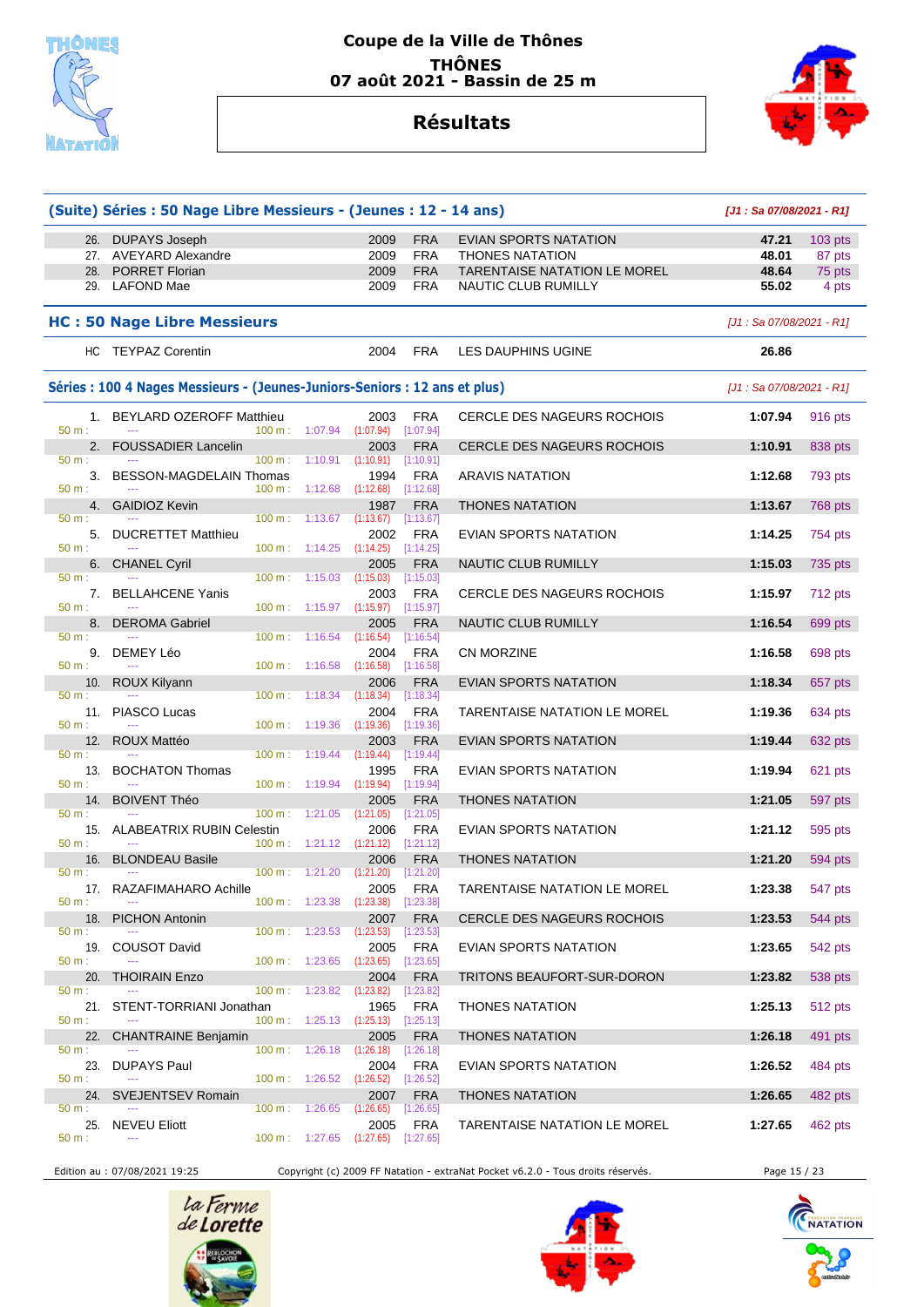

# **Résultats**



#### **(Suite) Séries : 100 4 Nages Messieurs - (Jeunes-Juniors-Seniors : 12 ans et plus)** [J1 : Sa 07/08/2021 - R1] 26. CHARLES Mathieu 2003 FRA THONES NATATION **1:27.70** 461 pts 50 m : --- 100 m : 1:27.70 (1:27.70) [1:27.70] 27. CLOT Axel 2003 FRA TARENTAISE NATATION LE MOREL **1:28.09** 454 pts 50 m : --- 100 m : 1:28.09 (1:28.09) [1:28.09] 28. GUIGUES Noa 2006 FRA TRITONS BEAUFORT-SUR-DORON **1:30.99** 401 pts 50 m : --- 100 m : 1:30.99 (1:30.99) [1:30.99] 29. COULAUD Jules 2007 FRA CERCLE DES NAGEURS ROCHOIS **1:31.03** 400 pts 50 m : --- - -- - - - - - - - - - - - - 100 m : 1:31.03 (1:31.03) [1:31.03] 30. NOEL Titouan 2004 FRA THONES NATATION **1:32.02** 382 pts 50 m : --- 100 m : 1:32.02 (1:32.02) [1:32.02] 31. GIROD Thibault 2006 FRA NAUTIC CLUB RUMILLY **1:32.21** 379 pts 50 m : --- 100 m : 1:32.21 (1:32.21) [1:32.21] 32. CROS Paul 2008 FRA ARAVIS NATATION **1:33.06** 365 pts 50 m : --- -- -- - -- - - - - - - - - - 100 m : 1:33.06 (1:33.06) [1:33.06] 33. MANCEAU-BARON Bjorn 2009 FRA THONES NATATION **1:35.06** 331 pts 50 m : --- - -- - - - - - - - - - - - 100 m : 1:35.06 (1:35.06) [1:35.06] 34. MOLLIERE Evann 2008 FRA TRITONS BEAUFORT-SUR-DORON **1:35.07** 331 pts 50 m : --- 100 m : 1:35.07 (1:35.07) [1:35.07] 35. TISSOT Esteban 2007 FRA THONES NATATION **1:36.87** 303 pts 50 m : --- 100 m : 1:36.87 (1:36.87) [1:36.87] 36. NOLIN Charles 2008 FRA CERCLE DES NAGEURS ROCHOIS **1:39.40** 265 pts 50 m : --- - -- - - - - - - - - - - - - 100 m : 1:39.40 (1:39.40) [1:39.40] 37. FAVRE FELIX Adrien 2008 FRA ARAVIS NATATION **1:39.82** 259 pts 50 m : --- 100 m : 1:39.82 (1:39.82) [1:39.82] 38. ALLIROL Romain 2006 FRA CERCLE DES NAGEURS ROCHOIS **1:40.39** 251 pts 50 m : --- 100 m : 1:40.39 (1:40.39) [1:40.39] 39. BUILDER Simmy 2009 GBR ARAVIS NATATION **1:40.64** 247 pts 50 m : --- 100 m : 1:40.64 (1:40.64) [1:40.64] 40. MUNOZ-VANNEUFVILLE Gaël 2007 FRA CERCLE DES NAGEURS ROCHOIS **1:41.07** 241 pts 50 m : --- 100 m : 1:41.07 (1:41.07) [1:41.07] 41. ANGELLOZ-NICOUD Arthur 2006 FRA THONES NATATION **1:44.79** 193 pts 50 m : --- 100 m : 1:44.79 (1:44.79) [1:44.79] 42. SCHALBURG Maximilien 2003 FRA EVIAN SPORTS NATATION **1:47.04** 166 pts<br>
50 m : <del>...</del> 100 m i 1:47.04 **1:47.04 1:47.04 1:47.04 1:47.04 1:47.04 1:47.04 1:47.04 1:47.04 1:47.04 1:47.04 1:47.04 1:47.04** 50 m : --- 100 m : 1:47.04 (1:47.04) [1:47.04] 43. NICOLESCU Albert 2009 ROU ARAVIS NATATION **1:47.56** 160 pts 50 m : --- 100 m : 1:47.56 (1:47.56) [1:47.56] 44. DUCRETTET Nathan 2008 FRA CN MORZINE **1:48.36** 151 pts 50 m : --- 100 m : 1:48.36 (1:48.36) [1:48.36] 45. GIROUD Mathéo 2007 FRA NAUTIC CLUB RUMILLY **1:49.69** 137 pts 50 m : --- 100 m : 1:49.69 (1:49.69) [1:49.69] 46. ALOGAN Erol 2008 FRA THONES NATATION **1:50.99** 124 pts 50 m : --- -- - - - - - - - - - - - - 100 m : 1:50.99 (1:50.99) [1:50.99] 47. CHAPMAN Louis 2009 FRA CN MORZINE **1:52.81** 106 pts 50 m : --- 100 m : 1:52.81 (1:52.81) [1:52.81] 48. MANGIN Léo 2008 FRA CERCLE DES NAGEURS ROCHOIS **1:53.71** 98 pts 50 m : --- 100 m : 1:53.71 (1:53.71) [1:53.71] 49. THOIRAIN Lilian 2008 FRA TRITONS BEAUFORT-SUR-DORON **1:54.08** 95 pts 50 m : --- 100 m : 1:54.08 (1:54.08) [1:54.08] 50. VACHERAND DENAND Karl 2008 FRA THONES NATATION **1:55.18** 86 pts 50 m : --- 100 m : 1:55.18 (1:55.18) [1:55.18] 51. TRUGUET Clément 2008 FRA THONES NATATION **1:55.43** 84 pts<br>
50 m :  $\frac{1}{2}$  1.55.43  $\frac{1}{2}$  1.55.43  $\frac{1}{2}$  1.55.43  $\frac{1}{2}$  1.55.43  $\frac{1}{2}$  1.55.43  $\frac{1}{2}$  1.55.43  $\frac{1}{2}$  1.55.43  $\frac{1}{2}$  1.55.43  $\frac{1}{2}$ 50 m : --- - -- - - - - - - - - - - - 100 m : 1:55.43 (1:55.43) [1:55.43] 52. AVEYARD Alexandre 2009 FRA THONES NATATION **2:07.07** 16 pts 50 m : --- 100 m : 2:07.07 (2:07.07) [2:07.07] 53. DUPAYS Joseph 2009 FRA EVIAN SPORTS NATATION **2:12.07** 3 pts 50 m : --- 100 m : 2:12.07 (2:12.07) [2:12.07] --- MICHELON Adrien 2001 FRA EVIAN SPORTS NATATION **DSQ**   $\begin{array}{ccc} \text{CAMUS Loïc} & \text{DNS dec} \end{array}$  --- CURTO Hyppolyte 2006 FRA EVIAN SPORTS NATATION **DNS dec**  --- VALLA Matisse 2005 FRA THONES NATATION **DNS dec**  --- WILMOT Robert 1971 GBR CN HAUT-GIFFRE SAMOËNS **DNS dec**

Edition au : 07/08/2021 19:25 Copyright (c) 2009 FF Natation - extraNat Pocket v6.2.0 - Tous droits réservés. Page 16 / 23





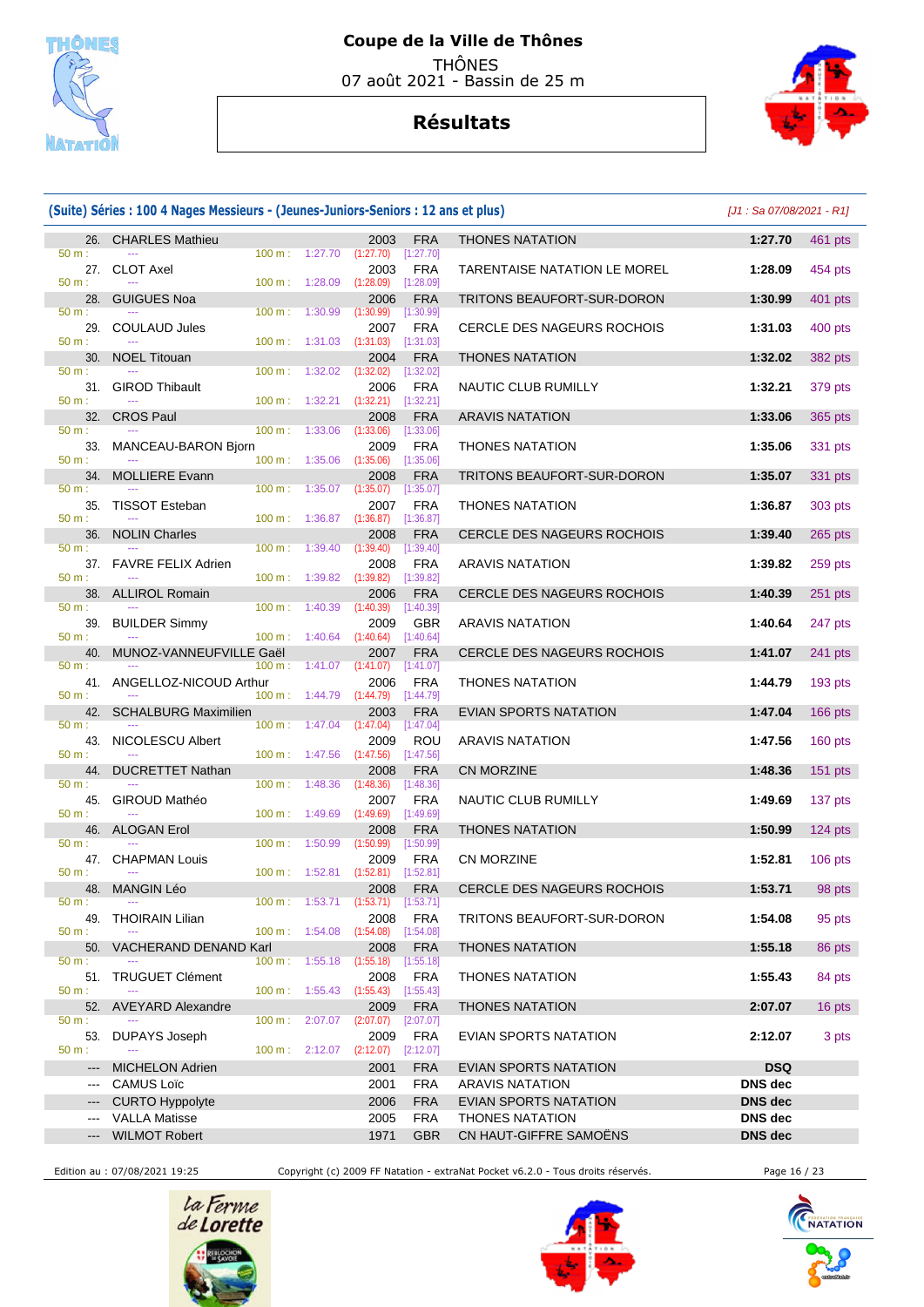

07 août 2021 - Bassin de 25 m

## **Résultats**



|                            | Séries : 100 4 Nages Messieurs - (Seniors : 19 ans et plus) |                                            |                                                                    |                                      |                              | [J1 : Sa 07/08/2021 - R1]  |                |
|----------------------------|-------------------------------------------------------------|--------------------------------------------|--------------------------------------------------------------------|--------------------------------------|------------------------------|----------------------------|----------------|
| 50 m:                      | 1. BESSON-MAGDELAIN Thomas                                  | $100 \text{ m}: 1:12.68$                   | 1994<br>$(1:12.68)$ $[1:12.68]$                                    | <b>FRA</b>                           | ARAVIS NATATION              | 1:12.68                    | 793 pts        |
|                            | 2. GAIDIOZ Kevin                                            |                                            | 1987                                                               | <b>FRA</b>                           | <b>THONES NATATION</b>       | 1:13.67                    | 768 pts        |
| 50 m:<br>50 m:             | 3. DUCRETTET Matthieu                                       | $100 \text{ m}: 1:13.67$<br>100 m: 1:14.25 | (1:13.67)<br>2002<br>(1:14.25)                                     | [1:13.67]<br><b>FRA</b><br>[1:14.25] | EVIAN SPORTS NATATION        | 1:14.25                    | 754 pts        |
|                            | 4. BOCHATON Thomas                                          |                                            | 1995                                                               | <b>FRA</b>                           | <b>EVIAN SPORTS NATATION</b> | 1:19.94                    | 621 pts        |
| 50 m:                      | 5. STENT-TORRIANI Jonathan                                  | $100 \text{ m}: 1:19.94$                   | (1:19.94)<br>1965                                                  | [1:19.94]<br><b>FRA</b>              | <b>THONES NATATION</b>       | 1:25.13                    | 512 pts        |
| 50 m:                      |                                                             |                                            | 100 m: 1:25.13 (1:25.13) [1:25.13]                                 |                                      |                              |                            |                |
| $\qquad \qquad \text{---}$ | <b>MICHELON Adrien</b>                                      |                                            | 2001                                                               | <b>FRA</b>                           | EVIAN SPORTS NATATION        | <b>DSQ</b>                 |                |
| $\qquad \qquad \cdots$     | <b>CAMUS Loïc</b>                                           |                                            | 2001                                                               | <b>FRA</b>                           | <b>ARAVIS NATATION</b>       | <b>DNS</b> dec             |                |
| $\qquad \qquad - -$        | <b>WILMOT Robert</b>                                        |                                            | 1971                                                               | <b>GBR</b>                           | CN HAUT-GIFFRE SAMOËNS       | <b>DNS</b> dec             |                |
|                            | Séries : 100 4 Nages Messieurs - (Juniors : 15 - 18 ans)    |                                            |                                                                    |                                      |                              | $[J1: Sa 07/08/2021 - R1]$ |                |
| $50 m$ :                   | 1. BEYLARD OZEROFF Matthieu                                 |                                            | 2003<br>$100 \text{ m}: 1:07.94$ $(1:07.94)$                       | FRA<br>[1:07.94]                     | CERCLE DES NAGEURS ROCHOIS   | 1:07.94                    | 916 pts        |
| 50 m:                      | 2. FOUSSADIER Lancelin                                      | 100 m: 1:10.91                             | 2003<br>(1:10.91)                                                  | <b>FRA</b><br>[1:10.91]              | CERCLE DES NAGEURS ROCHOIS   | 1:10.91                    | 838 pts        |
| 50 m:                      | 3. CHANEL Cyril                                             |                                            | 2005<br>$100 \text{ m}$ : $1:15.03$ $(1:15.03)$ $[1:15.03]$        | <b>FRA</b>                           | NAUTIC CLUB RUMILLY          | 1:15.03                    | 735 pts        |
|                            | 4. BELLAHCENE Yanis                                         |                                            | 2003                                                               | <b>FRA</b>                           | CERCLE DES NAGEURS ROCHOIS   | 1:15.97                    | $712$ pts      |
| 50 m:<br>50 m:             | 5. DEROMA Gabriel                                           | $100 \text{ m}: 1:15.97$                   | (1:15.97)<br>2005<br>$100 \text{ m}$ : 1:16.54 (1:16.54) [1:16.54] | [1:15.97]<br><b>FRA</b>              | NAUTIC CLUB RUMILLY          | 1:16.54                    | 699 pts        |
|                            | 6. DEMEY Léo                                                |                                            | 2004                                                               | <b>FRA</b>                           | <b>CN MORZINE</b>            | 1:16.58                    | 698 pts        |
| 50 m:                      |                                                             | $100 \text{ m}: 1:16.58$                   | (1:16.58)                                                          | [1:16.58]                            |                              |                            |                |
| 50 m:                      | 7. ROUX Kilyann                                             |                                            | 2006<br>100 m: 1:18.34 (1:18.34) [1:18.34]                         | FRA                                  | EVIAN SPORTS NATATION        | 1:18.34                    | 657 pts        |
|                            | 8. PIASCO Lucas                                             |                                            | 2004                                                               | <b>FRA</b>                           | TARENTAISE NATATION LE MOREL | 1:19.36                    | 634 pts        |
| 50 m:                      | $\sim$ $\sim$<br>9. ROUX Mattéo                             | 100 m: 1:19.36                             | (1:19.36)<br>2003                                                  | [1:19.36]<br>FRA                     | EVIAN SPORTS NATATION        | 1:19.44                    | 632 pts        |
| 50 m:                      |                                                             |                                            | $100 \text{ m}: 1:19.44$ $(1:19.44)$ $[1:19.44]$                   |                                      |                              |                            |                |
| $50 m$ :                   | 10. BOIVENT Théo                                            | 100 m: 1:21.05                             | 2005<br>(1:21.05)                                                  | <b>FRA</b><br>[1:21.05]              | <b>THONES NATATION</b>       | 1:21.05                    | 597 pts        |
|                            | 11. ALABEATRIX RUBIN Celestin                               |                                            | 2006                                                               | <b>FRA</b>                           | EVIAN SPORTS NATATION        | 1:21.12                    | 595 pts        |
| 50 m:                      | 12. BLONDEAU Basile                                         | $100 \text{ m}: 1:21.12$ $(1:21.12)$       | 2006                                                               | [1:21.12]<br><b>FRA</b>              | <b>THONES NATATION</b>       | 1:21.20                    | <b>594 pts</b> |
| 50 m:                      |                                                             | $100 \text{ m}: 1:21.20$                   | (1:21.20)                                                          | [1:21.20]                            |                              |                            |                |
| 50 m:                      | 13. RAZAFIMAHARO Achille<br>$\sim$ $\sim$                   | $100 \text{ m}: 1:23.38$                   | 2005<br>$(1:23.38)$ $[1:23.38]$                                    | <b>FRA</b>                           | TARENTAISE NATATION LE MOREL | 1:23.38                    | 547 pts        |
|                            | 14. COUSOT David                                            |                                            | 2005                                                               | <b>FRA</b>                           | <b>EVIAN SPORTS NATATION</b> | 1:23.65                    | 542 pts        |
| 50 m:                      | $\sim$<br>15. THOIRAIN Enzo                                 |                                            | 100 m : 1:23.65 (1:23.65) [1:23.65]                                | 2004 FRA                             | TRITONS BEAUFORT-SUR-DORON   | 1:23.82 538 pts            |                |
| 50 m :                     | $\sim$                                                      |                                            | 100 m : 1:23.82 (1:23.82) [1:23.82]                                |                                      |                              |                            |                |
| 50 m:                      | 16. CHANTRAINE Benjamin                                     |                                            | 2005<br>100 m: 1:26.18 (1:26.18) [1:26.18]                         | <b>FRA</b>                           | <b>THONES NATATION</b>       | 1:26.18                    | 491 pts        |
|                            | 17. DUPAYS Paul                                             |                                            | 2004                                                               | <b>FRA</b>                           | EVIAN SPORTS NATATION        | 1:26.52                    | 484 pts        |
| 50 m:                      |                                                             |                                            | 100 m : 1:26.52 (1:26.52) [1:26.52]                                |                                      |                              |                            |                |
| 50 m:                      | 18. NEVEU Eliott                                            |                                            | 2005<br>100 m : 1:27.65 (1:27.65) [1:27.65]                        | <b>FRA</b>                           | TARENTAISE NATATION LE MOREL | 1:27.65                    | 462 pts        |
| $50 m$ :                   | 19. CHARLES Mathieu                                         |                                            | 2003<br>100 m : 1:27.70 (1:27.70) [1:27.70]                        | FRA                                  | <b>THONES NATATION</b>       | 1:27.70                    | 461 pts        |
| 20.                        | <b>CLOT Axel</b>                                            |                                            | 2003                                                               | <b>FRA</b>                           | TARENTAISE NATATION LE MOREL | 1:28.09                    | 454 pts        |
| 50 m:<br>21.               | $\sim$ $\sim$<br>GUIGUES Noa                                | 100 m: 1:28.09                             | $(1:28.09)$ $[1:28.09]$<br>2006                                    | <b>FRA</b>                           | TRITONS BEAUFORT-SUR-DORON   | 1:30.99                    | 401 pts        |
| $50 m$ :                   |                                                             |                                            | 100 m : 1:30.99 (1:30.99) [1:30.99]                                |                                      |                              |                            |                |
| $50 m$ :                   | 22. NOEL Titouan                                            |                                            | 2004<br>100 m: 1:32.02 (1:32.02) [1:32.02]                         | <b>FRA</b>                           | <b>THONES NATATION</b>       | 1:32.02                    | 382 pts        |
|                            |                                                             |                                            |                                                                    |                                      |                              |                            |                |

Edition au : 07/08/2021 19:25 Copyright (c) 2009 FF Natation - extraNat Pocket v6.2.0 - Tous droits réservés. Page 17 / 23





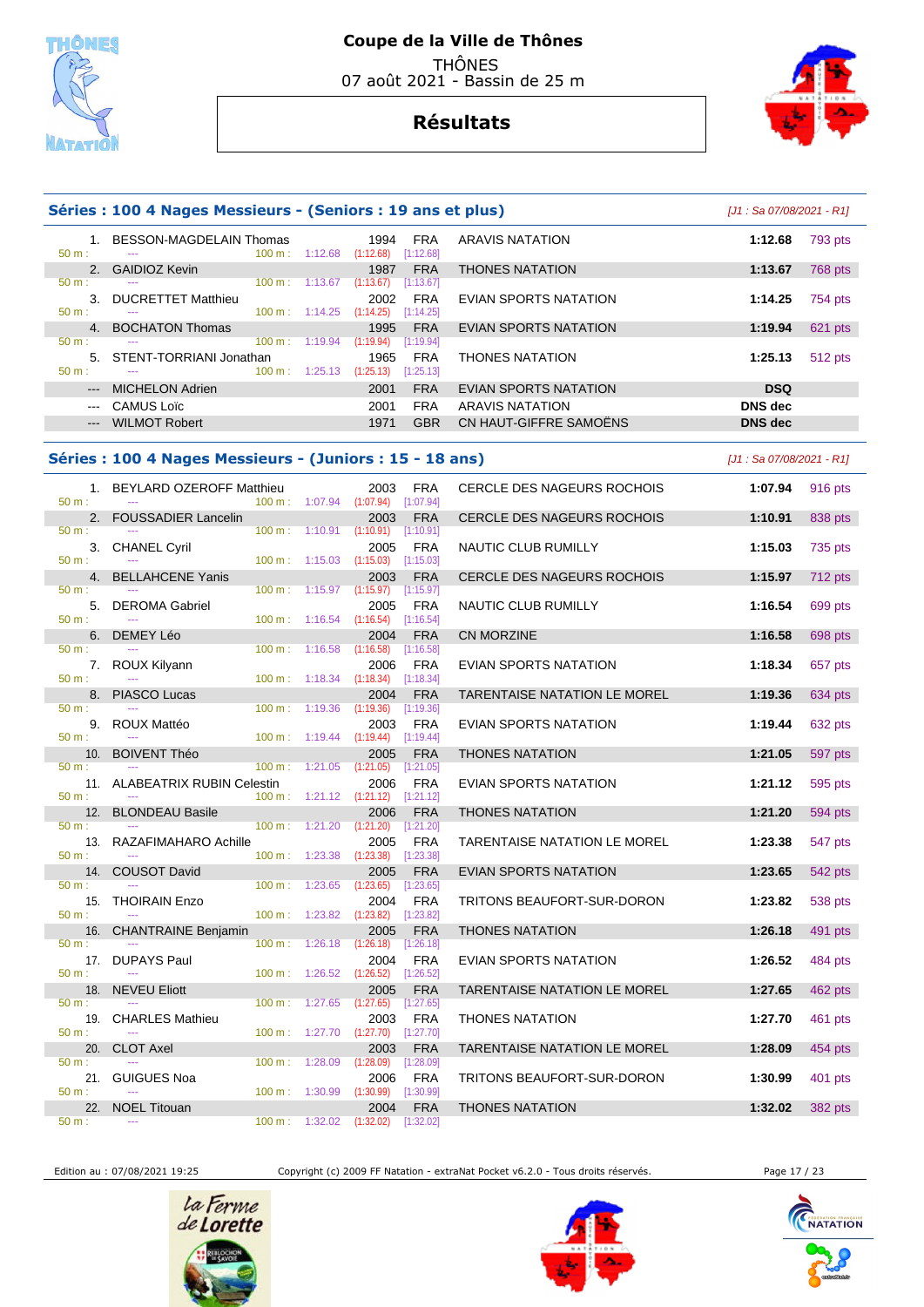



|                           |                                                         |                                    |                                     |                                              | (Suite) Séries : 100 4 Nages Messieurs - (Juniors : 15 - 18 ans) |                                   |                            | $[J1: Sa 07/08/2021 - R1]$ |
|---------------------------|---------------------------------------------------------|------------------------------------|-------------------------------------|----------------------------------------------|------------------------------------------------------------------|-----------------------------------|----------------------------|----------------------------|
| 50 m:                     | 23. GIROD Thibault                                      | 100 m: 1:32.21                     |                                     | 2006<br>(1:32.21)                            | <b>FRA</b><br>[1:32.21]                                          | NAUTIC CLUB RUMILLY               | 1:32.21                    | 379 pts                    |
| 50 m:                     | 24. ALLIROL Romain                                      | 100 m:                             | 1:40.39                             | 2006<br>(1:40.39)                            | <b>FRA</b><br>[1:40.39]                                          | CERCLE DES NAGEURS ROCHOIS        | 1:40.39                    | $251$ pts                  |
| 25.<br>50 m:              | ANGELLOZ-NICOUD Arthur                                  | 100 m: 1:44.79                     |                                     | 2006<br>(1:44.79)                            | <b>FRA</b><br>[1:44.79]                                          | THONES NATATION                   | 1:44.79                    | 193 pts                    |
| 26.<br>$50 m$ :           | <b>SCHALBURG Maximilien</b>                             | $100 \text{ m}: 1:47.04$           |                                     | 2003<br>(1:47.04)                            | <b>FRA</b><br>[1:47.04]                                          | <b>EVIAN SPORTS NATATION</b>      | 1:47.04                    | 166 pts                    |
| ---                       | <b>CURTO Hyppolyte</b>                                  |                                    |                                     | 2006                                         | <b>FRA</b>                                                       | EVIAN SPORTS NATATION             | <b>DNS</b> dec             |                            |
| $\qquad \qquad -\qquad -$ | <b>VALLA Matisse</b>                                    |                                    |                                     | 2005                                         | <b>FRA</b>                                                       | <b>THONES NATATION</b>            | <b>DNS</b> dec             |                            |
|                           | Séries : 100 4 Nages Messieurs - (Jeunes : 12 - 14 ans) |                                    |                                     |                                              |                                                                  |                                   | $[J1: Sa 07/08/2021 - R1]$ |                            |
| $50 m$ :                  | 1. PICHON Antonin                                       | $100 \text{ m}: 1:23.53$           |                                     | 2007<br>(1:23.53)                            | FRA<br>[1:23.53]                                                 | CERCLE DES NAGEURS ROCHOIS        | 1:23.53                    | 544 pts                    |
| 2.                        | <b>SVEJENTSEV Romain</b>                                |                                    |                                     | 2007                                         | <b>FRA</b>                                                       | <b>THONES NATATION</b>            | 1:26.65                    | 482 pts                    |
| 50 m:<br>3.<br>50 m:      | <b>COULAUD Jules</b>                                    | 100 m:                             | 1:26.65<br>$100 \text{ m}: 1:31.03$ | (1:26.65)<br>2007<br>(1:31.03)               | [1:26.65]<br><b>FRA</b><br>[1:31.03]                             | CERCLE DES NAGEURS ROCHOIS        | 1:31.03                    | 400 pts                    |
|                           | 4. CROS Paul                                            |                                    |                                     | 2008                                         | <b>FRA</b>                                                       | <b>ARAVIS NATATION</b>            | 1:33.06                    | 365 pts                    |
| 50 m:<br>5.<br>50 m:      | MANCEAU-BARON Bjorn                                     | 100 m: 1:33.06<br>100 m: 1:35.06   |                                     | (1:33.06)<br>2009<br>(1:35.06)               | [1:33.06]<br><b>FRA</b><br>[1:35.06]                             | <b>THONES NATATION</b>            | 1:35.06                    | 331 pts                    |
| 6.                        | <b>MOLLIERE Evann</b>                                   |                                    |                                     | 2008                                         | <b>FRA</b>                                                       | <b>TRITONS BEAUFORT-SUR-DORON</b> | 1:35.07                    | 331 pts                    |
| 50 m:<br>50 m:            | 7. TISSOT Esteban                                       | $100 m$ :<br>100 m:                | 1:35.07<br>1:36.87                  | (1:35.07)<br>2007<br>(1:36.87)               | [1:35.07]<br><b>FRA</b><br>[1:36.87]                             | <b>THONES NATATION</b>            | 1:36.87                    | 303 pts                    |
| 8.<br>50 m:               | <b>NOLIN Charles</b>                                    | 100 m:                             | 1:39.40                             | 2008<br>(1:39.40)                            | <b>FRA</b><br>[1:39.40]                                          | CERCLE DES NAGEURS ROCHOIS        | 1:39.40                    | $265$ pts                  |
| 9.<br>50 m:               | <b>FAVRE FELIX Adrien</b>                               | 100 m:                             | 1:39.82                             | 2008<br>(1:39.82)                            | <b>FRA</b><br>[1:39.82]                                          | <b>ARAVIS NATATION</b>            | 1:39.82                    | 259 pts                    |
| 10.                       | <b>BUILDER Simmy</b>                                    |                                    |                                     | 2009                                         | <b>GBR</b>                                                       | <b>ARAVIS NATATION</b>            | 1:40.64                    | 247 pts                    |
| 50 m:<br>11.<br>50 m:     | MUNOZ-VANNEUFVILLE Gaël                                 | 100 m:<br>100 m:                   | 1:40.64<br>1:41.07                  | (1:40.64)<br>2007<br>(1:41.07)               | [1:40.64]<br><b>FRA</b><br>[1:41.07]                             | CERCLE DES NAGEURS ROCHOIS        | 1:41.07                    | 241 pts                    |
| 12.<br>50 m:              | NICOLESCU Albert                                        |                                    |                                     | 2009                                         | <b>ROU</b>                                                       | <b>ARAVIS NATATION</b>            | 1:47.56                    | $160$ pts                  |
| 13.<br>$50 m$ :           | <b>DUCRETTET Nathan</b>                                 | 100 m:<br>$100 \text{ m}: 1:48.36$ | 1:47.56                             | (1:47.56)<br>2008<br>(1:48.36)               | [1:47.56]<br><b>FRA</b><br>[1:48.36]                             | <b>CN MORZINE</b>                 | 1:48.36                    | 151 pts                    |
| 14.                       | GIROUD Mathéo                                           |                                    |                                     | 2007                                         | <b>FRA</b>                                                       | NAUTIC CLUB RUMILLY               | 1:49.69                    | $137$ pts                  |
| 50 m:<br>50 m:            | 15. ALOGAN Erol                                         | 100 m:<br>$100 \text{ m}: 1:50.99$ | 1:49.69                             | (1:49.69)<br>2008<br>$(1:50.99)$ $[1:50.99]$ | [1:49.69]<br><b>FRA</b>                                          | <b>THONES NATATION</b>            | 1:50.99                    | $124$ pts                  |
|                           | 16. CHAPMAN Louis                                       |                                    |                                     |                                              | 2009 FRA                                                         | CN MORZINE                        |                            | 1:52.81 106 pts            |
| 50 m:<br>17.              | MANGIN Léo                                              |                                    | 100 m: 1:52.81                      | (1:52.81)<br>2008                            | [1:52.81]<br><b>FRA</b>                                          | CERCLE DES NAGEURS ROCHOIS        | 1:53.71                    | 98 pts                     |
| 50 m:<br>18.              | <b>THOIRAIN Lilian</b>                                  | 100 m: 1:53.71                     |                                     | (1:53.71)<br>2008                            | [1:53.71]<br><b>FRA</b>                                          | TRITONS BEAUFORT-SUR-DORON        | 1:54.08                    | 95 pts                     |
| $50 m$ :<br>19.           | VACHERAND DENAND Karl                                   | 100 m:                             | 1:54.08                             | (1:54.08)<br>2008                            | [1:54.08]<br><b>FRA</b>                                          | <b>THONES NATATION</b>            | 1:55.18                    | 86 pts                     |
| 50 m:<br>20.              | <b>TRUGUET Clément</b>                                  |                                    |                                     | $100 \text{ m}: 1:55.18 (1:55.18)$<br>2008   | [1:55.18]<br><b>FRA</b>                                          | <b>THONES NATATION</b>            | 1:55.43                    | 84 pts                     |
| $50 m$ :                  | 21. AVEYARD Alexandre                                   | $100 \text{ m}$ :                  | 1:55.43                             | (1:55.43)<br>2009                            | $[1:55.43]$<br>FRA                                               | <b>THONES NATATION</b>            | 2:07.07                    | 16 pts                     |
| 50 m:<br>22.<br>$50 m$ :  | <b>DUPAYS Joseph</b>                                    | 100 m: 2:07.07                     | 100 m: 2:12.07                      | $(2:07.07)$ $[2:07.07]$<br>2009<br>(2:12.07) | <b>FRA</b><br>[2:12.07]                                          | EVIAN SPORTS NATATION             | 2:12.07                    | 3 pts                      |

Edition au : 07/08/2021 19:25 Copyright (c) 2009 FF Natation - extraNat Pocket v6.2.0 - Tous droits réservés. Page 18 / 23







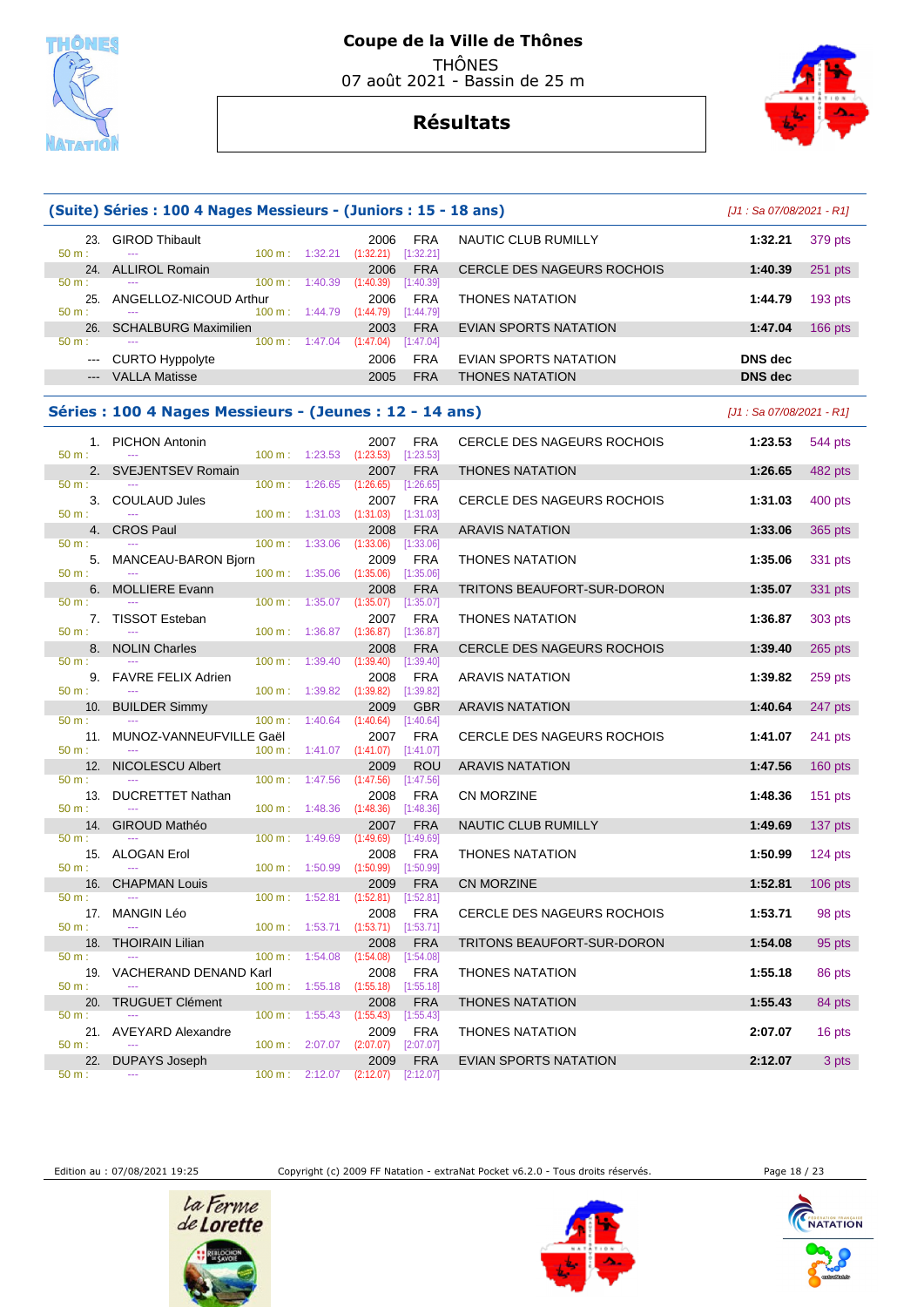

07 août 2021 - Bassin de 25 m

## **Résultats**



|       | <b>HC: 100 4 Nages Messieurs</b>                                                                              |                                            |                                                      |                                   |         | [J1: Sa 07/08/2021 - R1] |
|-------|---------------------------------------------------------------------------------------------------------------|--------------------------------------------|------------------------------------------------------|-----------------------------------|---------|--------------------------|
| 50 m: | HC TEYPAZ Corentin                                                                                            | 2004<br>100 m: 1:10.44 (1:10.44) [1:10.44] | <b>FRA</b>                                           | <b>LES DAUPHINS UGINE</b>         | 1:10.44 |                          |
|       | Séries : 4x50 Nage Libre Messieurs - (Jeunes-Juniors-Seniors : 12 ans et plus)                                |                                            |                                                      |                                   |         | [J1: Sa 07/08/2021 - R1] |
|       | 1. FOUSSADIER Lancelin<br><b>PICHON Antonin</b><br><b>BELLAHCENE Yanis</b><br><b>BEYLARD OZEROFF Matthieu</b> | 2003<br>2007<br>2003<br>2003               | <b>FRA</b><br><b>FRA</b><br><b>FRA</b><br><b>FRA</b> | <b>CERCLE DES NAGEURS ROCHOIS</b> | 1:53.18 | 980 pts                  |
|       | 2. ROUX Mattéo<br><b>BOCHATON Thomas</b><br><b>DUCRETTET Matthieu</b><br><b>MICHELON Adrien</b>               | 2003<br>1995<br>2002<br>2001               | <b>FRA</b><br><b>FRA</b><br><b>FRA</b><br><b>FRA</b> | <b>EVIAN SPORTS NATATION</b>      | 1:57.85 | 915 pts                  |
|       | 3. DELRIEU Stéphane<br><b>GIROD Thibault</b><br><b>CHANEL Cyril</b><br><b>DEROMA Gabriel</b>                  | 1971<br>2006<br>2005<br>2005               | <b>FRA</b><br><b>FRA</b><br><b>FRA</b><br><b>FRA</b> | NAUTIC CLUB RUMILLY               | 2:00.71 | 876 pts                  |
|       | 4. THOIRAIN Enzo                                                                                              | 2004                                       | <b>FRA</b>                                           | TRITONS BEAUFORT-SUR-DORON        | 2:22.35 | 611 pts                  |
|       | <b>THOIRAIN Lilian</b><br><b>GUIGUES Noa</b><br><b>MOLLIERE Evann</b>                                         | 2008<br>2006<br>2008                       | <b>FRA</b><br><b>FRA</b><br><b>FRA</b>               |                                   |         |                          |
|       | 5. DEMEY Léo<br><b>CHAPMAN Louis</b><br><b>DUCRETTET Nathan</b><br><b>QUOEX Alexis</b>                        | 2004<br>2009<br>2008<br>1995               | <b>FRA</b><br><b>FRA</b><br><b>FRA</b><br><b>FRA</b> | CN MORZINE                        | 2:22.88 | 605 pts                  |
|       | 6. CROS Paul                                                                                                  | 2008                                       | <b>FRA</b>                                           | <b>ARAVIS NATATION</b>            | 2:24.17 | 591 pts                  |
|       | BESSON-MAGDELAIN Thomas<br><b>BUILDER Simmy</b><br><b>ELDER Maxwell</b>                                       | 1994<br>2009<br>2009                       | <b>FRA</b><br><b>GBR</b><br><b>GBR</b>               |                                   |         |                          |
|       | 7. ALLIROL Romain<br><b>JOSSELIN Victor</b><br>MUNOZ-VANNEUFVILLE Gaël<br><b>COULAUD Jules</b>                | 2006<br>2008<br>2007<br>2007               | <b>FRA</b><br><b>FRA</b><br><b>FRA</b><br><b>FRA</b> | <b>CERCLE DES NAGEURS ROCHOIS</b> | 2:28.21 | 548 pts                  |
|       | 8. BUYS Emilio                                                                                                | 2009                                       | <b>FRA</b>                                           | <b>ARAVIS NATATION</b>            | 2:34.86 | 480 pts                  |
|       | <b>NICOLESCU Albert</b><br><b>FAVRE FELIX Adrien</b><br>PERRILLAT BOTTONET Eliot                              | 2009<br>2008<br>2008                       | <b>ROU</b><br><b>FRA</b><br><b>FRA</b>               |                                   |         |                          |
|       | <b>MASSET Clement</b><br><b>PUGEAUT Maxime</b><br><b>WILMOT Jack</b><br><b>VAULTIER Thomas</b>                | 1990<br>2001<br>2003<br>2001               | <b>FRA</b><br><b>FRA</b><br><b>GBR</b><br><b>FRA</b> | CN HAUT-GIFFRE SAMOËNS            | DSQ 1   |                          |
|       | Séries : 4x50 4 Nages Messieurs - (Jeunes-Juniors-Seniors : 12 ans et plus)                                   |                                            |                                                      |                                   |         | [J1: Sa 07/08/2021 - R1] |
|       | 1. GUILLOT Benjamin                                                                                           | 1992<br>35.50                              | <b>FRA</b>                                           | CN HAUT-GIFFRE SAMOËNS            | 2:05.43 | 985 pts                  |

|             | <b>GUILLOT Benjamin</b><br><b>PUGEAUT Maxime</b><br>MASSET Clement<br>WILMOT Jack      | 35.50<br>36.43<br>27.81<br>25.69 | 1992<br>2001<br>1990<br>2003 | <b>FRA</b><br><b>FRA</b><br><b>FRA</b><br><b>GBR</b> | CN HAUT-GIFFRE SAMOËNS     | 2:05.43 | 985 pts |
|-------------|----------------------------------------------------------------------------------------|----------------------------------|------------------------------|------------------------------------------------------|----------------------------|---------|---------|
| $2^{\circ}$ | <b>BELLAHCENE Yanis</b>                                                                | 33.40                            | 2003                         | <b>FRA</b>                                           | CERCLE DES NAGEURS ROCHOIS | 2:06.39 | 974 pts |
|             | <b>BEYLARD OZEROFF Matthieu</b><br><b>FOUSSADIER Lancelin</b><br><b>PICHON Antonin</b> | 35.21<br>27.65<br>30.13          | 2003<br>2003<br>2007         | <b>FRA</b><br><b>FRA</b><br><b>FRA</b>               |                            |         |         |
| 3.          | ROUX Mattéo<br><b>BOCHATON Thomas</b><br><b>DUCRETTET Matthieu</b><br>MICHELON Adrien  | 35.39<br>35.91<br>31.45<br>27.90 | 2003<br>1995<br>2002<br>2001 | <b>FRA</b><br><b>FRA</b><br><b>FRA</b><br><b>FRA</b> | EVIAN SPORTS NATATION      | 2:10.65 | 923 pts |

Edition au : 07/08/2021 19:25 Copyright (c) 2009 FF Natation - extraNat Pocket v6.2.0 - Tous droits réservés. Page 19 / 23





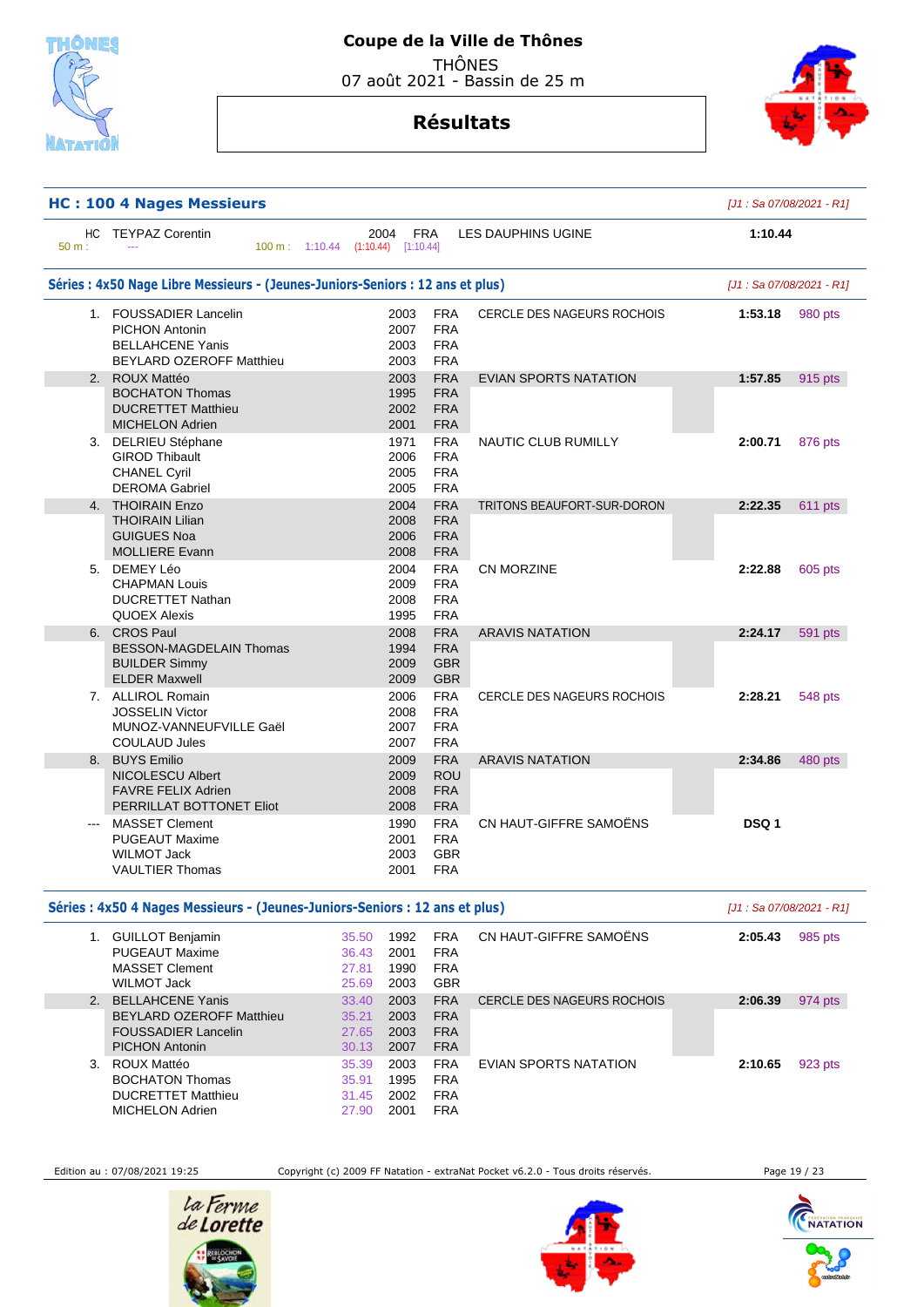

## **Résultats**



|         | (Suite) Séries : 4x50 4 Nages Messieurs - (Jeunes-Juniors-Seniors : 12 ans et plus) |                |              |                          |                                   | $[J1: Sa 07/08/2021 - R1]$ |                |
|---------|-------------------------------------------------------------------------------------|----------------|--------------|--------------------------|-----------------------------------|----------------------------|----------------|
|         | 4. BLONDEAU Basile                                                                  | 36.64          | 2006         | <b>FRA</b>               | <b>THONES NATATION</b>            | 2:19.54                    | 822 pts        |
|         | <b>GAIDIOZ Kevin</b>                                                                | 35.14          | 1987         | <b>FRA</b>               |                                   |                            |                |
|         | <b>CHANTRAINE Benjamin</b>                                                          | 37.53          | 2005         | <b>FRA</b>               |                                   |                            |                |
|         | <b>BOIVENT Théo</b>                                                                 | 30.23          | 2005         | <b>FRA</b>               |                                   |                            |                |
|         | 5. ALABEATRIX RUBIN Celestin<br><b>DUPAYS Paul</b>                                  | 38.41<br>41.30 | 2006<br>2004 | <b>FRA</b><br><b>FRA</b> | EVIAN SPORTS NATATION             | 2:24.84                    | <b>764 pts</b> |
|         | ROUX Kilyann                                                                        | 34.33          | 2006         | <b>FRA</b>               |                                   |                            |                |
|         | <b>COUSOT David</b>                                                                 | 30.80          | 2005         | <b>FRA</b>               |                                   |                            |                |
| 6.      | <b>TISSOT Esteban</b>                                                               | 44.98          | 2007         | <b>FRA</b>               | <b>THONES NATATION</b>            | 2:33.39                    | 675 pts        |
|         | <b>CHARLES Mathieu</b>                                                              | 41.37          | 2003         | <b>FRA</b>               |                                   |                            |                |
|         | <b>SVEJENTSEV Romain</b>                                                            | 35.35          | 2007         | <b>FRA</b>               |                                   |                            |                |
|         | STENT-TORRIANI Jonathan                                                             | 31.69          | 1965         | <b>FRA</b>               |                                   |                            |                |
|         | 7. DEMEY Léo                                                                        | 35.38          | 2004         | <b>FRA</b>               | <b>CN MORZINE</b>                 | 2:47.29                    | 543 pts        |
|         | <b>CHAPMAN Louis</b>                                                                | 53.45          | 2009         | <b>FRA</b>               |                                   |                            |                |
|         | <b>DUCRETTET Nathan</b>                                                             | 50.77          | 2008         | <b>FRA</b>               |                                   |                            |                |
|         | <b>QUOEX Alexis</b>                                                                 | 27.69          | 1995         | <b>FRA</b>               |                                   |                            |                |
|         | 8. JOSSELIN Victor                                                                  | 47.09          | 2008         | <b>FRA</b>               | <b>CERCLE DES NAGEURS ROCHOIS</b> | 2:54.68                    | 479 pts        |
|         | MUNOZ-VANNEUFVILLE Gaël                                                             | 48.24          | 2007         | <b>FRA</b>               |                                   |                            |                |
|         | <b>ALLIROL Romain</b>                                                               | 42.64          | 2006         | <b>FRA</b>               |                                   |                            |                |
|         | <b>COULAUD Jules</b>                                                                | 36.71          | 2007         | <b>FRA</b>               |                                   |                            |                |
| 9.      | <b>CROS Paul</b>                                                                    | 41.42          | 2008         | <b>FRA</b>               | <b>ARAVIS NATATION</b>            | 2:56.61                    | 463 pts        |
|         | <b>BUILDER Simmy</b>                                                                | 49.11          | 2009         | <b>GBR</b>               |                                   |                            |                |
|         | PERRILLAT BOTTONET Eliot                                                            | 45.23          | 2008         | <b>FRA</b>               |                                   |                            |                |
|         | <b>ELDER Maxwell</b>                                                                | 40.85          | 2009         | <b>GBR</b>               |                                   |                            |                |
|         | 10. MANCEAU-BARON Bjorn                                                             | 45.57          | 2009         | <b>FRA</b>               | <b>THONES NATATION</b>            | 3:07.66                    | 375 pts        |
|         | ANGELLOZ-NICOUD Arthur                                                              | 46.09          | 2006         | <b>FRA</b>               |                                   |                            |                |
|         | <b>ALOGAN Erol</b>                                                                  | 54.81          | 2008         | <b>FRA</b>               |                                   |                            |                |
|         | <b>TRUGUET Clément</b>                                                              | 41.19          | 2008         | <b>FRA</b>               |                                   |                            |                |
|         | Série : 10x50 Nage Libre Messieurs - (Jeunes-Juniors-Seniors : 12 ans et plus)      |                |              |                          |                                   | [J1 : Sa 07/08/2021 - R2]  |                |
| $- - -$ | <b>DUPAYS Paul</b>                                                                  |                | 2004         | <b>FRA</b>               | <b>EVIAN SPORTS NATATION</b>      | <b>DNS</b> dec             |                |
|         | <b>GOLDSCHEIDER Tristan</b>                                                         |                | 2006         | <b>FRA</b>               |                                   |                            |                |
|         | ROUX Kilyann                                                                        |                | 2006         | <b>FRA</b>               |                                   |                            |                |
|         | <b>SCHALBURG Maximilien</b>                                                         |                | 2003         | <b>FRA</b>               |                                   |                            |                |
|         | <b>ALABEATRIX RUBIN Celestin</b>                                                    |                | 2006         | <b>FRA</b>               |                                   |                            |                |
|         | <b>BOCHATON Thomas</b>                                                              |                | 1995         | <b>FRA</b>               |                                   |                            |                |
|         | <b>COUSOT David</b>                                                                 |                | 2005         | <b>FRA</b>               |                                   |                            |                |
|         | <b>ROUX Mattéo</b>                                                                  |                | 2003         | <b>FRA</b>               |                                   |                            |                |
|         | <b>DUCRETTET Matthieu</b>                                                           |                | 2002         | <b>FRA</b>               |                                   |                            |                |
|         | <b>MICHELON Adrien</b>                                                              |                | 2001         | <b>FRA</b>               |                                   |                            |                |
| $---$   | <b>GAIDIOZ Kevin</b>                                                                |                | 1987         | <b>FRA</b>               | <b>THONES NATATION</b>            | <b>DNS</b> dec             |                |

 BLONDEAU Basile MANCEAU-BARON Bjorn CHARLES Mathieu NOEL Titouan ALOGAN Erol TISSOT Esteban CHANTRAINE Benjamin SVEJENTSEV Romain BOIVENT Théo

Edition au : 07/08/2021 19:25 Copyright (c) 2009 FF Natation - extraNat Pocket v6.2.0 - Tous droits réservés. Page 20 / 23

 FRA FRA FRA FRA FRA FRA FRA FRA FRA





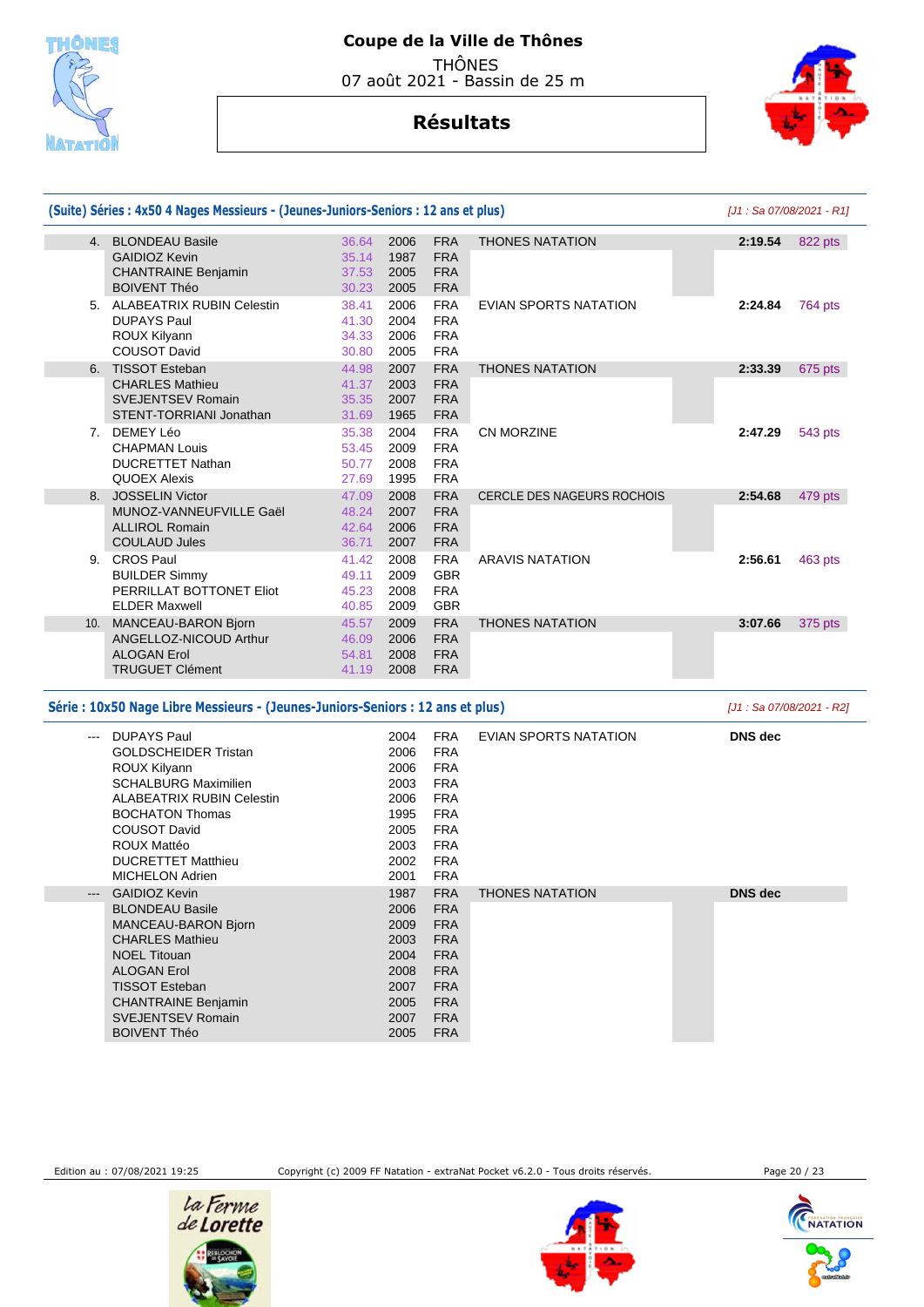

07 août 2021 - Bassin de 25 m

## **Résultats**



**BALLACERS** 

| (Suite) Série : 10x50 Nage Libre Messieurs - (Jeunes-Juniors-Seniors : 12 ans et plus) |      |                          |                                                                                 | [J1 : Sa 07/08/2021 - R2]  |
|----------------------------------------------------------------------------------------|------|--------------------------|---------------------------------------------------------------------------------|----------------------------|
| BEYLARD OZEROFF Matthieu                                                               | 2003 | <b>FRA</b>               | <b>CERCLE DES NAGEURS ROCHOIS</b>                                               | <b>DNS</b> dec             |
| <b>ALLIROL Romain</b>                                                                  | 2006 | <b>FRA</b>               |                                                                                 |                            |
| <b>COUDURIER Nathan</b>                                                                | 2008 | <b>FRA</b>               |                                                                                 |                            |
| <b>COULAUD Jules</b>                                                                   | 2007 | <b>FRA</b>               |                                                                                 |                            |
| MUNOZ-VANNEUFVILLE Gaël                                                                | 2007 | <b>FRA</b>               |                                                                                 |                            |
| <b>MANGIN Léo</b>                                                                      | 2008 | <b>FRA</b>               |                                                                                 |                            |
| <b>JOSSELIN Victor</b>                                                                 | 2008 | <b>FRA</b>               |                                                                                 |                            |
|                                                                                        |      | <b>FRA</b>               |                                                                                 |                            |
| <b>PICHON Antonin</b>                                                                  | 2007 |                          |                                                                                 |                            |
| <b>BELLAHCENE Yanis</b><br><b>FOUSSADIER Lancelin</b>                                  | 2003 | <b>FRA</b><br><b>FRA</b> |                                                                                 |                            |
|                                                                                        | 2003 |                          |                                                                                 |                            |
| Série : 10x50 Nage Libre Messieurs - (Seniors : 19 ans et plus)                        |      |                          |                                                                                 | [J1 : Sa 07/08/2021 - R2]  |
| <b>DUPAYS Paul</b><br>---                                                              | 2004 | <b>FRA</b>               | EVIAN SPORTS NATATION                                                           | <b>DNS</b> dec             |
| <b>GOLDSCHEIDER Tristan</b>                                                            | 2006 | <b>FRA</b>               |                                                                                 |                            |
| ROUX Kilyann                                                                           | 2006 | <b>FRA</b>               |                                                                                 |                            |
| <b>SCHALBURG Maximilien</b>                                                            | 2003 | <b>FRA</b>               |                                                                                 |                            |
| ALABEATRIX RUBIN Celestin                                                              | 2006 | <b>FRA</b>               |                                                                                 |                            |
| <b>BOCHATON Thomas</b>                                                                 |      | <b>FRA</b>               |                                                                                 |                            |
|                                                                                        | 1995 |                          |                                                                                 |                            |
| <b>COUSOT David</b>                                                                    | 2005 | <b>FRA</b>               |                                                                                 |                            |
| ROUX Mattéo                                                                            | 2003 | <b>FRA</b>               |                                                                                 |                            |
| <b>DUCRETTET Matthieu</b>                                                              | 2002 | <b>FRA</b>               |                                                                                 |                            |
| <b>MICHELON Adrien</b>                                                                 | 2001 | <b>FRA</b>               |                                                                                 |                            |
| <b>GAIDIOZ Kevin</b><br>$\qquad \qquad -\qquad -$                                      | 1987 | <b>FRA</b>               | <b>THONES NATATION</b>                                                          | <b>DNS</b> dec             |
| <b>BLONDEAU Basile</b>                                                                 | 2006 | <b>FRA</b>               |                                                                                 |                            |
|                                                                                        |      |                          |                                                                                 |                            |
| MANCEAU-BARON Bjorn                                                                    | 2009 | <b>FRA</b>               |                                                                                 |                            |
| <b>CHARLES Mathieu</b>                                                                 | 2003 | <b>FRA</b>               |                                                                                 |                            |
| <b>NOEL Titouan</b>                                                                    | 2004 | <b>FRA</b>               |                                                                                 |                            |
| <b>ALOGAN Erol</b>                                                                     | 2008 | <b>FRA</b>               |                                                                                 |                            |
| <b>TISSOT Esteban</b>                                                                  | 2007 | <b>FRA</b>               |                                                                                 |                            |
| <b>CHANTRAINE Benjamin</b>                                                             | 2005 | <b>FRA</b>               |                                                                                 |                            |
|                                                                                        |      |                          |                                                                                 |                            |
| <b>SVEJENTSEV Romain</b>                                                               | 2007 | <b>FRA</b>               |                                                                                 |                            |
| <b>BOIVENT Théo</b>                                                                    | 2005 | <b>FRA</b>               |                                                                                 |                            |
| Série : 10x50 Nage Libre Messieurs - (Juniors : 15 - 18 ans)                           |      |                          |                                                                                 | [J1 : Sa 07/08/2021 - R2]  |
| <b>BEYLARD OZEROFF Matthieu</b>                                                        | 2003 | <b>FRA</b>               | <b>CERCLE DES NAGEURS ROCHOIS</b>                                               | <b>DNS</b> dec             |
| <b>ALLIROL Romain</b>                                                                  | 2006 | <b>FRA</b>               |                                                                                 |                            |
| <b>COUDURIER Nathan</b>                                                                | 2008 | <b>FRA</b>               |                                                                                 |                            |
| <b>COULAUD Jules</b>                                                                   | 2007 | <b>FRA</b>               |                                                                                 |                            |
| MUNOZ-VANNEUFVILLE Gaël                                                                | 2007 | <b>FRA</b>               |                                                                                 |                            |
|                                                                                        |      |                          |                                                                                 |                            |
| MANGIN Léo                                                                             | 2008 | FRA                      |                                                                                 |                            |
| <b>JOSSELIN Victor</b>                                                                 | 2008 | <b>FRA</b>               |                                                                                 |                            |
| PICHON Antonin                                                                         | 2007 | <b>FRA</b>               |                                                                                 |                            |
| <b>BELLAHCENE Yanis</b>                                                                | 2003 | <b>FRA</b>               |                                                                                 |                            |
| <b>FOUSSADIER Lancelin</b>                                                             | 2003 | <b>FRA</b>               |                                                                                 |                            |
| Série : 4x50 Nage Libre Mixtes - (Jeunes-Juniors-Seniors : 12 ans et plus)             |      |                          |                                                                                 | $[J1: Sa 07/08/2021 - R1]$ |
| 1. ZAMBONI Roméo                                                                       | 2005 | <b>FRA</b>               | LES DAUPHINS UGINE                                                              | 1:58.03<br>896 pts         |
| MOISSET--RUFFIER Sidonie                                                               | 2005 | <b>FRA</b>               |                                                                                 |                            |
| <b>POULY Florian</b>                                                                   | 2006 | <b>FRA</b>               |                                                                                 |                            |
|                                                                                        |      |                          |                                                                                 |                            |
| <b>TEYPAZ Corentin</b>                                                                 | 2004 | <b>FRA</b>               |                                                                                 |                            |
| 2. NEVEU Eliott                                                                        | 2005 | <b>FRA</b>               | <b>TARENTAISE NATATION LE MOREL</b>                                             | 2:18.54<br>603 pts         |
| MOISSET--RUFFIER Lison                                                                 | 2008 | <b>FRA</b>               |                                                                                 |                            |
| JUGAND Camille                                                                         | 2008 | <b>FRA</b>               |                                                                                 |                            |
| <b>CLOT Axel</b>                                                                       | 2003 | <b>FRA</b>               |                                                                                 |                            |
| Edition au : 07/08/2021 19:25                                                          |      |                          | Copyright (c) 2009 FF Natation - extraNat Pocket v6.2.0 - Tous droits réservés. | Page 21 / 23               |
|                                                                                        |      |                          |                                                                                 |                            |
|                                                                                        |      |                          |                                                                                 |                            |
|                                                                                        |      |                          |                                                                                 |                            |
|                                                                                        |      |                          |                                                                                 |                            |
| la Ferme<br>de <b>Lorette</b>                                                          |      |                          |                                                                                 | <b>NATATION</b>            |

运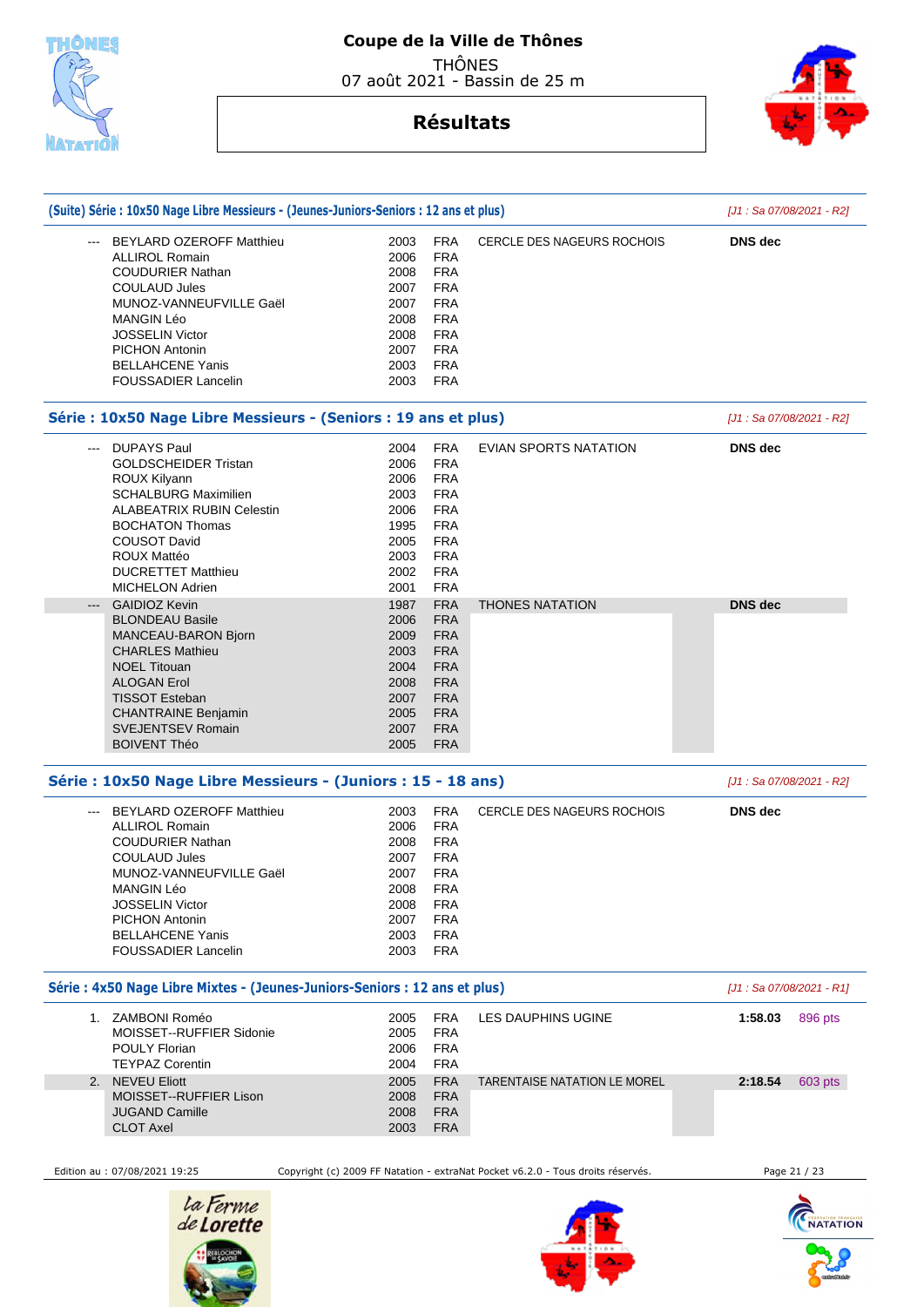

## **Coupe de la Ville de Thônes**  THÔNES

07 août 2021 - Bassin de 25 m

## **Résultats**

|       | (Suite) Série : 4x50 Nage Libre Mixtes - (Jeunes-Juniors-Seniors : 12 ans et plus) |              |                   |                                     | [J1 : Sa 07/08/2021 - R1] |         |
|-------|------------------------------------------------------------------------------------|--------------|-------------------|-------------------------------------|---------------------------|---------|
|       | 3. NOLIN Charles                                                                   | 2008         | <b>FRA</b>        | CERCLE DES NAGEURS ROCHOIS          | 2:46.82                   | 295 pts |
|       | <b>NOLIN Celena</b>                                                                | 2006         | <b>FRA</b>        |                                     |                           |         |
|       | <b>BRODIN Clémence</b>                                                             | 2011         | <b>FRA</b>        |                                     |                           |         |
|       | <b>COUDURIER Nathan</b>                                                            | 2008         | <b>FRA</b>        |                                     |                           |         |
| 4.    | <b>RAVOIRE Isaline</b>                                                             | 2008         | <b>FRA</b>        | NAUTIC CLUB RUMILLY                 | 2:54.19                   | 232 pts |
|       | RAVOIRE Amélia                                                                     | 2005         | <b>FRA</b>        |                                     |                           |         |
|       | <b>VIDAL Raphael</b>                                                               | 2008         | <b>FRA</b>        |                                     |                           |         |
|       | <b>GIROUD Mathéo</b>                                                               | 2007         | <b>FRA</b>        |                                     |                           |         |
|       | Série : 4x50 Nage Libre Mixtes - (Juniors : 15 - 18 ans)                           |              |                   |                                     | [J1: Sa 07/08/2021 - R1]  |         |
|       | 1. ZAMBONI Roméo                                                                   | 2005         | <b>FRA</b>        | LES DAUPHINS UGINE                  | 1:58.03                   | 896 pts |
|       | MOISSET--RUFFIER Sidonie                                                           | 2005         | <b>FRA</b>        |                                     |                           |         |
|       | <b>POULY Florian</b>                                                               | 2006         | <b>FRA</b>        |                                     |                           |         |
|       | <b>TEYPAZ Corentin</b>                                                             | 2004         | <b>FRA</b>        |                                     |                           |         |
| 2.    | <b>NEVEU Eliott</b>                                                                | 2005         | <b>FRA</b>        | <b>TARENTAISE NATATION LE MOREL</b> | 2:18.54                   | 603 pts |
|       | <b>MOISSET--RUFFIER Lison</b>                                                      | 2008         | <b>FRA</b>        |                                     |                           |         |
|       | <b>JUGAND Camille</b>                                                              | 2008         | <b>FRA</b>        |                                     |                           |         |
|       | <b>CLOT Axel</b>                                                                   | 2003         | <b>FRA</b>        |                                     |                           |         |
| 3.    | <b>NOLIN Charles</b>                                                               | 2008         | <b>FRA</b>        | <b>CERCLE DES NAGEURS ROCHOIS</b>   | 2:46.82                   | 295 pts |
|       | <b>NOLIN Celena</b>                                                                | 2006         | <b>FRA</b>        |                                     |                           |         |
|       | <b>BRODIN Clémence</b>                                                             | 2011         | <b>FRA</b>        |                                     |                           |         |
|       | <b>COUDURIER Nathan</b>                                                            | 2008         | <b>FRA</b>        |                                     |                           |         |
| 4.    | <b>RAVOIRE Isaline</b>                                                             | 2008         | <b>FRA</b>        | NAUTIC CLUB RUMILLY                 | 2:54.19                   | 232 pts |
|       | RAVOIRE Amélia                                                                     | 2005         | <b>FRA</b>        |                                     |                           |         |
|       | <b>VIDAL Raphael</b>                                                               | 2008         | <b>FRA</b>        |                                     |                           |         |
|       | <b>GIROUD Mathéo</b>                                                               | 2007         | <b>FRA</b>        |                                     |                           |         |
|       | Série : 4x50 Nage Libre Mixtes - (Avenirs : 6 - 11 ans)                            |              |                   |                                     | [J1 : Sa 07/08/2021 - R1] |         |
| $---$ |                                                                                    |              |                   | LES DAUPHINS UGINE                  | <b>DNS</b> dec            |         |
|       | Série : 4x50 4 Nages Mixtes - (Jeunes-Juniors-Seniors : 12 ans et plus)            |              |                   |                                     | [J1 : Sa 07/08/2021 - R1] |         |
|       | 1. WILMOT Jack                                                                     | 2003         | <b>GBR</b>        | CN HAUT-GIFFRE SAMOËNS              | 2:18.51                   | 848 pts |
|       | <b>WILMOT Carrie</b>                                                               | 1967         | <b>GBR</b>        |                                     |                           |         |
|       | <b>VAULTIER Thomas</b>                                                             | 2001         | <b>FRA</b>        |                                     |                           |         |
|       | <b>BUCHS Mélissa</b>                                                               | 1993         | <b>FRA</b>        |                                     |                           |         |
| 2.    | <b>BESSON-MAGDELAIN Thomas</b>                                                     | 1994         | <b>FRA</b>        | <b>ARAVIS NATATION</b>              | 2:36.29                   | 643 pts |
|       | PERRILLAT BOTTONET Manon                                                           | 2005         | <b>FRA</b>        |                                     |                           |         |
|       | <b>CHAON Mahe</b>                                                                  | 2000         | <b>FRA</b>        |                                     |                           |         |
|       | <b>BUYS Emilio</b>                                                                 | 2009         | <b>FRA</b>        |                                     |                           |         |
| 3.    | <b>NOLIN Charles</b>                                                               | 2008         | <b>FRA</b>        | <b>CERCLE DES NAGEURS ROCHOIS</b>   | 3:20.31                   | 257 pts |
|       | <b>COULAUD Clara</b>                                                               | 2009         | <b>FRA</b>        |                                     |                           |         |
|       | <b>BRODIN Clémence</b>                                                             | 2011         | <b>FRA</b>        |                                     |                           |         |
|       | <b>COUDURIER Nathan</b>                                                            | 2008         | <b>FRA</b>        |                                     |                           |         |
|       | Série : 4x50 4 Nages Mixtes - (Seniors : 19 ans et plus)                           |              |                   |                                     | [J1: Sa 07/08/2021 - R1]  |         |
|       |                                                                                    |              |                   |                                     |                           |         |
|       |                                                                                    |              |                   |                                     |                           |         |
|       | 1. WILMOT Jack<br><b>WILMOT Carrie</b>                                             | 2003<br>1967 | <b>GBR</b><br>GBR | CN HAUT-GIFFRE SAMOËNS              | 2:18.51                   | 848 pts |

| <b>VAULTIER Thomas</b>        | 2001 | FRA        |                                                                                 |         |              |
|-------------------------------|------|------------|---------------------------------------------------------------------------------|---------|--------------|
| <b>BUCHS Mélissa</b>          | 1993 | <b>FRA</b> |                                                                                 |         |              |
| 2. BESSON-MAGDELAIN Thomas    | 1994 | <b>FRA</b> | ARAVIS NATATION                                                                 | 2:36.29 | 643 pts      |
| PERRILLAT BOTTONET Manon      | 2005 | <b>FRA</b> |                                                                                 |         |              |
| CHAON Mahe                    | 2000 | <b>FRA</b> |                                                                                 |         |              |
| <b>BUYS Emilio</b>            | 2009 | <b>FRA</b> |                                                                                 |         |              |
|                               |      |            |                                                                                 |         |              |
| Edition au : 07/08/2021 19:25 |      |            | Copyright (c) 2009 FF Natation - extraNat Pocket v6.2.0 - Tous droits réservés. |         | Page 22 / 23 |